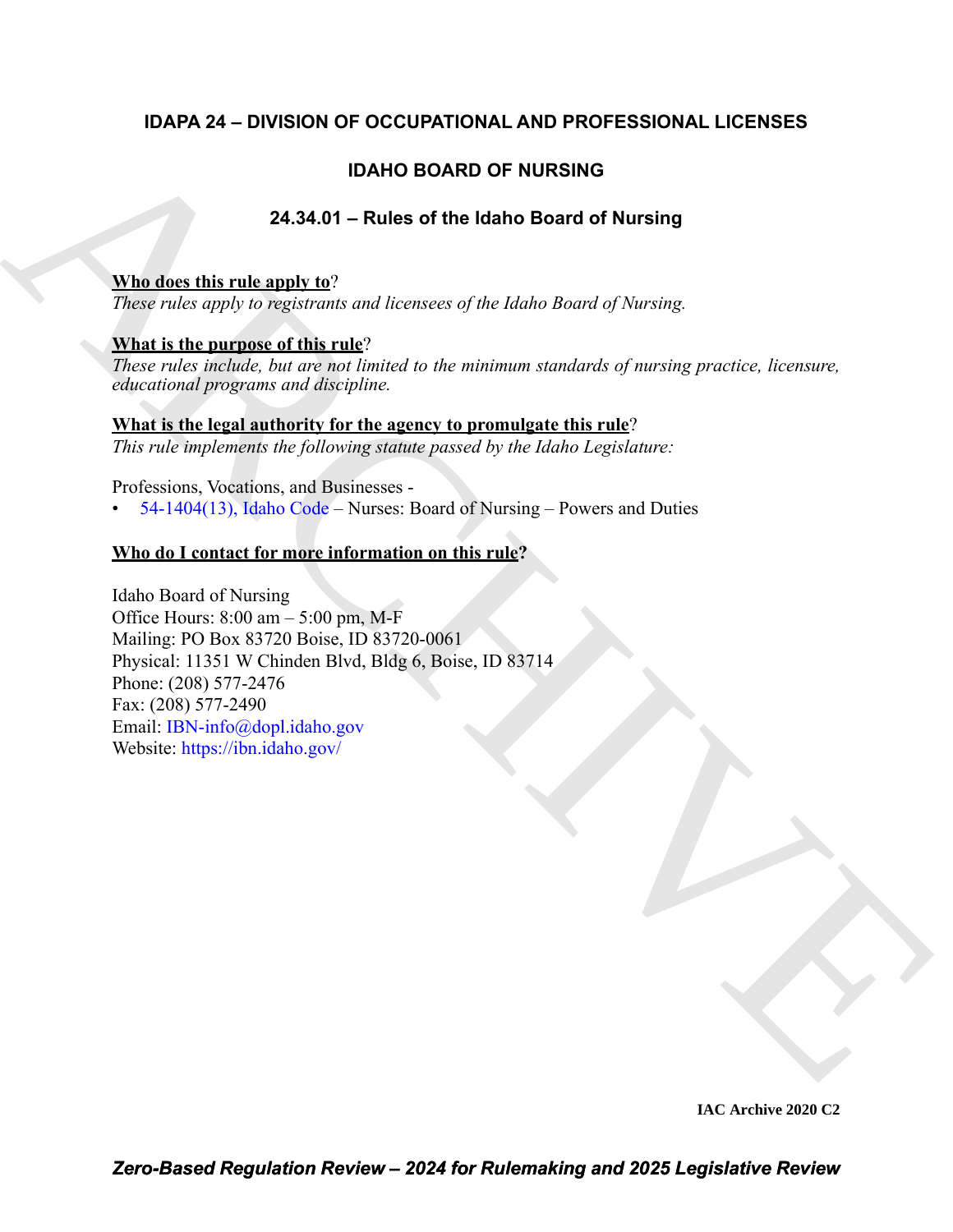# *Table of Contents*

| 24.34.01 - Rules of the Idaho Board of Nursing                                                                                                    |  |
|---------------------------------------------------------------------------------------------------------------------------------------------------|--|
|                                                                                                                                                   |  |
|                                                                                                                                                   |  |
|                                                                                                                                                   |  |
| 003. Changes In Name And Address - Address For Notification Purposes.  5                                                                          |  |
|                                                                                                                                                   |  |
|                                                                                                                                                   |  |
|                                                                                                                                                   |  |
|                                                                                                                                                   |  |
|                                                                                                                                                   |  |
|                                                                                                                                                   |  |
| 061. Continued Competence Requirements For Renewal Of An Active License.  8                                                                       |  |
| 062. Documenting Compliance With Continued Competence Requirements.  10                                                                           |  |
|                                                                                                                                                   |  |
|                                                                                                                                                   |  |
|                                                                                                                                                   |  |
|                                                                                                                                                   |  |
|                                                                                                                                                   |  |
|                                                                                                                                                   |  |
|                                                                                                                                                   |  |
| 100. Grounds For Discipline. Annual Albert Manusch and Table 13                                                                                   |  |
|                                                                                                                                                   |  |
|                                                                                                                                                   |  |
|                                                                                                                                                   |  |
|                                                                                                                                                   |  |
|                                                                                                                                                   |  |
|                                                                                                                                                   |  |
|                                                                                                                                                   |  |
|                                                                                                                                                   |  |
|                                                                                                                                                   |  |
|                                                                                                                                                   |  |
|                                                                                                                                                   |  |
|                                                                                                                                                   |  |
| 260. Qualifications For Licensure Of Graduates Of Schools Of Nursing Located<br>Outside The United States, Its Territories, Or Commonwealths.  21 |  |
| 261. Application For Licensure Of Graduates Of Schools Of Nursing Located<br>Outside The United States, Its Territories, Or Commonwealths. 21     |  |
|                                                                                                                                                   |  |
| 271. Definitions Related To Advanced Practice Registered Nursing. 2020. 22                                                                        |  |
|                                                                                                                                                   |  |
| 280. Standards Of Practice For Advanced Practice Registered Nursing.  23                                                                          |  |
|                                                                                                                                                   |  |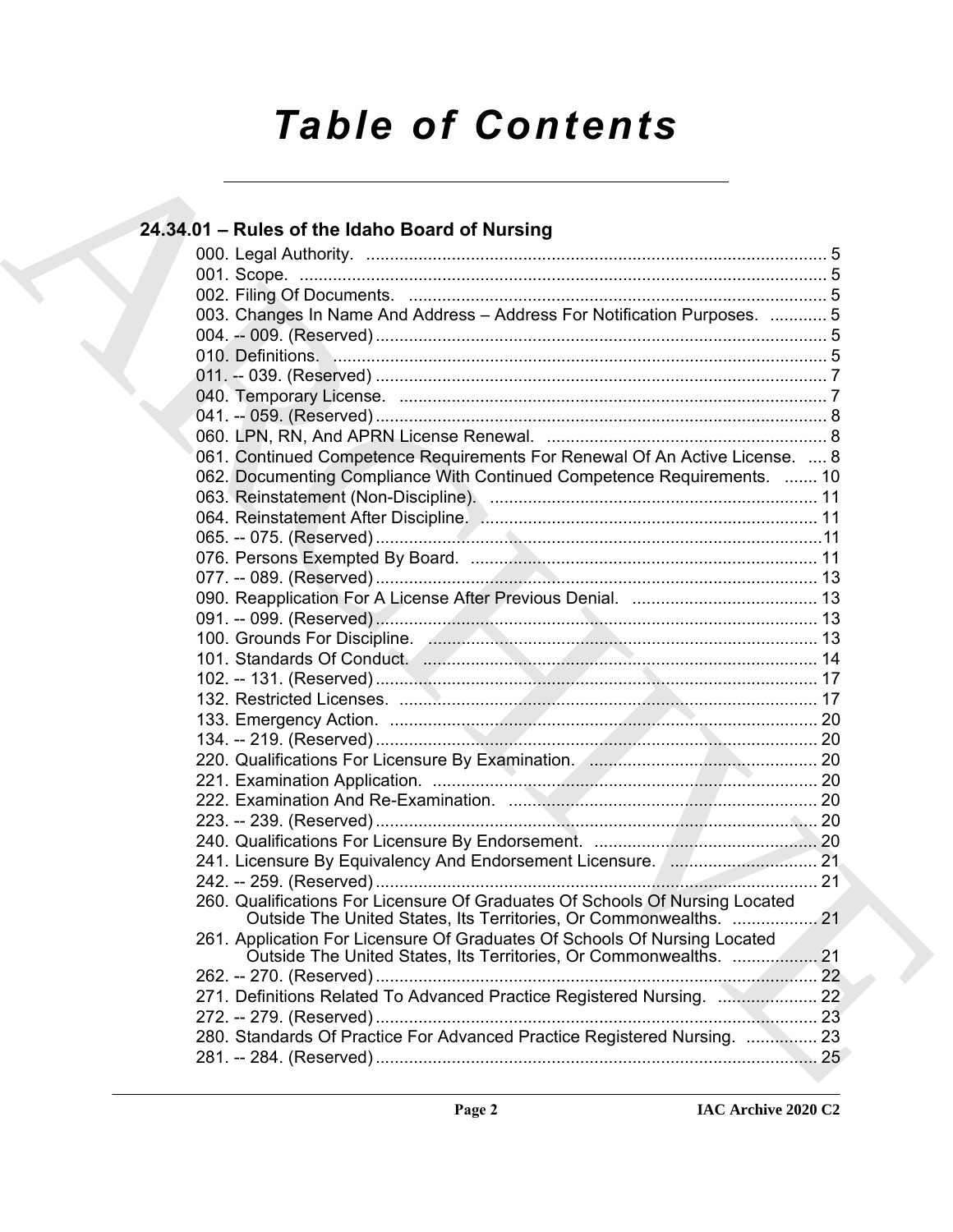### *Table of Contents (cont'd)*

| 290. Application For Licensure -- Advanced Practice Registered Nurse.  25     |  |
|-------------------------------------------------------------------------------|--|
| 295. Temporary Licensure -- Advanced Practice Registered Nurse.  25           |  |
|                                                                               |  |
|                                                                               |  |
| 300. Renewal Of Advanced Practice Registered Nurse License.  26               |  |
| 301. Reinstatement Of Advanced Practice Registered Nurse License.  26         |  |
|                                                                               |  |
| 305. Persons Exempted From Advanced Practice Registered Nursing License       |  |
|                                                                               |  |
|                                                                               |  |
| 315. Prescriptive And Dispensing Authorization For Advanced Practice          |  |
|                                                                               |  |
| 316. Grounds For Discipline Of An Advanced Practice Registered Nurse          |  |
|                                                                               |  |
|                                                                               |  |
| 320. Recognition Of National Certifying Organizations For Advanced Practice   |  |
|                                                                               |  |
| 390. Use Of Titles, Abbreviations, And Designations For The Practice Of       |  |
|                                                                               |  |
|                                                                               |  |
|                                                                               |  |
|                                                                               |  |
| 402. Licensed Registered Nurse Functioning In Specialty Areas.  32            |  |
|                                                                               |  |
|                                                                               |  |
|                                                                               |  |
|                                                                               |  |
|                                                                               |  |
| 600. Nursing Education For Registered And Practical Nurses.  33               |  |
|                                                                               |  |
|                                                                               |  |
|                                                                               |  |
|                                                                               |  |
|                                                                               |  |
|                                                                               |  |
|                                                                               |  |
|                                                                               |  |
| 632. Financial Support Of Educational Program For Practical Nurse, Registered |  |
|                                                                               |  |
|                                                                               |  |
|                                                                               |  |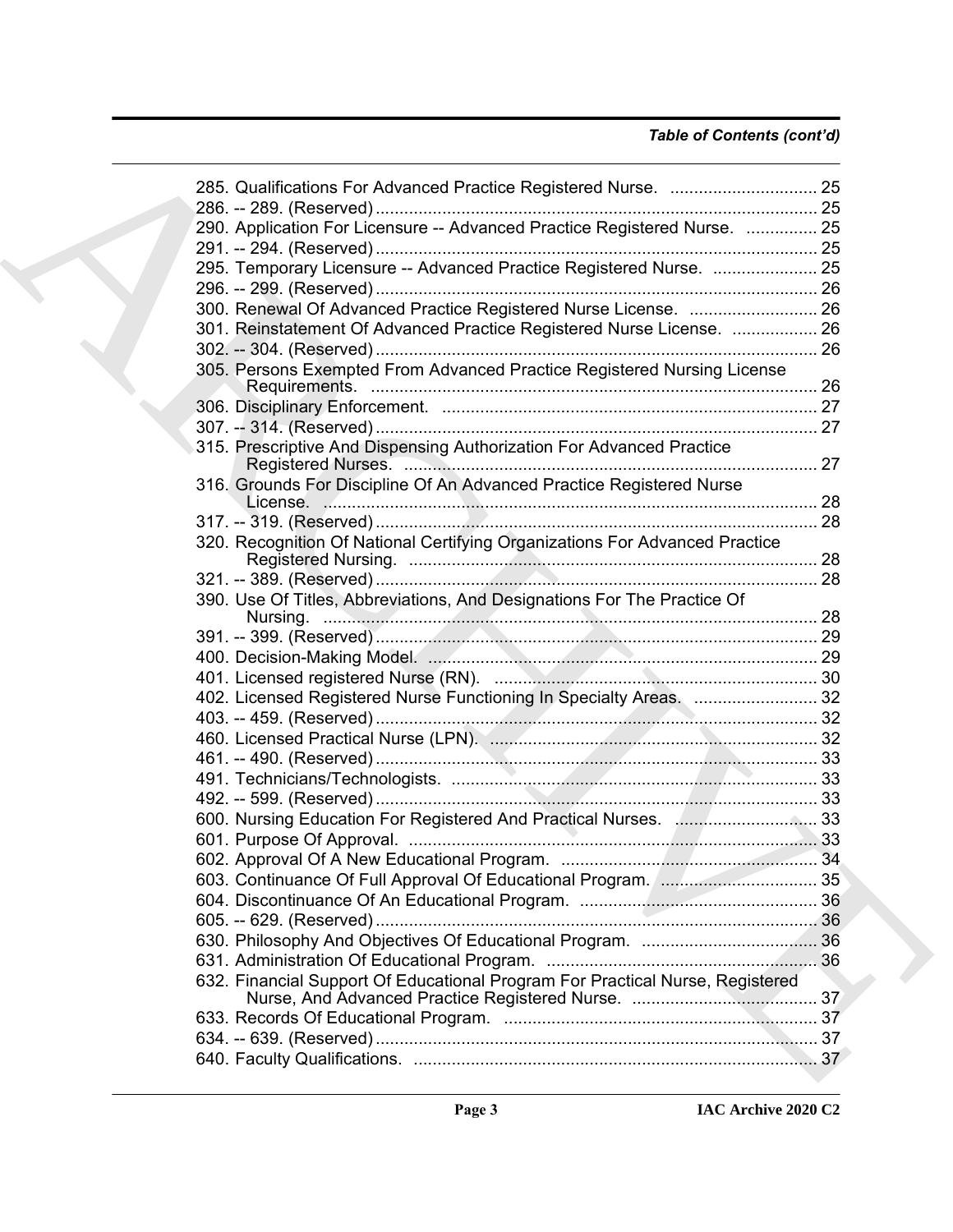### Table of Contents (cont'd)

|  | 681. Curriculum Requirements For Nursing Education Programs.  41                |  |
|--|---------------------------------------------------------------------------------|--|
|  |                                                                                 |  |
|  |                                                                                 |  |
|  |                                                                                 |  |
|  |                                                                                 |  |
|  |                                                                                 |  |
|  |                                                                                 |  |
|  |                                                                                 |  |
|  |                                                                                 |  |
|  |                                                                                 |  |
|  |                                                                                 |  |
|  |                                                                                 |  |
|  |                                                                                 |  |
|  | the contract of the contract of the contract of the contract of the contract of |  |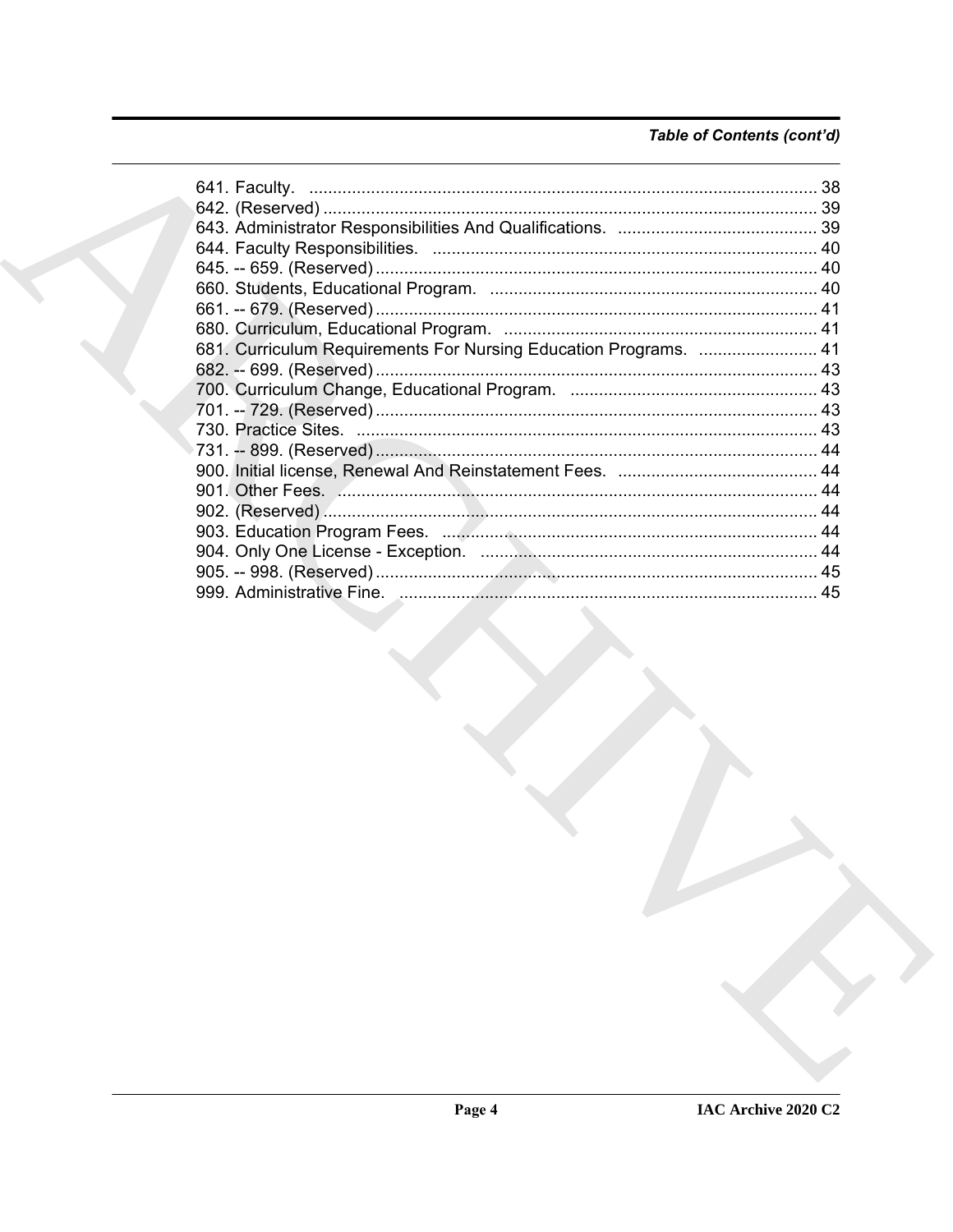#### **24.34.01 – RULES OF THE IDAHO BOARD OF NURSING**

#### <span id="page-4-16"></span><span id="page-4-1"></span><span id="page-4-0"></span>**000. LEGAL AUTHORITY.**

This chapter is adopted in accordance with Section  $54-1404(13)$ , Idaho Code.  $(7-1-21)T$ 

#### <span id="page-4-17"></span><span id="page-4-2"></span>**001. SCOPE.**

These rules govern the standards of nursing practice, licensure, educational programs and discipline in Idaho.

<span id="page-4-15"></span><span id="page-4-3"></span>**002. FILING OF DOCUMENTS.**

All written communications and documents that are intended to be part of an official record for decision in a rulemaking or contested case must be filed with the executive director of the Board. One (1) original is sufficient for submission to the hearing officer, with one (1) copy for the Board and one (1) copy submitted to the opposing party. Whenever documents are filed by facsimile transmission (FAX), originals are to be deposited in the mail the same day or hand delivered the following business day to the hearing officer or the Board, and opposing parties. (7-1-21)T

#### <span id="page-4-7"></span><span id="page-4-4"></span>**003. CHANGES IN NAME AND ADDRESS – ADDRESS FOR NOTIFICATION PURPOSES.**

**01. Change of Name**. Whenever a change of licensee name or address occurs, the Board is to be immediately notified of the change. Documentation confirming the change of name will be provided to the Board on request.  $(7-1-21)T$ request. (7-1-21)T

#### <span id="page-4-9"></span><span id="page-4-8"></span>**02. Address for Notification Purposes**. (7-1-21)T

**a.** The most recent mailing or electronic address on record with the Board is utilized for purposes of in communication with the licensee.  $(7-1-21)$ all written communication with the licensee.

**b.** In a contested case proceeding, the service of process of Board documents (including notices, ses, complaints, subpoenas and orders) is made by:  $(7-1-21)$ summonses, complaints, subpoenas and orders) is made by:

i. Personal service; (7-1-21)T

ii. Mailing to the licensee's mailing address on record; or  $(7-1-21)T$ 

iii. E-mailing to the licensee's electronic address on record, if authorized. Service on an electronic address is authorized when the licensee has already appeared in the proceeding or has agreed in writing to service by e-mail.  $(7-1-21)T$ 

#### <span id="page-4-5"></span>**004. -- 009. (RESERVED)**

#### <span id="page-4-10"></span><span id="page-4-6"></span>**010. DEFINITIONS.**

<span id="page-4-11"></span>The definitions set forth in Section 54-1402, Idaho Code, are applicable to these rules. In addition, unless the context clearly denotes or requires otherwise, for purposes of these rules, the below terms have the following meanings:

 $(7-1-21)T$ 

 $(7-1-21)T$ 

This depends a shorter with Schotn 34-140413), labab Code.<br>
The SCOPE (Fig. 2012).<br>
The SCOPE contribute of the SCOPE contribute of the SCOPE contribute of the SCOPE contribute of the SCOPE contribute of the SCOPE contrib **01. Abandonment**. The termination of a nurse/patient relationship without first making appropriate arrangements for continuation of required nursing care. The nurse/patient relationship begins when responsibility for nursing care of a patient is accepted by the nurse. Refusal to accept an employment assignment or refusal to accept or begin a nurse/patient relationship is not abandonment. Reasonable notification, or a timely request for alternative care for a patient, directed to a qualified provider or to a staff supervisor, prior to leaving the assignment, constitutes termination of the nurse/patient relationship. (7-1-21)T

<span id="page-4-12"></span>**02.** Accreditation. The official authorization or status granted by a recognized accrediting entity or ther than a state board of nursing.  $(7-1-21)T$ agency other than a state board of nursing.

<span id="page-4-13"></span>**03. Administration of Medications**. The process whereby a prescribed medication is given to a patient by one (1) of several routes. Administration of medication is a complex nursing responsibility which requires a knowledge of anatomy, physiology, pathophysiology, and pharmacology. Only persons authorized under Board statutes and these rules may administer medications and treatments as prescribed by health care providers authorized<br>to prescribe medications. (7-1-21)T to prescribe medications.

<span id="page-4-14"></span>**04. Approval**. The process by which the Board evaluates and grants official recognition to education programs that meet standards established by the Board. (7-1-21)T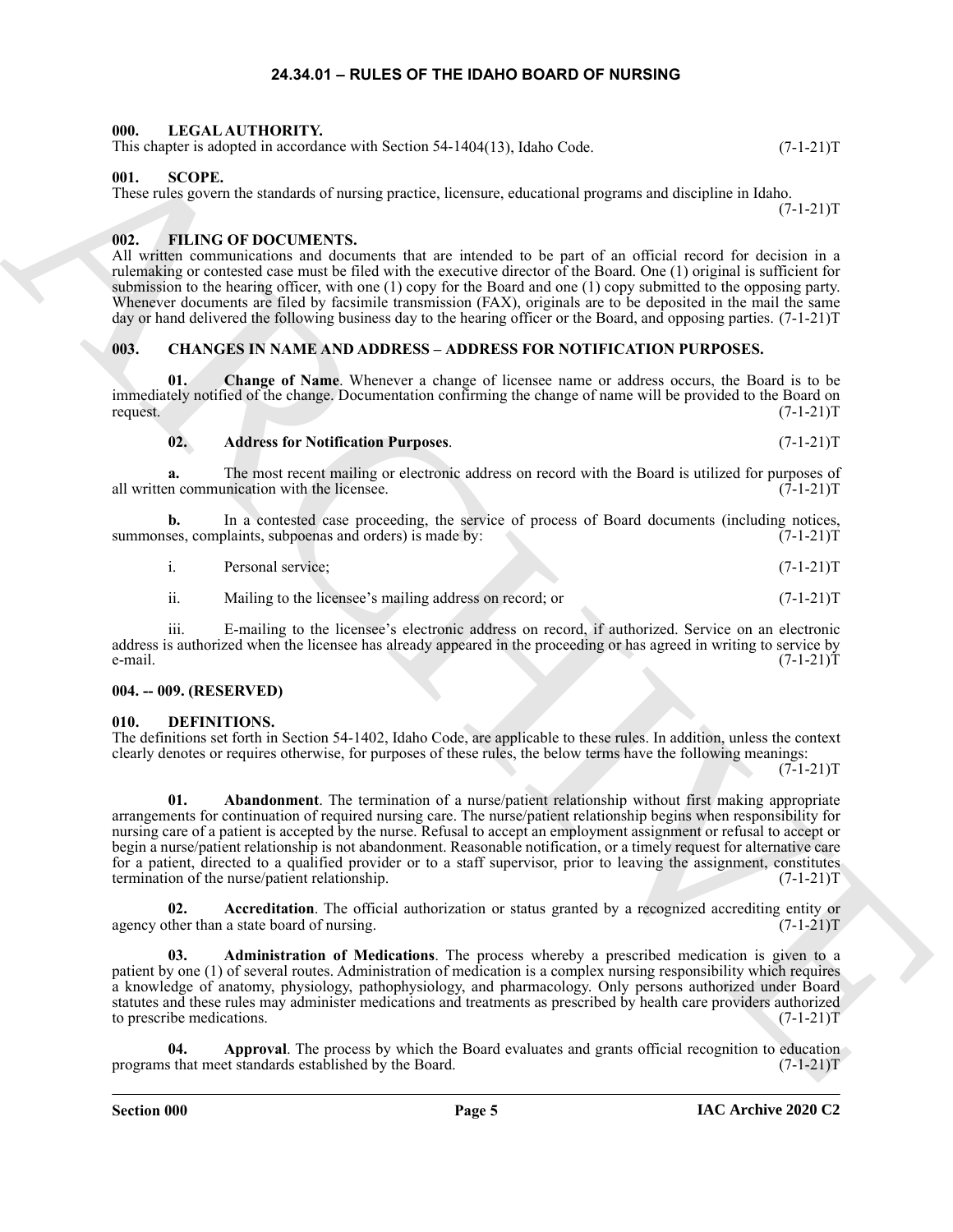<span id="page-5-2"></span><span id="page-5-1"></span><span id="page-5-0"></span>**05.** Assist. To aid or help in the accomplishment of a prescribed set of actions. (7-1-21)T

**06. Assistance With Medications**. The process whereby a non-licensed care provider is delegated tasks by a licensed nurse to aid a patient who cannot independently self-administer medications. (7-1-21)T

**07. Board Staff**. The executive director and other such personnel as are needed to implement the Practice Act and these rules. (7-1-21)T Nursing Practice Act and these rules.

<span id="page-5-4"></span><span id="page-5-3"></span>**Charge Nurse**. A licensed nurse who bears primary responsibility for assessing, planning, prioritizing and evaluating care for the patients on a unit, as well as the overall supervision of the licensed and unlicensed staff delivering the nursing care. (7-1-21)T unlicensed staff delivering the nursing care.

**Park of the latino Basic of the latino Basic of the latino Basic of Park Distributed Control and the latino Basic of National ARCHIVES (1974)<br>
16. Analysis and a park of the process integration and processive of the cont 09. Clinical Preceptor**. A licensed registered nurse, or other qualified individual as defined in these rules, who acts to facilitate student training in a manner prescribed by a written agreement between the preceptor's employer and an educational institution. (7-1-21)T

<span id="page-5-5"></span>**10. Competence**. Safely performing those functions within the role of the licensee in a manner that demonstrates essential knowledge, judgment and skills. (7-1-21)T

**11. Curriculum**. The systematic arrangement of learning experiences including didactic courses, practical experiences, and other activities needed to meet the requirements of the nursing program and of the certificate or degree conferred by the parent institution. (7-1-21) certificate or degree conferred by the parent institution.

<span id="page-5-8"></span><span id="page-5-7"></span><span id="page-5-6"></span>**12. Delegation**. The process by which a licensed nurse assigns tasks to be performed by others.  $(7-1-21)T$ 

**13. Disability**. Any physical, mental, or emotional condition that interferes with the ability to safely petently practice. (7-1-21) and competently practice.

<span id="page-5-9"></span>**14. Emeritus License**. A license issued to a nurse retiring from active practice for any length of time.  $(7-1-21)T$ 

<span id="page-5-11"></span><span id="page-5-10"></span>**15. Licensing Examination**. A licensing examination acceptable to the Board. (7-1-21)T

**16.** License in Good Standing. A license not subject to current disciplinary action, restriction, nor investigation in any jurisdiction. (7-1-21) probation or investigation in any jurisdiction.

<span id="page-5-13"></span><span id="page-5-12"></span>**17. Nursing Assessment**. The systematic collection of data related to the patient's health needs.  $(7-1-21)T$ 

**18. Nursing Diagnosis**. The clinical judgment or conclusion regarding patient/client/family/ community response to actual or potential health problems made as a result of the nursing assessment. (7-1-21)T

<span id="page-5-16"></span><span id="page-5-15"></span><span id="page-5-14"></span>**19. Nursing Intervention**. An action deliberately selected and performed to support the plan of care.  $(7-1-21)T$ 

**20. Nursing Jurisdiction**. Unless the context clearly denotes a different meaning, when used in these rules, the term nursing jurisdiction means any or all of the fifty  $(50)$  states, U.S. territories or commonwealths, as the case may be.  $(7-1-21)T$ case may be.

**21. Nursing Service Administrator**. A licensed registered nurse who has administrative responsibility for the nursing services provided in a health care setting.

<span id="page-5-17"></span>**22. Organized Program of Study**. A written plan of instruction to include course objectives and content, teaching strategies, provisions for supervised clinical practice, evaluation methods, length and hours of course, and faculty qualifications. (7-1-21) course, and faculty qualifications.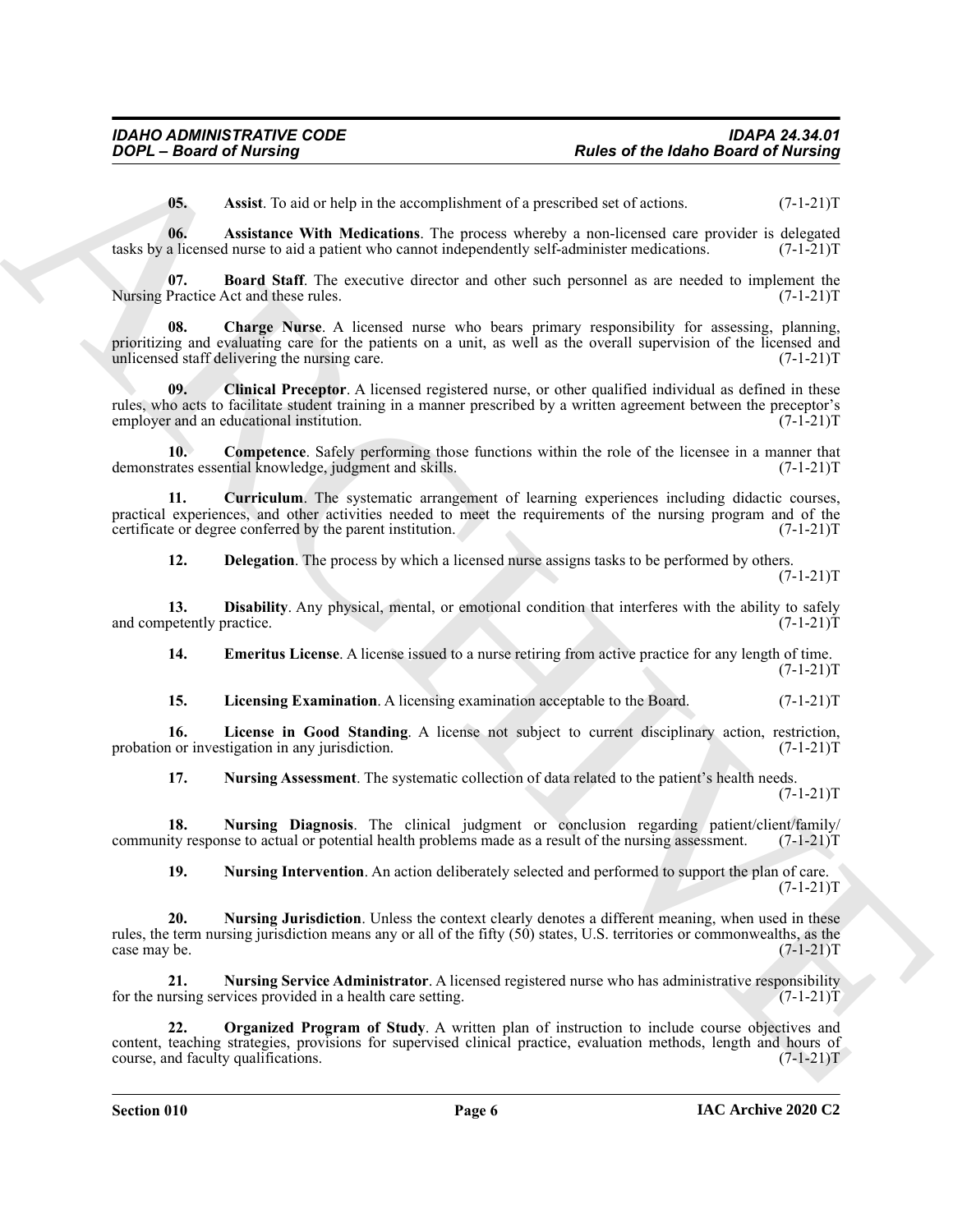<span id="page-6-3"></span>**23. Patient**. An individual or a group of individuals who are the beneficiaries of nursing services in any include client, resident, family, community. setting and may include client, resident, family, community.

<span id="page-6-2"></span>**24. Patient Education**. The act of teaching patients and their families, for the purpose of improving or ing an individual's health status. (7-1-21) maintaining an individual's health status.

<span id="page-6-4"></span>**25. Plan of Care**. The goal-oriented strategy developed to assist individuals or groups to achieve realth potential. (7-1-21)T optimal health potential.

<span id="page-6-5"></span>**26. Practice Standards**. General guidelines that identify roles and responsibilities for a particular category of licensure and, used in conjunction with the decision-making model, define a nurse's relationship with other care providers. (7-1-21) other care providers.

<span id="page-6-6"></span>**27. Probation**. A period of time set forth in an order in which certain restrictions, conditions or ns are imposed on a licensee.  $(7-1-21)T$ limitations are imposed on a licensee.

**28. Protocols**. Written standards that define or specify performance expectations, objectives, and criteria. (7-1-21)T

<span id="page-6-8"></span><span id="page-6-7"></span>**29. Restricted License**. A nursing license subject to specific restrictions, terms, and conditions.  $(7-1-21)T$ 

<span id="page-6-11"></span><span id="page-6-10"></span><span id="page-6-9"></span>**30. Revocation**. Termination of the authorization to practice. (7-1-21)T

**31.** Scope of Practice. The extent of treatment, activity, influence, or range of actions permitted or ed for licensed nurses based on the nurse's education, preparation, and experience. (7-1-21)<sup>T</sup> authorized for licensed nurses based on the nurse's education, preparation, and experience.

**32. Supervision**. Designating or prescribing a course of action, or giving procedural guidance, direction, and periodic evaluation. Direct supervision requires the supervisor to be physically present and immediately accessible to designate or prescribe a course of action or to give procedural guidance, direction, and periodic evaluation. (7-1-21) periodic evaluation.

<span id="page-6-14"></span><span id="page-6-13"></span><span id="page-6-12"></span>**33.** Suspension. An order temporarily withdrawing a nurse's right to practice nursing.  $(7-1-21)$ T

**34. Technician/Technologist**. These individuals are not credentialed by regulatory bodies in Idaho and may include, but are not limited to: surgical, dialysis and radiology technicians/technologists, monitor technicians and medical assistants. (7-1-21)T

**Paris of the latterney of the state of the latterney of the state of the latterney contained of Newton Paris (1998)<br>
Archives the state of the state of the state of the state of the state of the state of the state of the 35. Unlicensed Assistive Personnel (UAP)**. This term is used to designate unlicensed personnel employed to perform nursing care services under the direction and supervision of licensed nurses. The term also includes licensed or credentialed health care workers whose job responsibilities extend to health care services beyond their usual and customary roles and which activities are provided under the direction and supervision of licensed nurses. UAPs are prohibited from performing any licensed nurse functions that are specifically defined in Section 54- 1402, Idaho Code. UAPs may not be delegated procedures involving acts that require nursing assessment or diagnosis, establishment of a plan of care or teaching, the exercise of nursing judgment, or procedures requiring specialized nursing knowledge, skills or techniques. (7-1-21)T

**36. Universal Precautions**. The recommendations published by the Center for Disease Control, Georgia, for preventing transmission of infectious disease. (7-1-21) Atlanta, Georgia, for preventing transmission of infectious disease.

#### <span id="page-6-0"></span>**011. -- 039. (RESERVED)**

#### <span id="page-6-15"></span><span id="page-6-1"></span>**040. TEMPORARY LICENSE.**

A temporary license is a nonrenewable license. (7-1-21)T

<span id="page-6-16"></span>**01. Issued at Discretion of Board**. Temporary licenses are issued, and may be extended, at the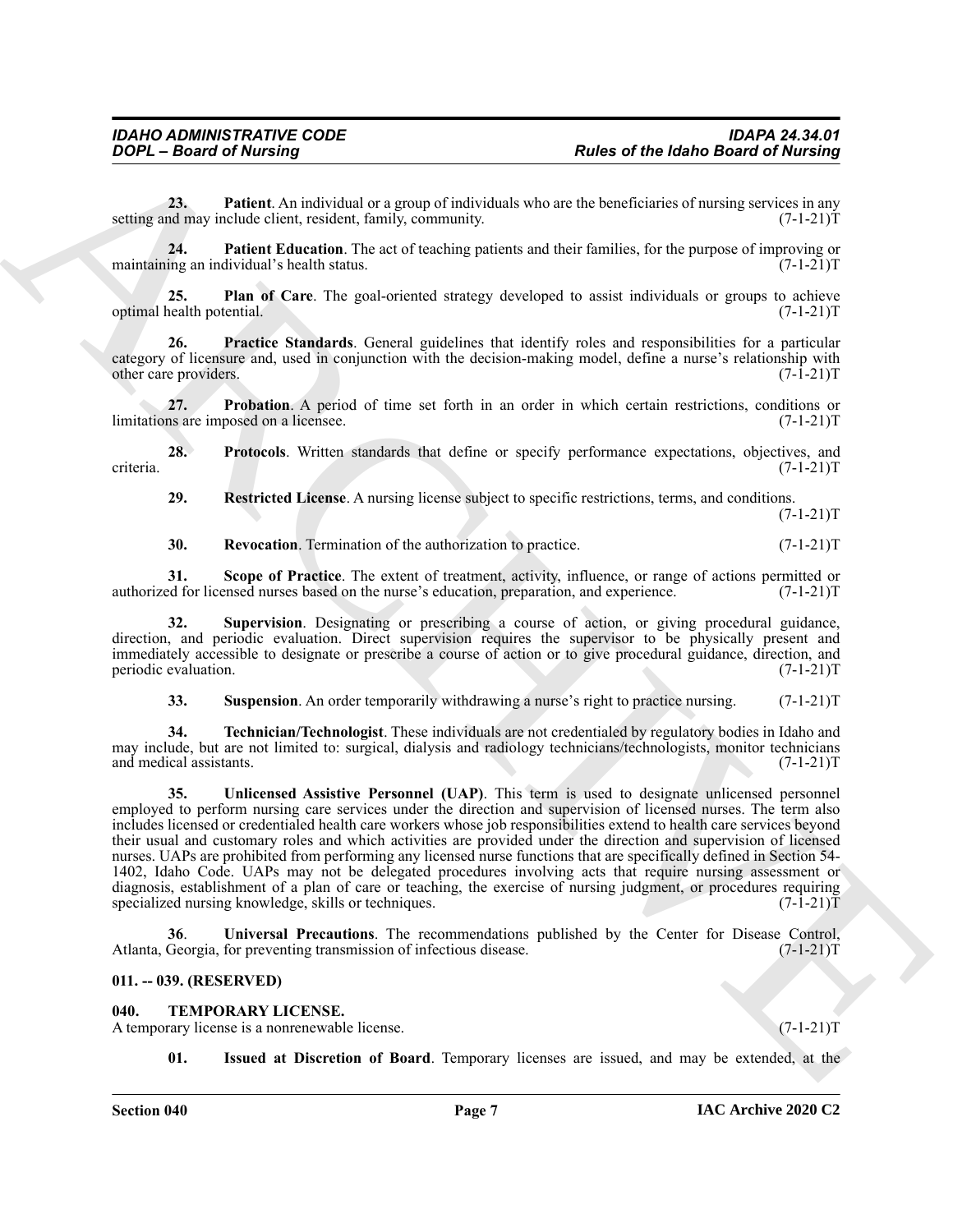discretion of the Board. (7-1-21)T

<span id="page-7-12"></span>**02. Temporary Licensure by Interstate Endorsement**. A temporary license may be issued to an applicant for interstate endorsement on proof of current licensure in good standing in another nursing jurisdiction, satisfactory documentation of employment within the three (3) years immediately preceding application, and compliance with the requirements of Section 240 of these rules. (7-1-21)T

<span id="page-7-11"></span>**03. Temporary Licensure by Examination**. A temporary license to practice nursing until notification of examination results and completion of criminal background check may be issued to an applicant for Idaho licensure beginning thirty (30) days prior to graduation from a nursing education program recognized by the professional licensing board for another nursing jurisdiction, and compliance with Section 221 of these rules.  $(7-1-21)T$ 

Points of the Idaho Based of Numing<br>
Bodes of the Idaho Based of Numing<br>
decrease of the Islands Content into the International Association and the Island<br>
spin-<br>
and the International System content into the Internationa **a.** The practice of nursing by new graduates holding temporary licensure is limited as follows:  $(7-1-21)T$ i. Direct supervision by a licensed registered nurse is provided. (7-1-21) T ii. Precluded from acting as charge nurse. (7-1-21)T

**b.** Temporary licenses issued to examination candidates are issued for a period not to exceed ninety (90) days.  $(7-1-21)T$ (90) days.  $(7-1-21)T$ 

#### <span id="page-7-13"></span>**04. Unsuccessful Examination Candidates**. (7-1-21)T

**a.** An applicant who fails to pass the licensing examination is not eligible for further temporary licensure. (7-1-21)  $l$ icensure.  $(7-1-21)$ T

**b.** In the event that such applicant subsequently passes the licensing examination after twelve (12) months or more have elapsed following completion of the educational program, a temporary license with conditions may be issued until verification of clinical competence is received. (7-1-21) may be issued until verification of clinical competence is received.

<span id="page-7-9"></span>**05. Applicants Not in Active Practice**. A temporary license with specific terms and conditions may be issued to a person who has not actively engaged in the practice of nursing in any nursing jurisdiction for more than three (3) years immediately prior to the application for licensure or to an applicant whose completed application indicates the need for confirmation of the applicant's ability to practice safe nursing.  $(7-1-21)$ indicates the need for confirmation of the applicant's ability to practice safe nursing.

**06. Applicants from Other Countries**. Upon final evaluation of the completed application, the Board may, at its discretion, issue a temporary license to a graduate from a nursing education program outside of a nursing jurisdiction, pending notification of results of the licensing examination. (7-1-21) jurisdiction, pending notification of results of the licensing examination.

<span id="page-7-10"></span><span id="page-7-8"></span><span id="page-7-4"></span>**07.** Fee. The applicant pays the temporary license fee, as prescribed in of these rules.  $(7-1-21)T$ 

#### <span id="page-7-0"></span>**041. -- 059. (RESERVED)**

#### <span id="page-7-1"></span>**060. LPN, RN, AND APRN LICENSE RENEWAL.**

All licenses are renewed as prescribed in Section 54-1411, Idaho Code. (7-1-21)T

<span id="page-7-7"></span><span id="page-7-6"></span><span id="page-7-5"></span>**01. Renewal Applications**. Renewal applications may be obtained by contacting the Board. (7-1-21)T

**02. Final Date to Renew**. The original completed renewal application and renewal fee as prescribed in Section 900 of these rules, are submitted to the Board and post-marked or electronically dated not later than August 31 of the appropriate renewal year. (7-1-21)T

**03. Date License Lapsed**. Licenses not renewed prior to September 1 of the appropriate year are nd therefore invalid. (7-1-21)T lapsed and therefore invalid.

#### <span id="page-7-3"></span><span id="page-7-2"></span>**061. CONTINUED COMPETENCE REQUIREMENTS FOR RENEWAL OF AN ACTIVE LICENSE.**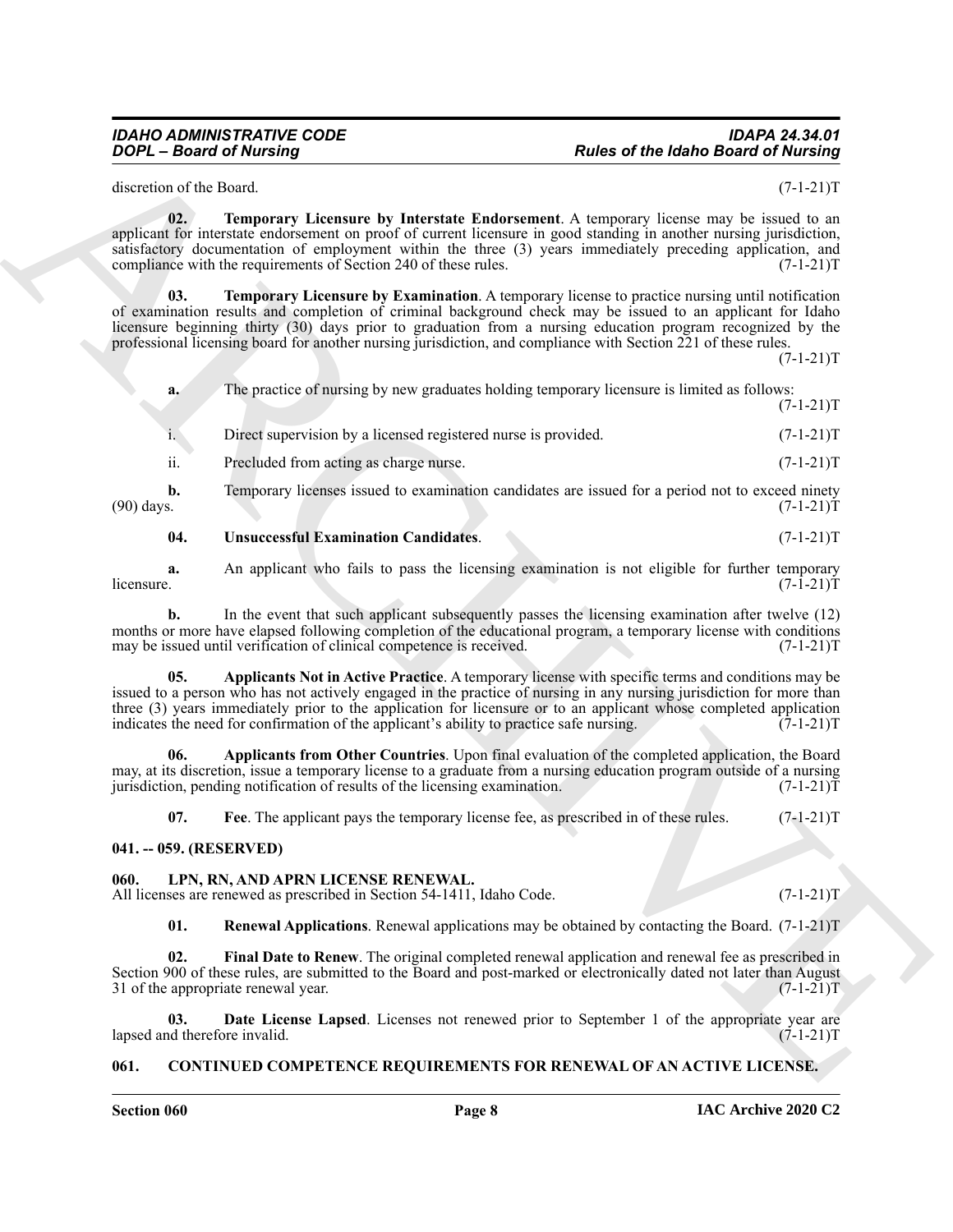<span id="page-8-2"></span><span id="page-8-1"></span><span id="page-8-0"></span>

| a. | Practice: | $(7-1-21)T$ |
|----|-----------|-------------|
|    |           |             |

|                                     | <b>DOPL - Board of Nursing</b>                                                                                                                                                                                                                                                                                                            | <b>Rules of the Idaho Board of Nursing</b> |             |
|-------------------------------------|-------------------------------------------------------------------------------------------------------------------------------------------------------------------------------------------------------------------------------------------------------------------------------------------------------------------------------------------|--------------------------------------------|-------------|
| 01.<br>(2) renewal period:          | Learning Activities. In order to renew an LPN or RN license, a licensee shall complete or comply<br>with at least two $(2)$ of any of the learning activities listed below in Paragraphs 061.01.a., b., or c. within the two-year                                                                                                         |                                            | $(7-1-21)T$ |
| a.                                  | Practice:                                                                                                                                                                                                                                                                                                                                 |                                            | $(7-1-21)T$ |
| i.                                  | Current nursing specialty certification as defined in Section 402 of these rules; or                                                                                                                                                                                                                                                      |                                            | $(7-1-21)T$ |
| ii.                                 | One hundred (100) hours of practice or simulation practice, paid or unpaid, in which the nurse<br>applies knowledge or clinical judgment in a way that influences patients, families, nurses, or organizations;                                                                                                                           |                                            | $(7-1-21)T$ |
| $b$ .                               | Education, Continuing Education, E-learning, and In-service:                                                                                                                                                                                                                                                                              |                                            | $(7-1-21)T$ |
|                                     | Fifteen (15) contact hours of continuing education, e-learning, academic courses, nursing-related<br>in-service offered by an accredited educational institution, healthcare institution, or organization (a contact hour<br>equals not less than fifty (50) minutes); or                                                                 |                                            | $(7-1-21)T$ |
| ii.<br>Department of Education; or  | Completion of a minimum of one (1) semester credit hour of post-licensure academic education<br>relevant to nursing practice, offered by a college or university accredited by an organization recognized by the U.S.                                                                                                                     |                                            | $(7-1-21)T$ |
| iii.                                | Completion of a Board-recognized refresher course in nursing or nurse residency program; or                                                                                                                                                                                                                                               |                                            | $(7-1-21)T$ |
| 1V.                                 | Participation in or presentation of a workshop, seminar, conference, or course relevant to the<br>practice of nursing and approved by an organization recognized by the Board to include, but not limited to: (7-1-21)T                                                                                                                   |                                            |             |
| (1)                                 | A nationally recognized nursing organization;                                                                                                                                                                                                                                                                                             |                                            | $(7-1-21)T$ |
| (2)                                 | An accredited academic institution;                                                                                                                                                                                                                                                                                                       |                                            | $(7-1-21)T$ |
| (3)                                 | A provider of continuing education recognized by another board of nursing;                                                                                                                                                                                                                                                                |                                            | $(7-1-21)T$ |
| (4)                                 | A provider of continuing education recognized by a regulatory board of another discipline; or                                                                                                                                                                                                                                             |                                            | $(7-1-21)T$ |
| (5)                                 | A program that meets criteria established by the Board;                                                                                                                                                                                                                                                                                   |                                            | $(7-1-21)T$ |
| c.                                  | Professional Engagement:                                                                                                                                                                                                                                                                                                                  |                                            | $(7-1-21)T$ |
| 1.                                  | Acknowledged contributor to a published nursing-related article or manuscript; or                                                                                                                                                                                                                                                         |                                            | $(7-1-21)T$ |
| ii.                                 | Teaching or developing a nursing-related course of instruction; or                                                                                                                                                                                                                                                                        |                                            | $(7-1-21)T$ |
| iii.<br>associations or committees. | Participation in related professional activities including, but not limited to, research, published<br>professional materials, nursing-related volunteer work, teaching (if not licensee's primary employment), peer<br>reviewing, precepting, professional auditing, and service on nursing or healthcare related boards, organizations, |                                            | $(7-1-21)T$ |
| 02.                                 | APRN Continued Competence Requirements. Registered nurses who also hold an active license<br>as an APRN shall only meet the requirements of Section 300 of these rules.                                                                                                                                                                   |                                            | $(7-1-21)T$ |
| 03.                                 | First Renewal Exemption. A licensee is exempt from the continued competence requirement for<br>the first renewal following initial licensure by examination.                                                                                                                                                                              |                                            | $(7-1-21)T$ |
|                                     |                                                                                                                                                                                                                                                                                                                                           |                                            |             |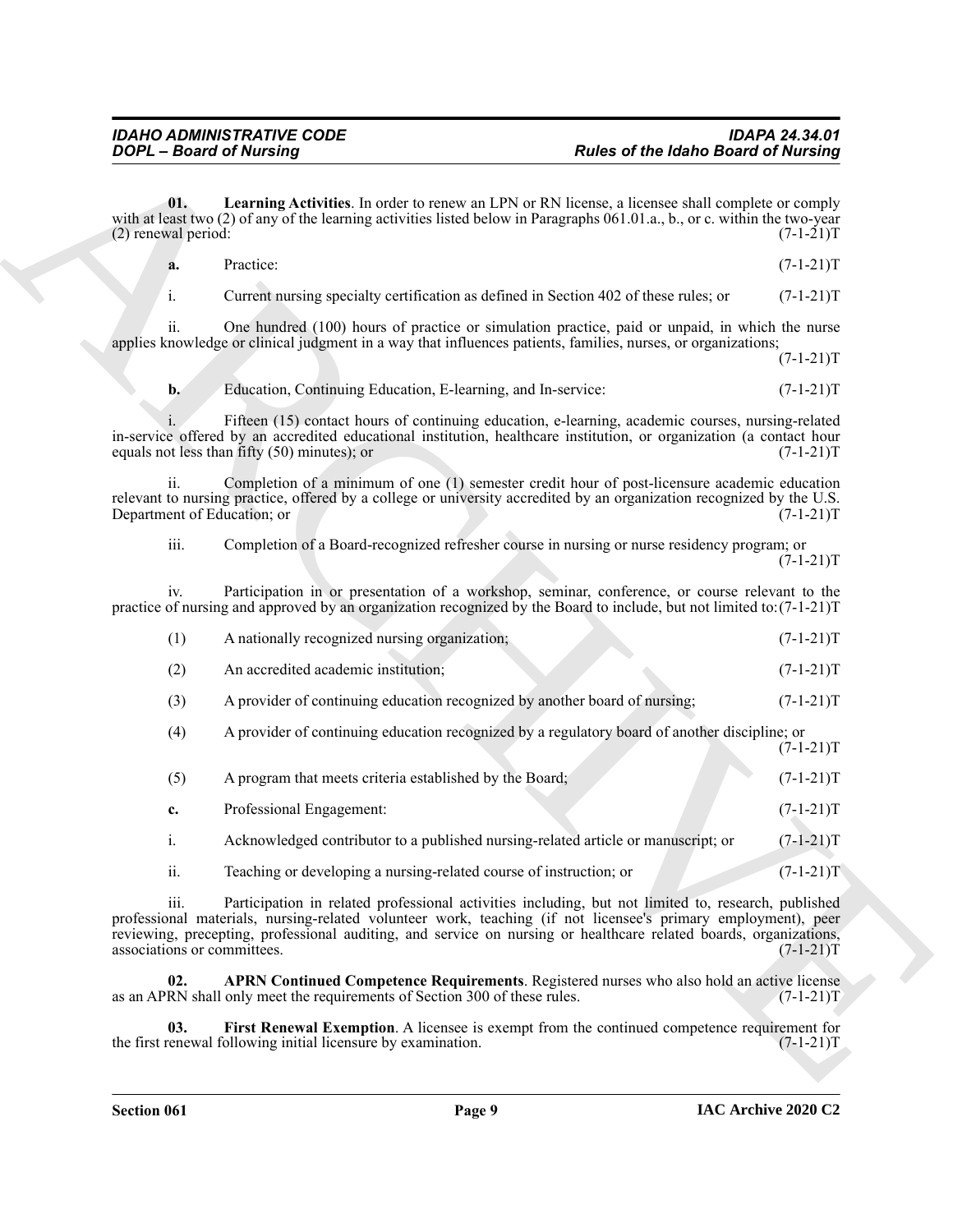<span id="page-9-4"></span>**04. Extension**. The Board may grant an extension for good cause for up to one (1) year for the completion of continuing competence requirements. Such extension shall not relieve the licensee of the continuing<br>(7-1-21)T competence requirements.

<span id="page-9-1"></span>**05. Beyond the Control of Licensee Exemption**. The Board may, in the exercise of its sound discretion, grant an exemption for all or part of the continuing competence requirements due to circumstances beyond<br>(7-1-21)T the control of the licensee.

<span id="page-9-3"></span>**06. Disciplinary Proceeding**. Continued competence activities or courses required by Board order in a disciplinary proceeding shall not be counted as meeting the requirements for licensure renewal.  $(7-1-21)$ T

<span id="page-9-2"></span>**07. Compliance Effective Dates**. Compliance with the continuing competence requirements of Sections 061 and 062 will be necessary to renew an LPN license beginning with 2018 renewals and an RN license beginning with 2019 renewals. (7-1-21) T

#### <span id="page-9-5"></span><span id="page-9-0"></span>**062. DOCUMENTING COMPLIANCE WITH CONTINUED COMPETENCE REQUIREMENTS.**

**Retention of Original Documentation.** All licensees are to maintain original documentation of completion for a period of two (2) years following renewal and to provide such documentation within thirty (30) days of a request from the Board for proof of compliance.  $(7-1-21)T$ 

<span id="page-9-7"></span><span id="page-9-6"></span>**02. Documentation of Compliance**. Documentation of compliance consists of the following:  $(7-1-21)T$ 

**FOOT-BEAM of Multiple Technique Constraints and the set of Multiple Technique Constraints and the Multiple Technique Constraints and the set of Multiple Technique Constraints and the Constraints of the Constraints and th a.** Evidence of national certification includes a copy of a certificate that includes the name of licensee, name of certifying body, date of certification, and date of certification expiration. Certification will be initially attained during the licensure period, have been in effect during the entire licensure period, or have been recertified<br>during the licensure period. (7-1-21)T during the licensure period.

**b.** Evidence of post-licensure academic education includes a copy of the transcript with the name of the licensee, name of educational institution, date(s) of attendance, name of course, and number of credit hours received. (7-1-21)T

**c.** Evidence of completion of a Board-recognized refresher course includes certificate or written correspondence from the provider with the name of the licensee, name of provider, and verification of successful completion of the course. (7-1-21)T completion of the course.

**d.** Evidence of completion of research or a nursing project includes an abstract or summary, the name of the licensee, role of the licensee as principal or contributing investigator, date of completion, statement of the problem, research or project objectives, methods used, and summary of findings. (7-1-21) problem, research or project objectives, methods used, and summary of findings.

**e.** Evidence of contributing to a published nursing-related article, manuscript, paper, book, or book chapter includes a copy of the publication to include the name of the licensee and publication date. (7-1-21)T

**f.** Evidence of teaching a course for college credit includes documentation of the course offering indicating instructor, course title, course syllabus, and the number of credit hours. Teaching a particular course may only be used once to satisfy the continued competence requirement unless the course offering and syllabus has changed in a material or significant fashion. (7-1-21)T

**g.** Evidence of teaching a course for continuing education credit includes a written attestation from the director of the program or authorizing entity including the date(s) of the course and the number of hours awarded.  $(7-1-21)T$ 

**h.** Evidence of hours of continuing learning activities or courses includes the name of the licensee, tivity, name of provider, number of hours, and date of activity. (7-1-21) title of activity, name of provider, number of hours, and date of activity.

**i.** Evidence of one hundred (100) hours of practice in nursing includes the name of the licensee and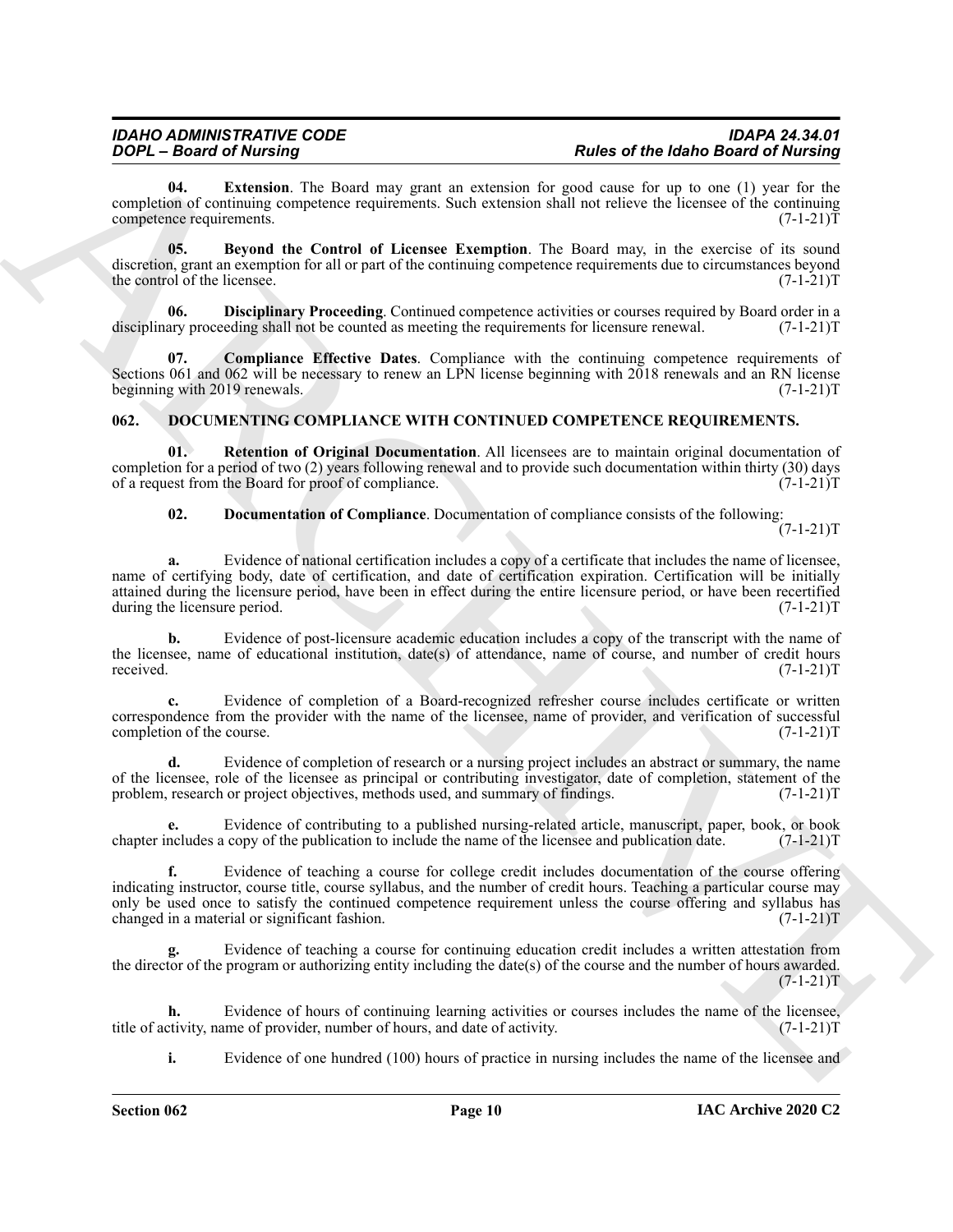**ZOOY** – Based of Marina particular states and the mather of bosts and the March Based of March Based of March Based on the March Based on the March Based on the Control of the March Based on the Control of the March Cont documentation satisfactory to the Board of the number of hours worked during review period validated by the employer/recipient agency. If self-employed, hours worked may be validated through other methods such as tax records or other business records. If practice is of a volunteer or gratuitous nature, hours worked may be validated by the recipient agency.  $(7-1-21)T$ 

#### <span id="page-10-8"></span><span id="page-10-0"></span>**063. REINSTATEMENT (NON-DISCIPLINE).**

A person whose license has lapsed for failure to pay the renewal fee by the specified date may apply for reinstatement by submitting the items set out in Section 54-1411(3), Idaho Code and a current fingerprint-based criminal history check as set forth in Section 54-1401(3), Idaho Code, as well as paying the fees prescribed in these rules. (7-1-21)T

#### <span id="page-10-9"></span><span id="page-10-1"></span>**064. REINSTATEMENT AFTER DISCIPLINE.**

**01. Submission of Application Materials**. A person whose license has been subject to disciplinary the Board may apply for reinstatement of the license to active and unrestricted status by:  $(7-1-21)$ action by the Board may apply for reinstatement of the license to active and unrestricted status by:

<span id="page-10-12"></span>**a.** Submitting the items set out in Section 54-1411(3), Idaho Code;  $(7-1-21)$ T

**b.** Submitting a current fingerprint-based criminal history check as set forth in Section 54-1401(3), Idaho Code; (7-1-21)T

<span id="page-10-10"></span>**c.** Paying the fees prescribed in these rules; and (7-1-21)T

**d.** Documenting compliance with any term and restrictions set forth in any order as a condition of ment.  $(7-1-21)T$ reinstatement.

**02.** Appearance Before Board. Applicants for reinstatement may be called to appear before the  $(7-1-21)T$ Board. (7-1-21)T

<span id="page-10-11"></span>**03. Application for Reinstatement After Revocation**. Unless otherwise provided in the order of revocation, applicants for reinstatement of revoked licenses are precluded from applying for reinstatement for a period of two (2) years after entry of the order. (7-1-21) period of two  $(2)$  years after entry of the order.

#### <span id="page-10-2"></span>**065. -- 075. (RESERVED)**

#### <span id="page-10-4"></span><span id="page-10-3"></span>**076. PERSONS EXEMPTED BY BOARD.**

Licensure to practice nursing is not necessary, nor is the practice of nursing prohibited for persons exempted by the Board including: (7-1-21)T Board including:

<span id="page-10-7"></span>**01.** Technicians and Technologists. Technicians and technologists who comply with Section 491 of these rules.  $(7-1-21)T$ these rules.  $(7-1-21)T$ 

**02. Non-Resident Nurses**. Non-resident nurses currently licensed in good standing in another nursing jurisdiction, who are in Idaho on a temporary basis because of enrollment in or presentation of a short term course of instruction recognized or approved by the Board and who are performing functions incident to formal instruction.  $(7-1-21)T$ 

#### <span id="page-10-6"></span><span id="page-10-5"></span>**03. Family Members and Others**. (7-1-21)T

**a.** Family members providing care to a person to whom they are related by blood, marriage, adoption, redianship or licensed foster care. legal guardianship or licensed foster care.

Non-family members who provide gratuitous care to a person on a temporary basis in order to give nembers who regularly provide care to that person.  $(7-1-21)$ respite to family members who regularly provide care to that person.

**c.** Live-in domestics, housekeepers and companions provided they do not represent themselves as, nor receive compensation as, licensed nurses or other nursing care providers and so long as any health care provided<br>is incidental to the services for which they are employed. (7-1-21) is incidental to the services for which they are employed.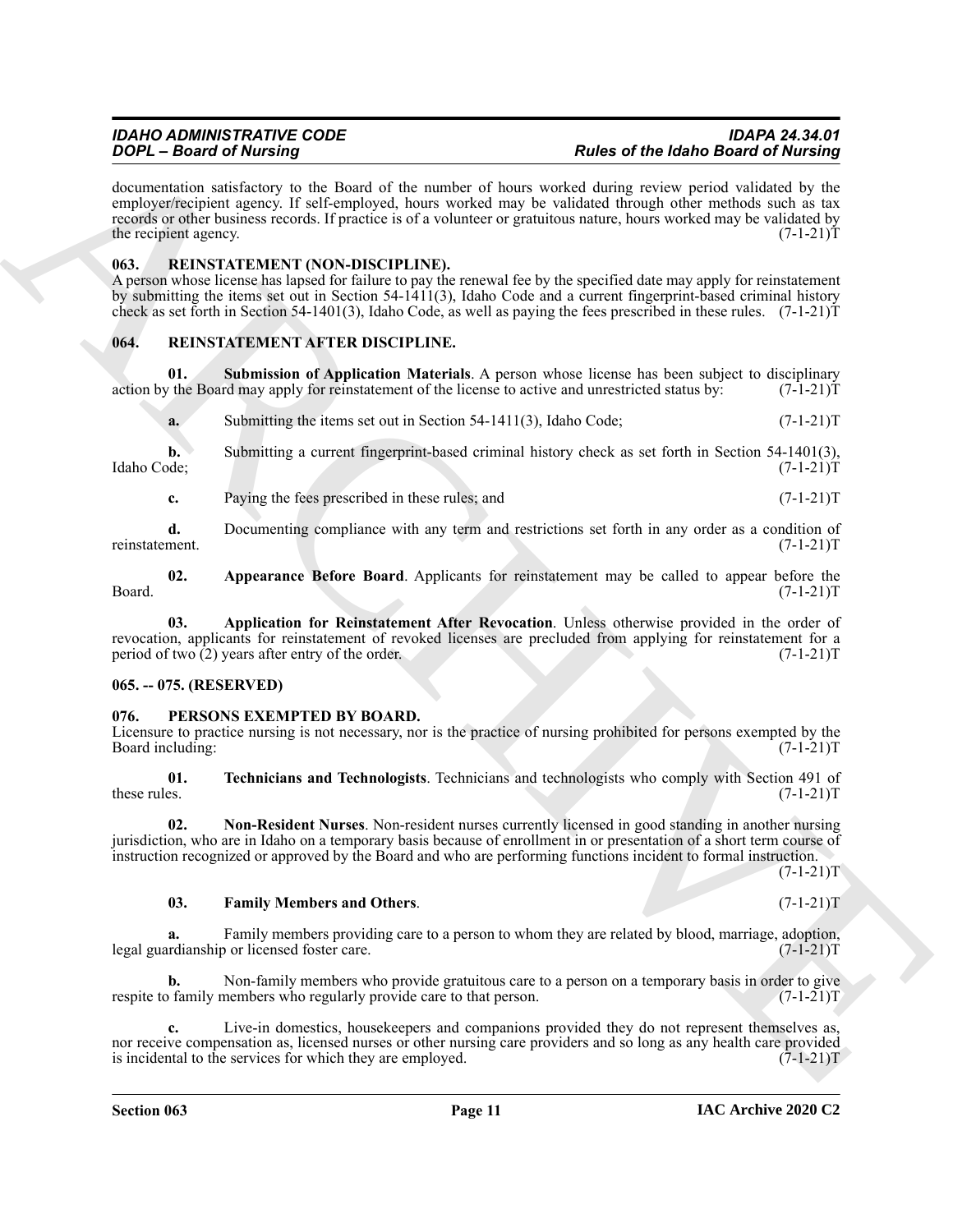<span id="page-11-1"></span>

|                           | <b>DOPL</b> - Board of Nursing                                                                                                                                                                                                                                 | <b>Rules of the Idaho Board of Nursing</b>                                                   |             |
|---------------------------|----------------------------------------------------------------------------------------------------------------------------------------------------------------------------------------------------------------------------------------------------------------|----------------------------------------------------------------------------------------------|-------------|
| 04.                       | Nurse Apprentice. A nurse apprentice is a nursing student or recent graduate who is employed for<br>remuneration in a non-licensed capacity outside the student role by a Board approved health care agency. (7-1-21)T                                         |                                                                                              |             |
| a.                        | Applicants for nurse apprentice must:                                                                                                                                                                                                                          |                                                                                              | $(7-1-21)T$ |
|                           | Be enrolled in an accredited/approved nursing education program that is substantially equivalent to<br>Idaho's approved programs for practical/registered nursing.                                                                                             |                                                                                              | $(7-1-21)T$ |
| ii.<br>academic standing. | Be in good academic standing at the time of application and notify the Board of any change in                                                                                                                                                                  |                                                                                              | $(7-1-21)T$ |
| iii.                      | Meet the employing agency's health care skills validation requirements.                                                                                                                                                                                        |                                                                                              | $(7-1-21)T$ |
| 1V.                       | Satisfactorily complete a basic nursing fundamentals course.                                                                                                                                                                                                   |                                                                                              | $(7-1-21)T$ |
| V.                        | Use obvious designations that identify the applicant as a nurse apprentice.                                                                                                                                                                                    |                                                                                              | $(7-1-21)T$ |
| b.                        | A completed application for nurse apprentice consists of:                                                                                                                                                                                                      |                                                                                              | $(7-1-21)T$ |
| i.                        | Completed application form provided by the Board; and                                                                                                                                                                                                          |                                                                                              | $(7-1-21)T$ |
| ii.                       | Verification of satisfactory completion of a basic nursing fundamentals course; and                                                                                                                                                                            |                                                                                              | $(7-1-21)T$ |
| iii.                      | Validation of successful demonstration of skills from a nursing education program; and                                                                                                                                                                         |                                                                                              | $(7-1-21)T$ |
| iv.                       | Verification of good academic standing.                                                                                                                                                                                                                        |                                                                                              | $(7-1-21)T$ |
|                           | An individual whose application is approved will be issued a letter identifying the individual as a<br>nurse apprentice for a designated time period to extend not more than three (3) months after successful completion of<br>the nursing education program. |                                                                                              | $(7-1-21)T$ |
|                           | A nurse apprentice may, under licensed registered nurse supervision, perform all functions<br>approved by the Board for unlicensed assistive personnel as set forth in Section 490 of these rules.                                                             |                                                                                              | $(7-1-21)T$ |
| 05.                       | <b>Employer Application.</b>                                                                                                                                                                                                                                   |                                                                                              | $(7-1-21)T$ |
| a.                        | Health care agencies wishing to employ nurse apprentices are to complete an application form<br>provided by the Board that consists of:                                                                                                                        |                                                                                              | $(7-1-21)T$ |
| i.                        | Job descriptions for apprentice;                                                                                                                                                                                                                               |                                                                                              | $(7-1-21)T$ |
| ii.                       | A written plan for orientation and skill validation;                                                                                                                                                                                                           |                                                                                              | $(7-1-21)T$ |
| iii.                      | The name of the licensed registered nurse who is accountable and responsible for the coordination<br>or management of the nurse apprentice program;                                                                                                            |                                                                                              | $(7-1-21)T$ |
| iv.                       | Assurance that a licensed registered nurse is readily available when nurse apprentice is working;                                                                                                                                                              |                                                                                              | $(7-1-21)T$ |
| V.                        | A written procedure for the nurse apprentice who is asked to perform a task that could jeopardize a<br>patient and who declines to perform the task; and                                                                                                       |                                                                                              | $(7-1-21)T$ |
| vi.                       | A fee of one hundred dollars (\$100).                                                                                                                                                                                                                          |                                                                                              | $(7-1-21)T$ |
|                           |                                                                                                                                                                                                                                                                | Following application review, the Board may grant approval to a health care agency to employ |             |

### <span id="page-11-0"></span>**05. Employer Application**. (7-1-21)T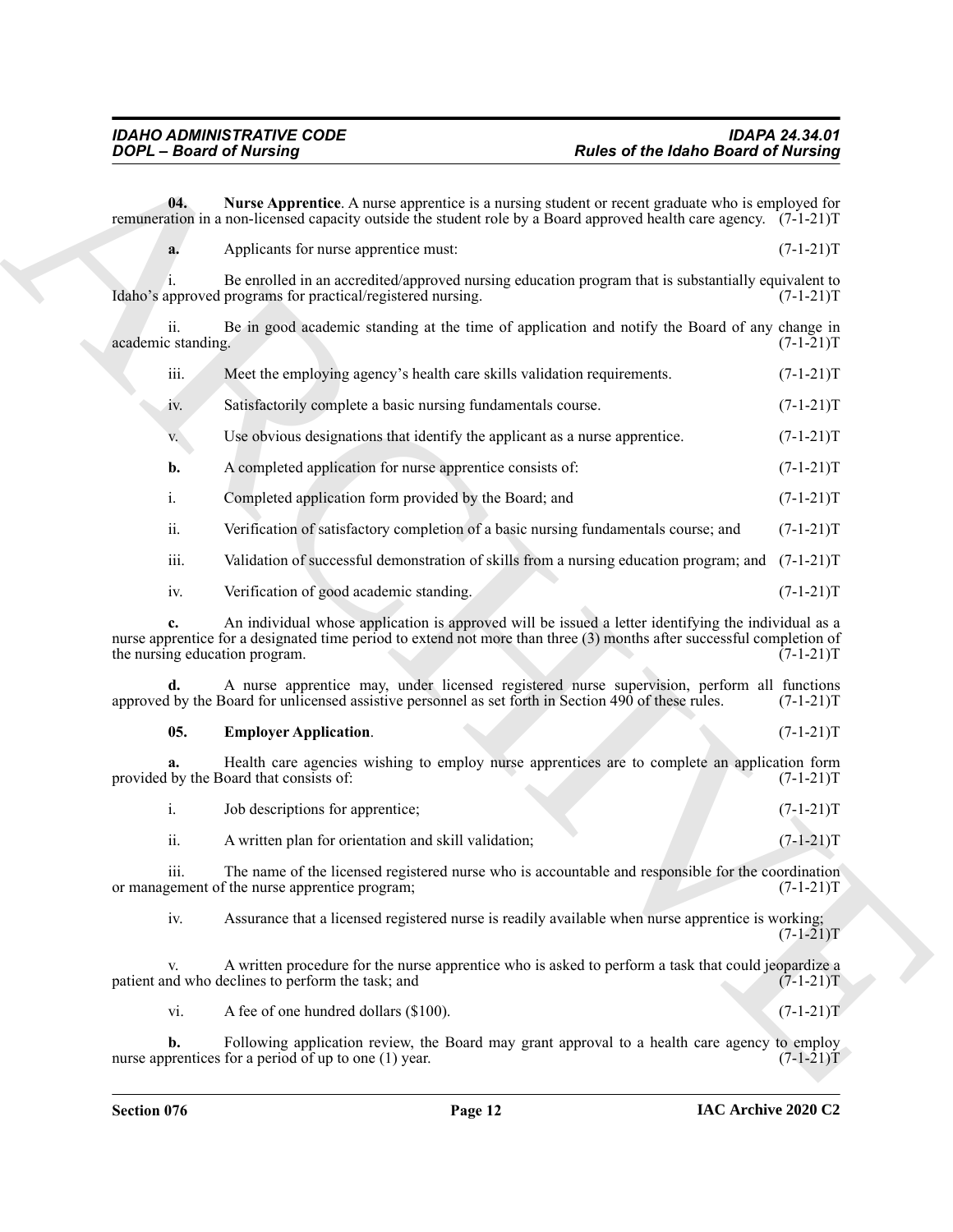**c.** To ensure continuing compliance with Board requirements, each approved agency submits an annual report to the Board on forms provided by the Board. Based on its findings, the Board may grant continuing approval annually for an additional one (1) year period. (7-1-21) approval annually for an additional one  $(1)$  year period.

**d.** At any time, if the employing agency fails to inform the Board of changes in conditions upon which approval was based or otherwise fails to comply with established requirements, the Board may notify the agency of withdrawal of approval.  $(7-1-21)T$ 

#### <span id="page-12-0"></span>**077. -- 089. (RESERVED)**

#### <span id="page-12-10"></span><span id="page-12-1"></span>**090. REAPPLICATION FOR A LICENSE AFTER PREVIOUS DENIAL.**

<span id="page-12-11"></span>**01. Request for Review**. Review of a denied application may be requested by submitting a written statement and documentation that includes evidence, satisfactory to the Board, of rehabilitation, or elimination or cure of the conditions for denial. (7-1-21) cure of the conditions for denial.

**02. Reapplication Files**. Reapplication files remain open and active for a period of twelve (12) months from date of receipt. After twelve (12) months, the file is closed and any subsequent reapplication will require submission of a new application form and payment of the applicable fees.  $(7-1-21)T$ 

#### <span id="page-12-2"></span>**091. -- 099. (RESERVED)**

#### <span id="page-12-7"></span><span id="page-12-4"></span><span id="page-12-3"></span>**100. GROUNDS FOR DISCIPLINE.**

**01.** False Statement. A false, fraudulent or forged statement or misrepresentation in procuring a practice nursing means, but need not be limited to:  $(7-1-21)T$ license to practice nursing means, but need not be limited to:

**a.** Procuring or attempting to procure a license to practice nursing by filing forged or altered ts or credentials; or  $(7-1-21)$ documents or credentials; or

**b.** Falsifying, misrepresenting facts or failing to verify and accurately report any and all facts submitted on any application for licensure, examination, relicensure, or reinstatement of licensure by making timely and appropriate inquiry of all jurisdictions in which licensee has made application for, or obtained, licensure or certification or engaged in the practice of nursing; or  $(7-1-21)$ certification or engaged in the practice of nursing; or

**c.** Impersonating any applicant or acting as proxy for the applicant in any examination for nurse licensure. (7-1-21)T  $l$ icensure. (7-1-21)T

<span id="page-12-5"></span>**02.** Conviction of a Felony. Conviction of, or entry of a withheld judgment or a plea of nolo contendre act constituting a felony. to, conduct constituting a felony.

<span id="page-12-6"></span>**03. False or Assumed Name**. Practicing nursing under a false or assumed name means, but need not be limited to, carrying out licensed nursing functions while using other than the individual's given or legal name.

 $(7-1-21)T$ 

<span id="page-12-9"></span><span id="page-12-8"></span>**04. Offense Involving Moral Turpitude**. An offense involving moral turpitude means, but need not be limited to, an act of baseness, vileness, or depravity in the private and social duties that a man owes to his fellow man, or to society in general, contrary to the accepted and customary rule of right and duty between man and man. (7-1- 21)T

Points of the latinos distribution of the latinos distribution of the latinos distribution in the same of the same of the same of the same of the same of the same of the same of the same of the same of the same of the sam **05. Gross Negligence or Recklessness**. Gross negligence or recklessness in performing nursing functions means, but need not be limited to, a substantial departure from established and customary standards of care which, under similar circumstances, would have been exercised by a licensed peer; an act or an omission where there is a legal duty to act or to refrain from acting that a reasonable and prudent practitioner of nursing under same or similar facts and circumstances would have done, would have refrained from doing or would have done in a different manner and which did or could have resulted in harm or injury to a patient/client. An exercise of so slight a degree of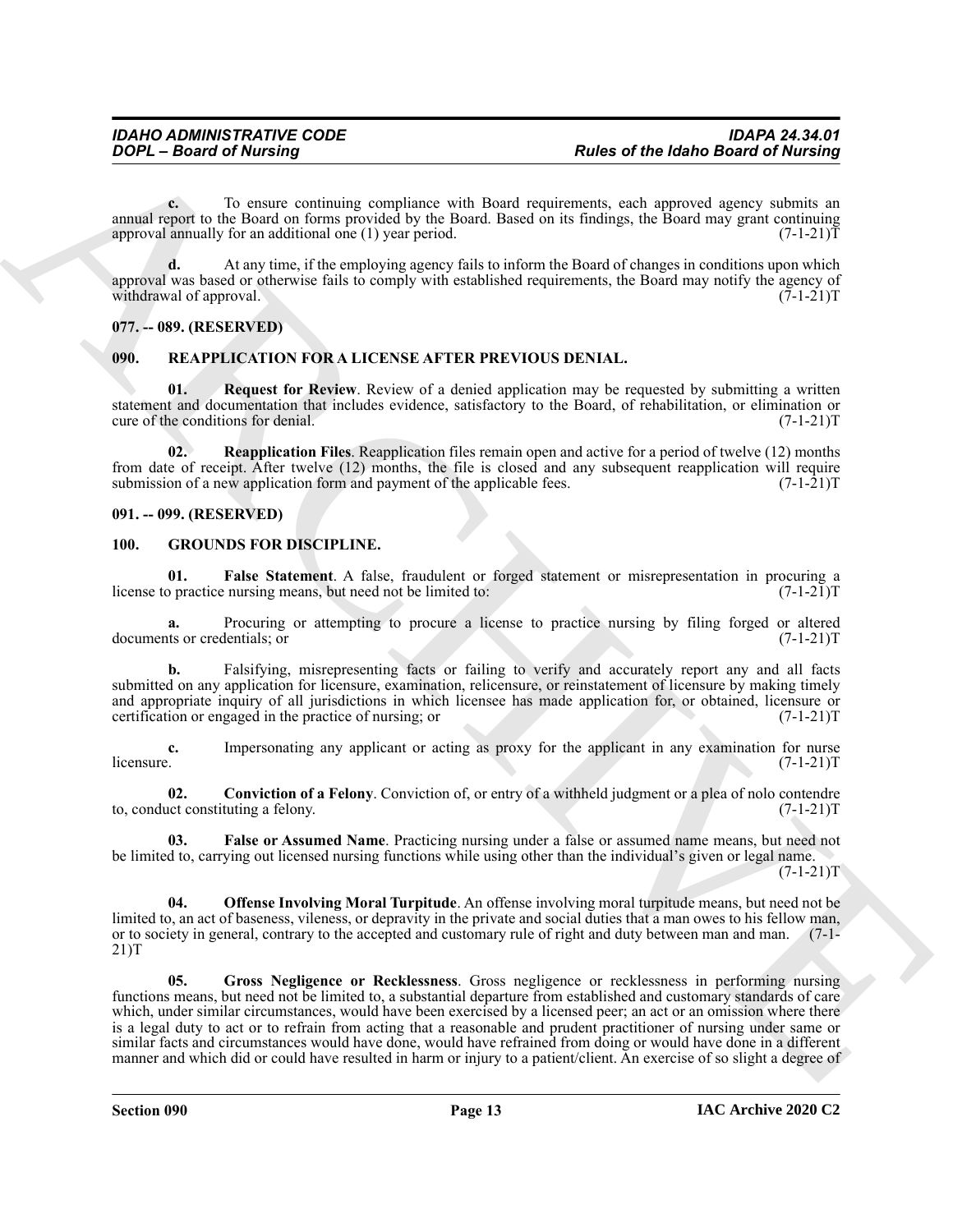<span id="page-13-5"></span>care as to justify the belief that there was a conscious or overt disregard or indifference for the health, safety, wellbeing, or welfare of the public shall be considered a substantial departure from the accepted standard of care.

 $(7-1-21)T$ 

For  $\frac{1}{2}$  and  $\frac{1}{2}$  between the three states of the state of the state of the state of the state of the state of the state of the state of the state of the state of the state of the state of the state of the state **06. Habitual Use of Alcohol or Drugs**. Habitual use of alcoholic beverages or drugs means, but need not be limited to, the use of such substances to the extent that the nurse's judgment, skills, or abilities to provide safe and competent nursing care are impaired; or that the individual is unable to care for himself or his property or his family members because of such use; or it is determined by a qualified person that the individual is in need of medical or psychiatric care, treatment or rehabilitation or counseling because of drug or alcohol use. (7-1-21)T

<span id="page-13-7"></span>**07. Physical or Mental Unfitness**. Physical or mental unfitness to practice nursing means, but need not be limited to, a court order adjudging that a licensee is mentally incompetent, or an evaluation by a qualified professional person indicating that the licensee is mentally or physically incapable of engaging in registered or practical nursing in a manner consistent with sound patient care; or uncorrected physical defect that precludes the safe performance of nursing functions. (7-1-21)T

<span id="page-13-8"></span>**08. Violations of Standards of Conduct**. Violations of standards of conduct and practice adopted by the Board means, but need not be limited to, any violation of those standards of conduct described in Section 101 of these rules. (7-1-21)T

**09.** Conduct to Deceive, Defraud or Endanger. Conduct of a character likely to deceive, defraud, or patients or the public includes, but need not be limited to: (7-1-21) endanger patients or the public includes, but need not be limited to:

<span id="page-13-2"></span><span id="page-13-1"></span>**a.** Violating the standards of conduct and practice adopted by the Board. (7-1-21)T

**b.** Being convicted of any crime or act substantially related to nursing practice and including, but not o, sex crimes, drug violations, acts of violence and child or adult abuse. (7-1-21) limited to, sex crimes, drug violations, acts of violence and child or adult abuse.

**10. Action Against a License**. Action against a license means entry of any order restricting, limiting, revoking or suspending or otherwise disciplining a license or privilege to practice nursing by any jurisdiction. A certified copy of an order entered in any jurisdiction is prima facie evidence of the matters contained therein.

 $(7-1-21)T$ 

<span id="page-13-4"></span>**11. Failure to Make Timely and Appropriate Inquiry**. Failing to make timely and appropriate inquiry verifying licensure status in all jurisdictions in which the applicant has ever applied for licensure, certification or privilege to practice, including those jurisdictions in which the applicant is currently or was ever licensed, or in which applicant has practiced, prior to filing any application, verification or other statement regarding licensure status with the Board. (7-1-21)T with the Board.

<span id="page-13-3"></span>**12. Failure to Cooperate With Authorities**. Failure to cooperate with authorities in the investigation of any alleged misconduct or interfering with a Board investigation by willful misrepresentation of facts, failure to provide information on request of the Board, or the use of threats or harassment against any patient or witness to prevent them from providing evidence. (7-1-21)T

<span id="page-13-6"></span>**13.** Patterns of Poor Practice. Repeatedly engaging in conduct that departs from the customary s of care. (7-1-21) standards of care.

#### <span id="page-13-9"></span><span id="page-13-0"></span>**101. STANDARDS OF CONDUCT.**

<span id="page-13-11"></span>**01. Violations**. Any violation of these Standards of Conduct is grounds for disciplinary action in accordance with Section 54-1413(1), Idaho Code, of the Idaho Nursing Practice Act and Section 090 or 100 of these rules.  $(7-1-21)$ T

<span id="page-13-10"></span>**02. Classification**. For purposes of convenience, the standards of conduct are grouped generally into one (1) of three (3) categories: license, practice, and professional responsibility. The fact that any particular standard is so classified in any particular category is not relevant for any purpose other than ease of use is so classified in any particular category is not relevant for any purpose other than ease of use.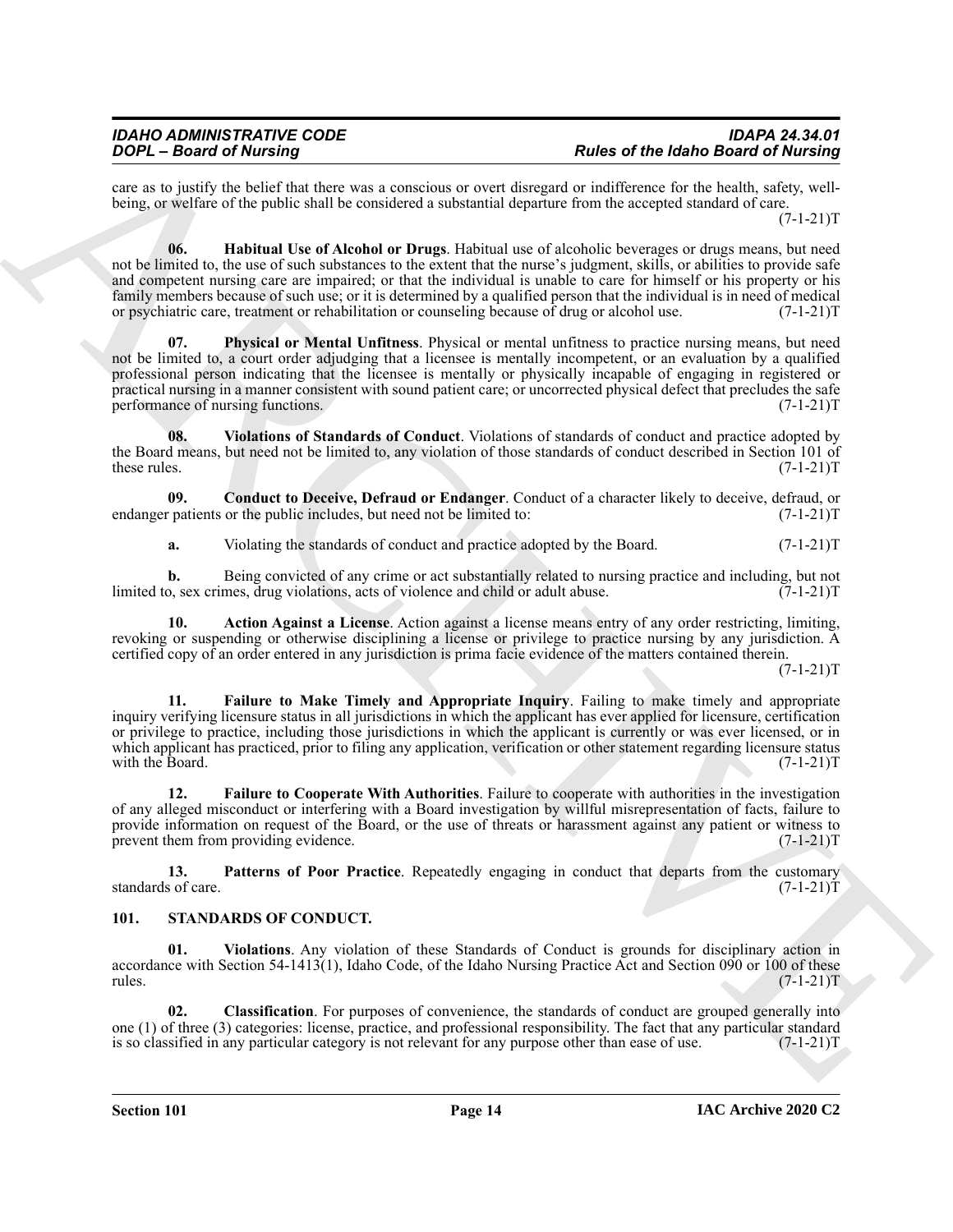#### <span id="page-14-0"></span>**03. License**. (7-1-21)T

**a.** Period of Practice. The nurse can practice registered or practical nursing in Idaho only with a daho license or during the period of valid temporary licensure or as otherwise allowed by law. (7-1-21) current Idaho license or during the period of valid temporary licensure or as otherwise allowed by law.

**b.** Aiding in Violation of Law. The nurse shall not aid, abet, or assist any other person to violate or hurst laws or rules pertaining to the conduct and practice of nursing. (7-1-21) circumvent laws or rules pertaining to the conduct and practice of nursing.

**c.** Reporting Grossly Negligent or Reckless Practice. The nurse shall report to the Board any licensed nurse who is grossly negligent or reckless in performing nursing functions or who otherwise violates the Nursing<br>Practice Act or the Board rules. (7-1-21) Practice Act or the Board rules.

**d.** Unlawful Use of License. The nurse shall not permit their license to be used by another person for any purpose or permit unlicensed persons under their jurisdiction or supervision to indicate in any way that they are licensed to perform functions restricted to licensed persons. (7-1-21)T

**e.** Impairment of Ability. The nurse shall not practice nursing while the ability to practice is impaired of or drugs or physical, mental or emotional disability. (7-1-21) by alcohol or drugs or physical, mental or emotional disability.

<span id="page-14-1"></span>**Practice**. The nurse shall have knowledge of the statutes and rules governing nursing and function within the defined legal scope of nursing practice, not assume any duty or responsibility within the practice of nursing without adequate training or where competency has not been maintained, and: (7-1-21) without adequate training or where competency has not been maintained, and:

Papel at the same of the same interest in the same of the Idaho Based of Number 2018.<br>
Using the same of the same of the same of the same of the same of the Idaho Based of Number 2018.<br>
Security and the same of the same o **a.** Delegate activities only to persons who are competent and qualified to undertake and perform the delegated activities and will not delegate to non-licensed persons functions that are to be performed only by licensed nurses. The nurse delegating functions is to supervise the persons to whom the functions have been assigned or delegated.  $(7-1-21)T$ delegated. (7-1-21)T

**b.** Act to safeguard the patient from the incompetent practice, verbal or physical abusive acts or illegal of any person.  $(7-1-21)T$ practice of any person.

**c.** Not obtain, possess, furnish or administer prescription drugs to any person, including self, except as by a person authorized by law to prescribe drugs.  $(7-1-21)$ directed by a person authorized by law to prescribe drugs.

**d.** Not abandon patients in need of nursing care in a negligent or wanton manner. The nurse will leave a nursing assignment only after properly reporting and notifying appropriate personnel and will transfer responsibilities to appropriate personnel or care giver when continued care is necessitated by the patient's condition.  $(7-1-21)T$ 

**e.** Respect the patient's privacy. (7-1-21)T

**f.** Not disseminate information about the patient to individuals not entitled to such information except where such information is mandated by law or for the protection of the patient.  $(7-1-21)T$ 

Observe the condition and signs and symptoms of a patient, record the information, and report to ns any significant changes.  $(7-1-21)T$ appropriate persons any significant changes.

**h.** Function as a member of the health team and shall collaborate with other health team members as necessary to meet the patient's health needs. (7-1-21)T

**i.** Adhere to universal precautions and carry out principles of asepsis and infection control and not place the patient, the patient's family or the nurse's coworkers at risk for the transmission of infectious diseases.

 $(7-1-21)T$ 

#### <span id="page-14-2"></span>**05. Professional Responsibility**. (7-1-21)T

**a.** Disclosing Contents of Licensing Examination. The nurse is not to disclose contents of any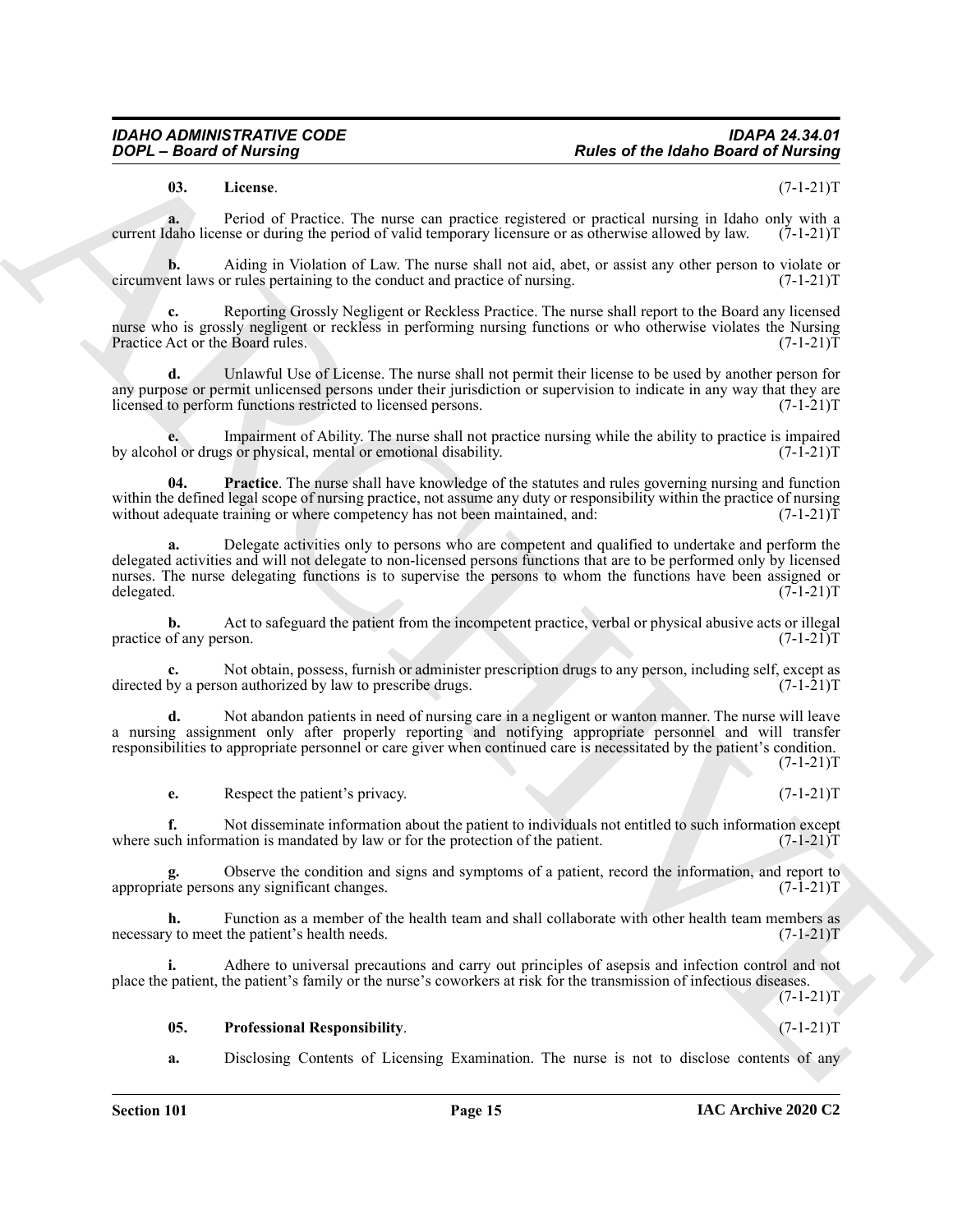licensing examination, or solicit, accept, or compile information regarding the contents of any examination before, during, or after its administration. (7-1-21)T during, or after its administration.

**b.** Considerations in Providing Care. In providing nursing care, the nurse will respect and consider the individual's human dignity, health problems, personal attributes, national origin, and handicaps and not discriminate on the basis of age, sex, race, religion, economic or social status or sexual preferences. (7-1-21)T

Responsibility and Accountability Assumed. The nurse is responsible and accountable for their s, actions and competence.  $(7-1-21)T$ nursing judgments, actions and competence.

**d.** Witnessing Wastage of Controlled Substances Medication. Controlled substances may not be wasted without witnesses. The nurse cannot sign any record as a witness attesting to the wastage of controlled substance medications unless the wastage was personally witnessed. The nurse cannot solicit the signatures on any record of a person as a witness to the wastage of a controlled substance when that person did not witness the wastage. The nurse will solicit signatures of individuals who witnessed the wastage in a timely manner. (7-1-21) T

**e.** Record-keeping. The nurse shall make or keep accurate, intelligible entries into records mandated by law, employment or customary practice of nursing, and will not falsify, destroy, alter or knowingly make incorrect or unintelligible entries into patients' records or employer or employee records. (7-1-21)T

**f.** Diverting or Soliciting. The nurse will respect the property of the patient and employer and not take or divert equipment, materials, property, or drugs without prior consent or authorization, nor solicit or borrow money, materials or property from patients. (7-1-21) materials or property from patients.

**g.** Exploit, Solicit, or Receive Fees. The nurse shall not exploit the patient or the patient's family for personal or financial gain or offer, give, solicit, or receive any fee or other consideration for the referral of a patient or client. (7-1-21)T

Photo of the heliotopy and the set of the heliotopy for the set of the heliotopy for  $\vec{B}$  and  $\vec{B}$  and  $\vec{B}$  and  $\vec{B}$  and  $\vec{B}$  and  $\vec{B}$  and  $\vec{B}$  and  $\vec{B}$  and  $\vec{B}$  and  $\vec{B}$  and  $\vec{B}$  and  $\vec{$ **h.** Professionalism. The nurse must not abuse the patient's trust, will respect the dignity of the profession and maintain appropriate professional boundaries with respect to patients, the patients' families, and the nurse's coworkers. The nurse is not to engage in sexual misconduct or violent, threatening or abusive behavior towards patients, patients' families or the nurse's coworkers. The nurse will be aware of the potential imbalance of power in professional relationships with patients, based on their need for care, assistance, guidance, and support, and ensure that all aspects of that relationship focus exclusively upon the needs of the patient. (7-1-21) T

i. For purposes of this rule and Section 54-1413, Idaho Code, sexual misconduct violations include, but are not limited to: (7-1-21)T

(1) Engaging in or soliciting any type of sexual conduct with a patient;  $(7-1-21)T$ 

(2) Using the nurse-patient relationship, trust and confidence of the patient derived from the nursepatient relationship, or any information obtained as a result of the nurse-patient relationship, to solicit, suggest or discuss dating or a romantic or sexual relationship with a patient;  $(7-1-21)$ T

(3) Using confidential information obtained during the course of the nurse-patient relationship to solicit, suggest or discuss dating or a romantic relationship, or engage in sexual conduct with a patient, former patient, colleague, or member of the public; and (7-1-21)T

(4) Engaging in or attempting to engage in sexual exploitation or criminal sexual misconduct directed at patients, former patients, colleagues, or members of the public, whether within or outside the workplace.(7-1-21)T

ii. For purposes of this rule:  $(7-1-21)T$ 

(1) Consent of a patient is not a defense. In the case of sexual exploitation or criminal sexual exploitation or criminal sexual exploitation or  $(7-1-21)$ T misconduct, consent of the victim is not a defense.

(2) A patient ceases to be a patient thirty (30) days after receiving the final nursing services, or final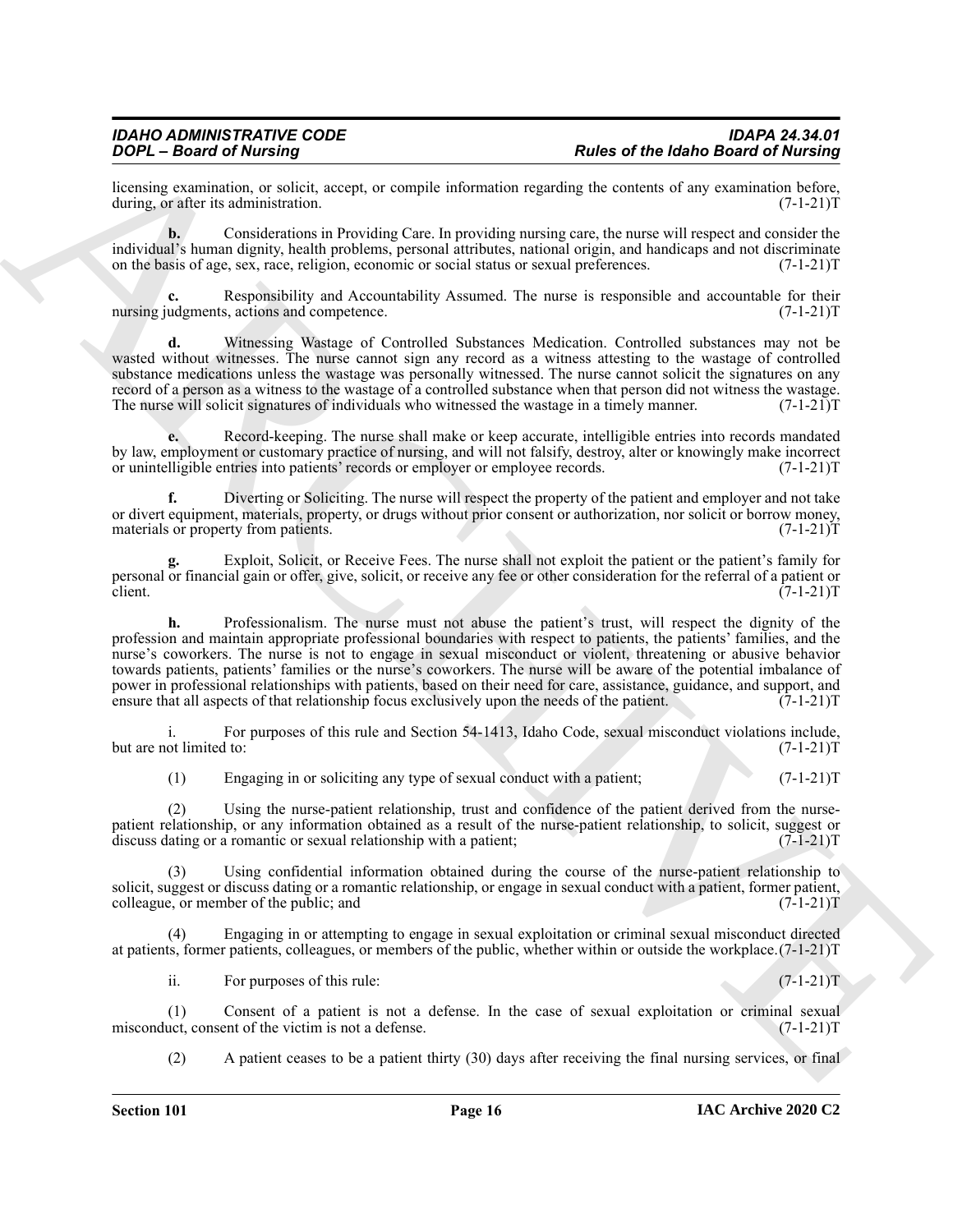## *IDAHO ADMINISTRATIVE CODE IDAPA 24.34.01*

reasonably anticipated nursing services from a nurse, unless the patient is determined by the Board to be particularly vulnerable by his minority; known mental, emotional, or physical disability; known alcohol or drug dependency; or other circumstance. A patient deemed particularly vulnerable ceases to be a patient one (1) year after receiving the final nursing services, or final reasonably anticipated nursing services from a nurse. (7-1-21) final nursing services, or final reasonably anticipated nursing services from a nurse.

It is not a violation of this rule for a nurse to continue a sexual relationship with a spouse or individual of majority if a consensual sexual relationship existed prior to the establishment of the nurse-patient relationship. (7-1-21)T relationship. (7-1-21)T

iii. The following definitions apply to this rule:  $(7-1-21)T$ 

Figure 2.6 and of Material strengthening and the priori Research of Material Street Experimental Street Experimental Street Experimental Street Experimental Street Experimental Street Experimental Street Experimental Stre (1) "Sexual conduct" means any behavior that might reasonably be interpreted as being designed or intended to arouse or gratify the sexual desires of an individual. This includes, but is not limited to, physical touching of breasts, buttocks or sexual organs, creation or use of pornographic images, discussion about sexual topics unrelated to the patient's care, intentional exposure of genitals, and not allowing a patient privacy, except as may be medically necessary. (7-1-21) necessary. (7-1-21)T

(2) "Sexual exploitation" means any actual or attempted abuse of a position of vulnerability, differential power, or trust, for sexual purposes, including, but not limited to, profiting monetarily, socially or politically from the sexual conduct of another, or withholding or threatening to withhold care, medication, food or other services to coerce sexual conduct. (7-1-21)T other services to coerce sexual conduct.

"Criminal sexual misconduct" means any sexual conduct that, if proven, would constitute a felony under state or federal law. (7-1-21) or misdemeanor under state or federal law.

#### <span id="page-16-0"></span>**102. -- 131. (RESERVED)**

#### <span id="page-16-4"></span><span id="page-16-1"></span>**132. RESTRICTED LICENSES.**

Restricted licenses may be issued to qualified individuals in four (4) categories: post-discipline, non-practicing status, restricted status, and substance use and mental health disorders. Failure to comply with the terms and conditions of a restricted license will be cause for summary suspension. (7-1-21) restricted license will be cause for summary suspension.

#### <span id="page-16-5"></span>**01.** Following Disciplinary Action. (7-1-21)T

**a.** After evaluation of an application for licensure reinstatement, the Board may issue a restricted o a nurse whose license has been revoked. (7-1-21) license to a nurse whose license has been revoked.

**b.** The Board will specify the conditions of issuance of the restricted license in writing. The conditions tated on the license. (7-1-21)T may be stated on the license.

#### <span id="page-16-2"></span>**02. Non-Practicing Status**. (7-1-21)T

**a.** Individuals who are prevented from engaging in the active practice of nursing may be issued a license. (7-1-21)T restricted license.

**b.** Non-practicing status does not entitle the licensee to engage in the active practice of nursing. The II be noted on the license. (7-1-21)T status will be noted on the license.

**c.** The non-practicing restriction may be removed by the Board following receipt and evaluation of evidence satisfactory to the Board confirming that the licensee's physical or mental health status no longer prevents the individual from engaging in the active practice of nursing. (7-1-21) the individual from engaging in the active practice of nursing.

#### <span id="page-16-3"></span>**03. Restricted Status**. (7-1-21)T

**a.** Individuals whose disabilities restrict or inhibit their ability to provide a full range of nursing may be issued a restricted license. services may be issued a restricted license.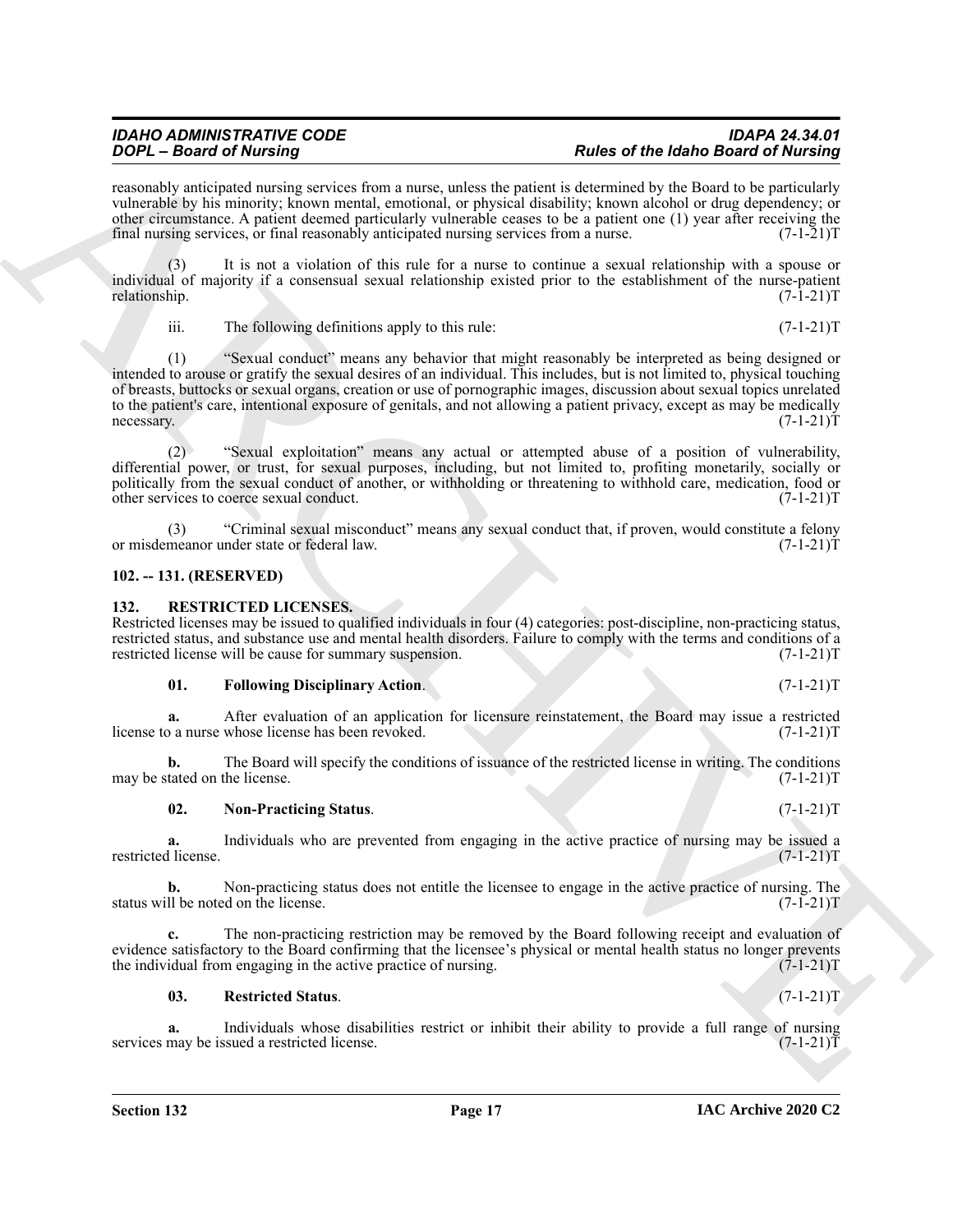#### *IDAHO ADMINISTRATIVE CODE IDAPA 24.34.01 Rules of the Idaho Board of Nursing*

**b.** The conditions may include, but are not limited to:  $(7-1-21)T$ 

i. Notifying the Board of changes in employment status. (7-1-21)T

ii. Submission of regular reports by the employer or by such other entities or individuals as the Board may desire. (7-1-21)T

iii. Meeting with Board representatives. (7-1-21) T

iv. Specific parameters of practice, excluding the performance of specific nursing functions. (7-1-21)T

**Posite of the Interior Georgian Control is the Compact of the Interior Control is the Compact of Nichting<br>
1. Very smaller the position of the Compact of the Compact of the Compact of The United Schemes and the United Sc d.** The conditions of restricted practice may be removed by the Board following receipt and evaluation of satisfactory evidence confirming that the health status of the licensee no longer restricts or inhibits the person's ability to provide a full range of nursing services. (7-1-21)T

#### <span id="page-17-1"></span>**04. Disability Due to Substance Use Disorder or Mental Health Disorder**. (7-1-21)T

**a.** Individuals whose practice is or may be impaired due to substance use disorder or to mental health disorder may qualify for issuance of a restricted license as an alternative to discipline. (7-1-21)T

**b.** The executive director may restrict the license of an individual who has a substance use disorder or ealth disorder for a period not to exceed five  $(5)$  years and who:  $(7-1-21)$ mental health disorder for a period not to exceed five (5) years and who:

i. Holds a current license to practice in Idaho as a registered nurse, advanced practice registered nurse, or licensed practical nurse, or is otherwise eligible, and is in the process of applying for licensure; (7-1-21)T

ii. Has a demonstrated or diagnosed substance use disorder or mental health disorder such that ability practice is, or may be, impaired; to safely practice is, or may be, impaired;

iii. Sign a written statement admitting to all facts that may constitute grounds for disciplinary action or demonstrate impairment of the safe practice of nursing, and waiving the right to a hearing and all other rights to due process in a contested case under the Idaho Administrative Procedures Act and the Nursing Practice Act; and

 $(7-1-21)T$ 

 $(7-1-21)T$ 

iv. Submit reliable evidence, satisfactory to the executive director, that they are competent to safely nursing before being authorized to return to active practice. (7-1-21) practice nursing before being authorized to return to active practice.

**c.** If ordered, the applicant must satisfactorily complete a treatment program accepted by the Board.

**d.** The applicant agrees to participation in the Board's monitoring program. (7-1-21)

Admission to the Program for Recovering Nurses or issuance of a restricted license, or both, may reason including, but not limited to the following:  $(7-1-21)$ be denied for any reason including, but not limited to the following:

| The applicant diverted controlled substances for other than self-administration; or | $(7-1-21)T$ |
|-------------------------------------------------------------------------------------|-------------|
|                                                                                     |             |

ii. The applicant creates too great a safety risk; or  $(7-1-21)$ T

iii. The applicant has been terminated from this, or any other, alternative program for non-compliance.  $(7-1-21)T$ 

**f.** Upon satisfactory compliance with all of the terms of the restricted license, and provided that the licensee demonstrates that they are qualified and competent to practice nursing, the executive director will lift the restriction imposed. (7-1-21) restriction imposed.

<span id="page-17-0"></span>**05. Compliance Required**. Restricted licensure is conditioned upon the individual's prompt and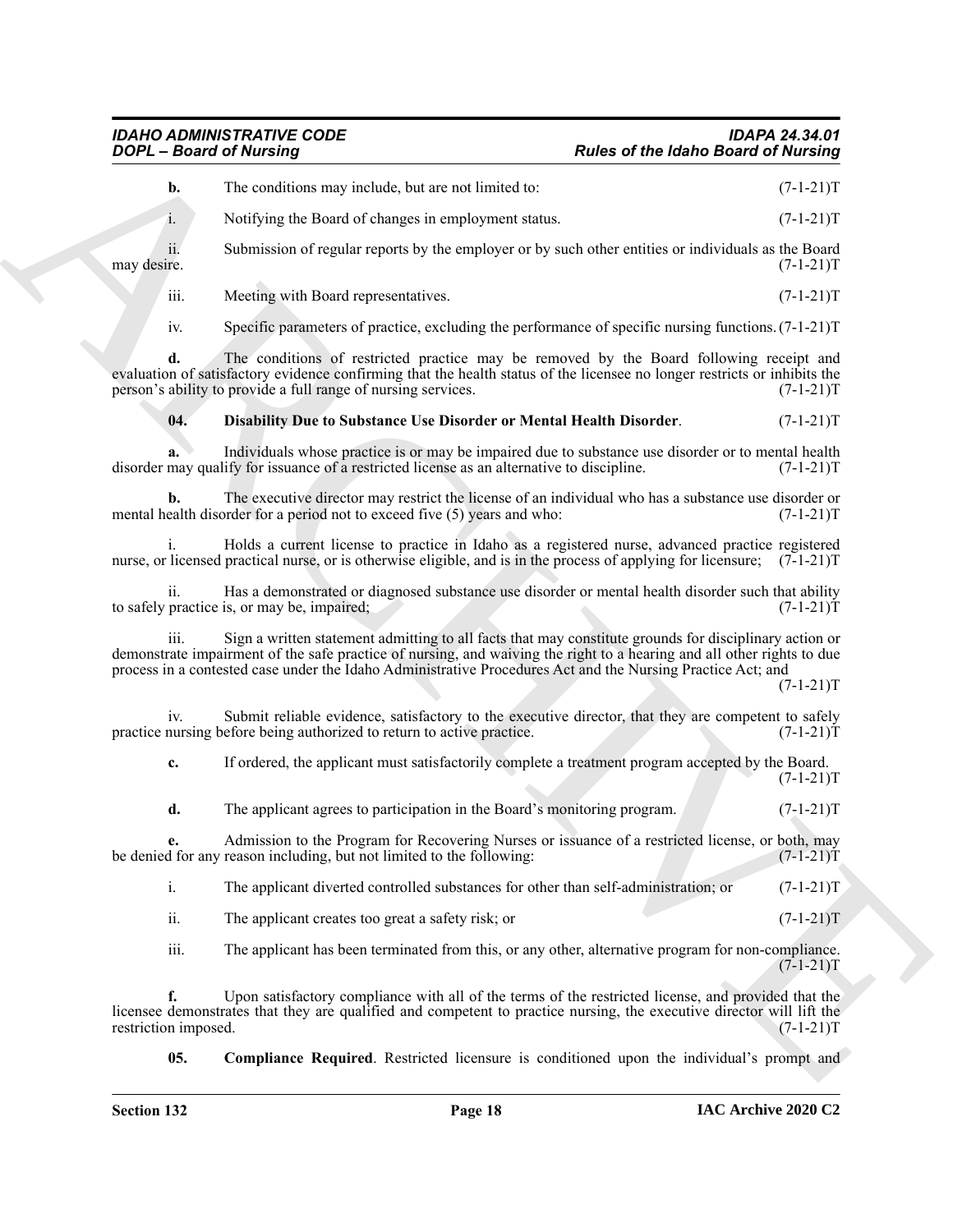#### *IDAHO ADMINISTRATIVE CODE IDAPA 24.34.01 Rules of the Idaho Board of Nursing*

faithful compliance with terms and conditions, which may include:  $(7-1-21)$ T

**a.** Satisfactory progress in any ordered continuing treatment or rehabilitation program. (7-1-21)T

**b.** Regular and prompt notification to the Board of changes in name and address of self or any r. employer. (7-1-21)T

**c.** Obtaining of performance evaluations prepared by the employer to be submitted at specified and at any time upon request. (7-1-21)T intervals and at any time upon request.

**d.** Continuing participation in, and compliance with all recommendations and requirements of, the approved treatment or rehabilitation program, and obtaining of reports of progress submitted by the person directing<br>the treatment or rehabilitation program at specified intervals and at any time upon request. (7-1-21) the treatment or rehabilitation program at specified intervals and at any time upon request.

**e.** Submission of self-evaluations and personal progress reports at specified intervals and at any time uest.  $(7-1-21)T$ upon request.

**f.** Submission of reports of supervised random alcohol/drug screens at specified intervals and at any time upon request. Participant is responsible for reporting as directed, submitting a sufficient quantity of sample to be tested, and payment for the screening. (7-1-21)T

**g.** Meeting with the Board's professional staff or advisory committee at any time upon request.  $(7-1-21)T$ 

**h.** Working only in approved practice settings. (7-1-21)T

**i.** Authorization by licensee of the release of applicable records pertaining to assessment, diagnostic evaluation, treatment recommendations, treatment and progress, performance evaluations, counseling, random chemical screens, and after-care at periodic intervals as requested. (7-1-21) chemical screens, and after-care at periodic intervals as requested.

**j.** Compliance with all laws pertaining to nursing practice, all nursing standards, and all standards, policies and procedures of licensee's employer relating to any of the admitted misconduct or facts as set out in the written statement signed by licensee, or relating to the providing of safe, competent nursing service. (7-1-21)T

**k.** Compliance with other specific terms and conditions as may be directed by the executive director.  $(7-1-21)T$ 

#### <span id="page-18-0"></span>**06. Summary Suspension - Lack of Compliance**. (7-1-21)T

**a.** Any failure to comply with the terms and conditions of a restricted license is deemed to be an immediate threat to the health, safety, and welfare of the public and the executive director will, upon receiving evidence of any such failure, summarily suspend the restricted license. (7-1-21) evidence of any such failure, summarily suspend the restricted license.

i. Summary suspension of a restricted license may occur if, during participation in the program, information is received which, after investigation, indicates the individual may have violated a provision of the law or Board rules governing the practice of nursing.

**Parks of the latino Based of Numbers**<br> **Parks of the latino Based of Numbers**<br>
Localistic control and the state of the state and the state of the latino Based of the state of the state of the state of the state of the st **b.** An individual whose restricted license has been summarily suspended by the executive director may request a hearing regarding the suspension by certified letter addressed to the Board. If the individual fails to request a hearing within twenty (20) days after service of the notice of suspension by the executive director, the right to a hearing is waived. If a hearing is timely requested, after the hearing the Board will enter an order affirming or rejecting summary suspension of the restricted license and enter such further orders revoking, suspending, or otherwise disciplining the nursing license as may be necessary. The above provisions do not limit or restrict the right of Board staff to bring any summary suspension order before the Board for further proceedings, even if the licensee<br>has not requested a hearing. (7-1-21)T has not requested a hearing.

**c.** The Board may, for good cause, stay any order of the executive director or may modify the terms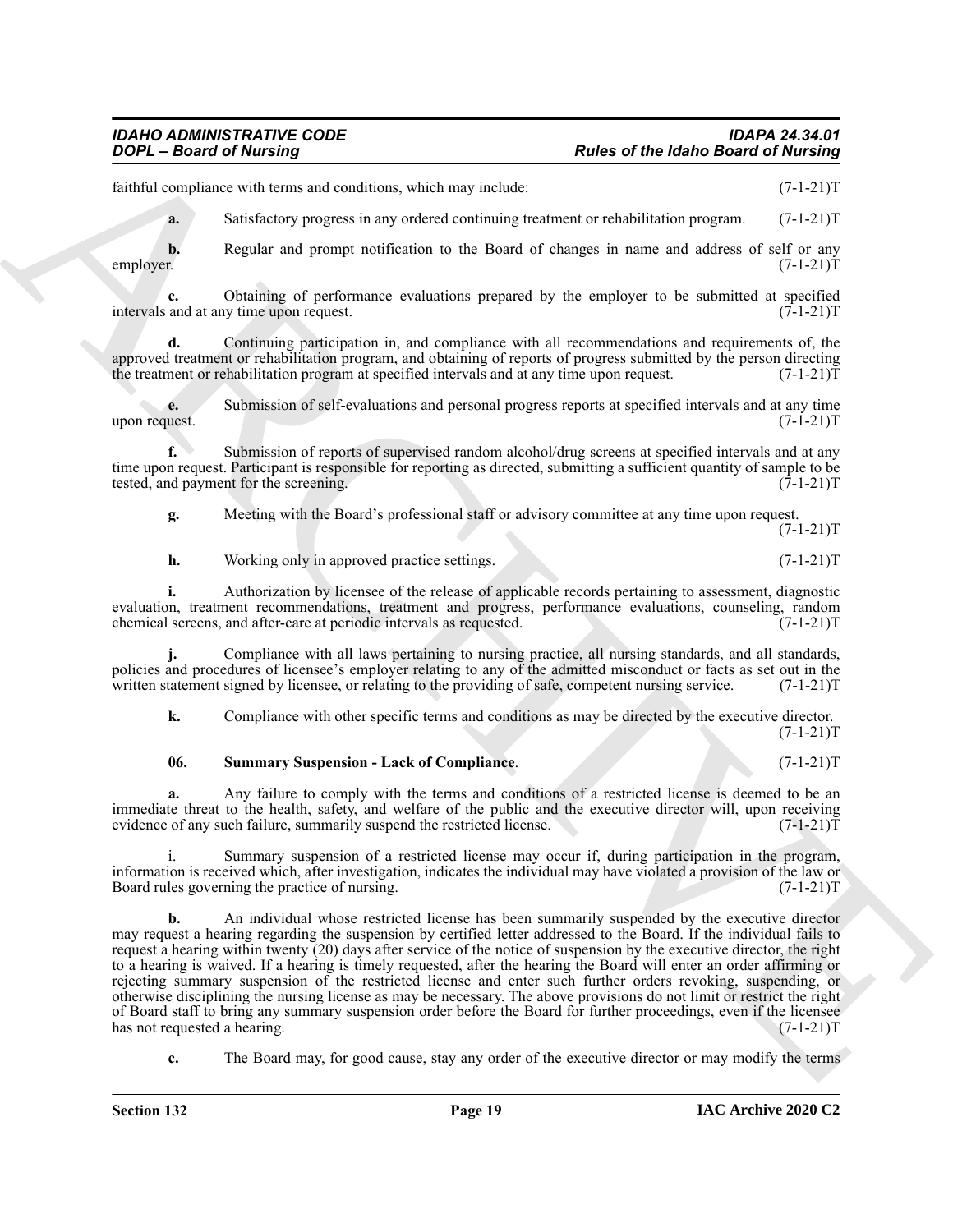and conditions of a restricted license as deemed appropriate to regulate, monitor or supervise the practice of any licensee. (7-1-21) licensee.  $(7-1-21)T$ 

#### <span id="page-19-7"></span><span id="page-19-0"></span>**133. EMERGENCY ACTION.**

If the Board finds that public health, safety, or welfare requires emergency action and incorporates a finding to that effect in its order, summary suspension of a license may be ordered pending proceedings for revocation or other action. Such proceedings will be promptly instituted and determined as authorized in Title 67, Chapter 52, Idaho  $\text{Code.} \tag{7-1-21}$ 

#### <span id="page-19-1"></span>**134. -- 219. (RESERVED)**

#### <span id="page-19-14"></span><span id="page-19-2"></span>**220. QUALIFICATIONS FOR LICENSURE BY EXAMINATION.**

<span id="page-19-15"></span>**01. In-State**. Individuals who have successfully completed all requirements for graduation from an Idaho nursing education program approved by the Board will be eligible to make application to the Board to take the licensing examination. (7-1-21) licensing examination.

<span id="page-19-17"></span><span id="page-19-16"></span>**02. Out-of-State**. Individuals who hold a certificate of completion from a nursing education program having board of nursing approval in another nursing jurisdiction will be eligible to make application to the Board to take the licensing examination, providing they meet substantially the same basic educational requirements as graduates of Idaho nursing education programs at the time of application. (7-1-21)T

**France of the latter of the latter of the latter of the latter state for the latter of the latter of the latter of the latter of the latter of the latter of the latter of the latter of the latter of the latter of the lat 03. Practical Nurse Equivalency Requirement**. An applicant for practical nurse licensure by examination who has not completed an approved practical nurse program, must provide satisfactory evidence (such as official transcripts) of successful completion of nursing and related courses at an approved school preparing persons for licensure as registered nurses to include a course in personal and vocational relationships of the practical nurse. Related courses are to be equivalent to those same courses included in a practical nursing program approved by the Board.  $(7-1-21)T$ the Board. (7-1-21)T

<span id="page-19-18"></span>**04. Time Limit for Writing Examinations**. Graduates who do not take the examination within twelve (12) months following completion of the nursing education program must follow specific remedial measures as prescribed by the Board.  $(7-1-21)T$ prescribed by the Board.

#### <span id="page-19-10"></span><span id="page-19-3"></span>**221. EXAMINATION APPLICATION.**

A completed application for licensure by examination consists of a completed board approved application, all applicable fees and any additional required documentation. applicable fees and any additional required documentation.

#### <span id="page-19-8"></span><span id="page-19-4"></span>**222. EXAMINATION AND RE-EXAMINATION.**

<span id="page-19-9"></span>**01. Applicants for Registered or Practical Nurse Licensure**. Applicants will successfully pass the National Council Licensure Examination (NCLEX) for registered nurse licensure or for practical nurse licensure, as applied for and approved. In lieu of the NCLEX, the Board may accept documentation that the applicant has taken and successfully passed the State Board Test Pool examination. (7-1-21)T

#### <span id="page-19-5"></span>**223. -- 239. (RESERVED)**

#### <span id="page-19-11"></span><span id="page-19-6"></span>**240. QUALIFICATIONS FOR LICENSURE BY ENDORSEMENT.**

An applicant for Idaho licensure by interstate endorsement must:  $(7-1-21)$ T

<span id="page-19-12"></span>**01. Graduation**. Be a graduate of a state approved/accredited practical or registered nursing education program that is substantially equivalent to Idaho's board-approved practical or registered nursing education program. Applicants for practical nurse licensure may also qualify under the provisions of Section 241 of these rules.

 $(7-1-21)T$ 

<span id="page-19-13"></span>**02.** Licensing Examination. Have taken the same licensing examination as that administered in Idaho eved scores established as passing for that examination by the Board. (7-1-21) and achieved scores established as passing for that examination by the Board.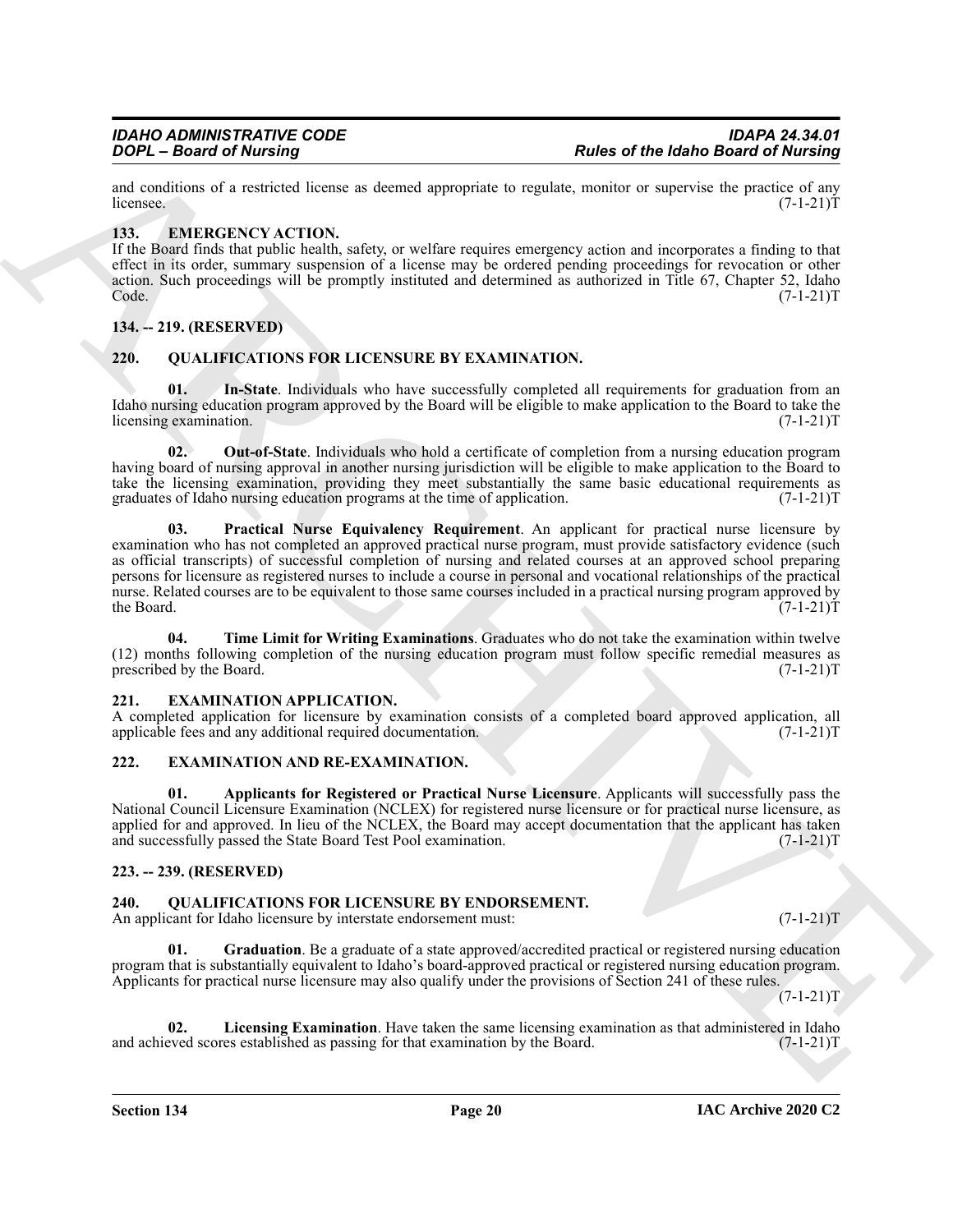<span id="page-20-11"></span>**03. Minimum Requirements**. In lieu of the requirements in Subsections 240.01 and 240.02 of this equalifications that are substantially equivalent to Idaho's minimum requirements. (7-1-21)T rule, have qualifications that are substantially equivalent to Idaho's minimum requirements.

<span id="page-20-9"></span>**04. Current Practice Experience**. Have actively practiced nursing at least eighty (80) hours within the preceding three (3) years.  $(7-1-21)T$ 

<span id="page-20-10"></span>**05. License from Another Nursing Jurisdiction**. Hold a license in good standing from another nursing jurisdiction. The license of any applicant subject to official investigation or disciplinary proceedings is not considered in good standing. (7-1-21) considered in good standing.

#### <span id="page-20-5"></span><span id="page-20-0"></span>**241. LICENSURE BY EQUIVALENCY AND ENDORSEMENT LICENSURE.**

**01. Application by Equivalency**. An applicant for practical nurse licensure by interstate endorsement equivalency must meet the following requirements:  $(7-1-21)$ based on equivalency must meet the following requirements:



<span id="page-20-7"></span>**a.** Have successfully taken the same licensing examination as that administered in Idaho; and  $(7-1-21)T$ 

**FOOT-Boots of Materials and Scheme of the system of the system of the laboration of the system of the system of the system of the system of the system of the system of the system of the system of the system of the system b.** Hold a license in another nursing jurisdiction based on successful completion of nursing and related courses at an approved school preparing persons for licensure as registered nurses to include a course in personal and vocational relationships of the practical nurse (or equivalent experience) and additional courses equivalent to those same courses included in a practical nursing program approved by the Board, and provide evidence thereof.

 $(7-1-21)T$ 

<span id="page-20-6"></span>**02. Applicants Licensed in Another Nursing Jurisdiction**. Graduates of schools of nursing located outside the United States, its territories or commonwealths who are licensed in a nursing jurisdiction and who meet the requirements of Subsections 240.02 through 240.05 of these rules may be processed as applicants for licensure by endorsement from another state.  $(7-1-21)$ endorsement from another state.

<span id="page-20-8"></span>**03. Application for Licensure by Endorsement**. A completed application for licensure by interstate endorsement consists of a completed board approved application, all applicable fees and any additional required documentation.

#### <span id="page-20-1"></span>**242. -- 259. (RESERVED)**

#### <span id="page-20-12"></span><span id="page-20-2"></span>**260. QUALIFICATIONS FOR LICENSURE OF GRADUATES OF SCHOOLS OF NURSING LOCATED OUTSIDE THE UNITED STATES, ITS TERRITORIES, OR COMMONWEALTHS.**

A graduate from a nursing education program outside of the United States, its territories or commonwealths must:  $(7-1-21)T$ 

<span id="page-20-16"></span>**01. Qualifications**. Demonstrate nursing knowledge and English proficiency skills in reading, writing, speaking and listening.

<span id="page-20-13"></span>**02. Education Credentials**. Have education qualifications that are substantially equivalent to Idaho's nequirements at the time of application. (7-1-21) minimum requirements at the time of application.

<span id="page-20-15"></span>**03. License**. Hold a license or other indication of authorization to practice in good standing, issued by a government entity or agency from a country outside the United States, its territories or commonwealths. (7-1-21)T

<span id="page-20-14"></span>**04. Examination/Re-Examination**. Take and achieve a passing score on the licensing examination in Subsection 222.01 of these rules. (7-1-21)T required in Subsection 222.01 of these rules.

#### <span id="page-20-4"></span><span id="page-20-3"></span>**261. APPLICATION FOR LICENSURE OF GRADUATES OF SCHOOLS OF NURSING LOCATED OUTSIDE THE UNITED STATES, ITS TERRITORIES, OR COMMONWEALTHS.**

A completed application for licensure by a graduate of a nursing education program outside of the United States, its territories or commonwealths consists of a completed board approved application, all applicable fees and any additional required documentation. (7-1-21)T additional required documentation.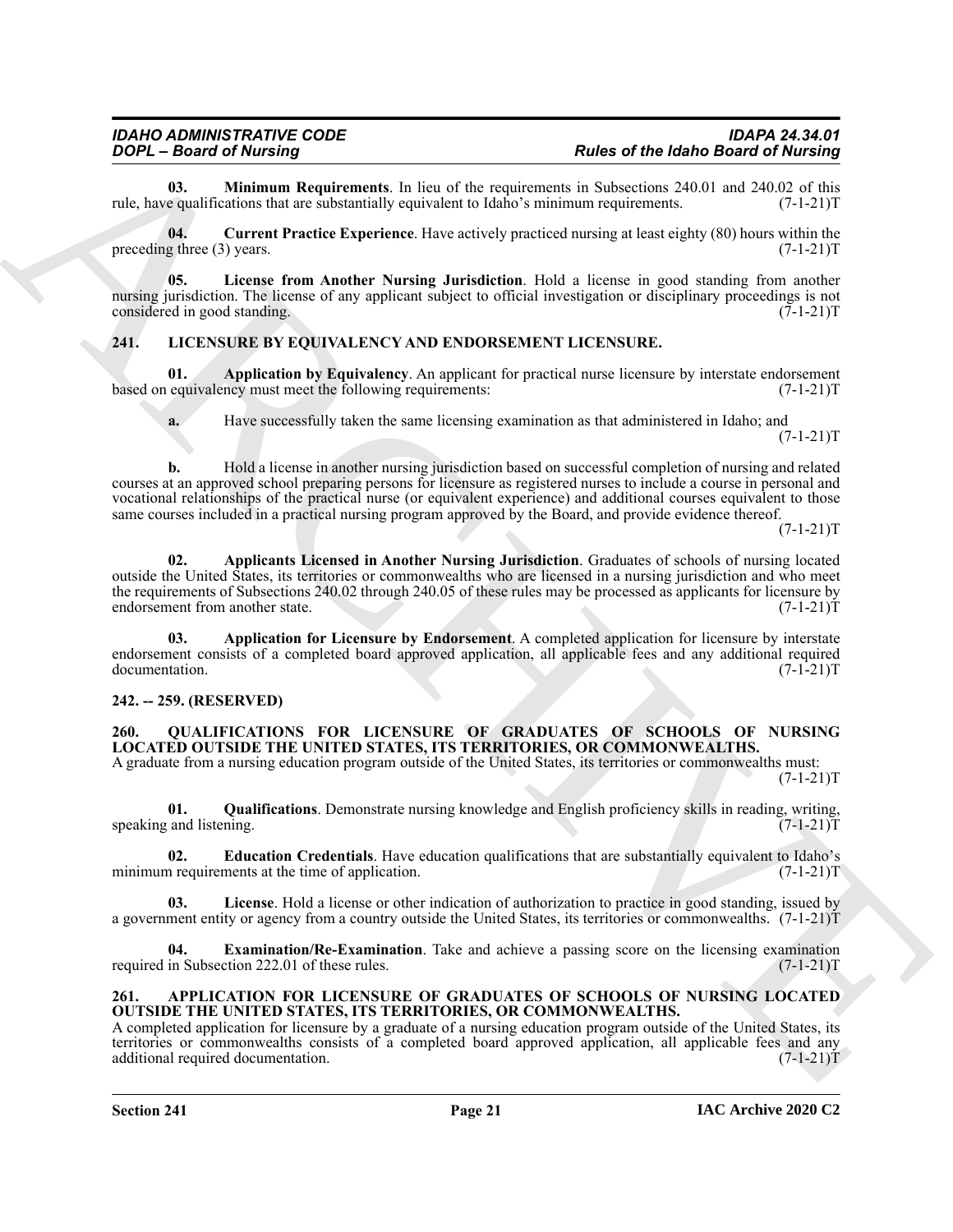<span id="page-21-0"></span>**262. -- 270. (RESERVED)**

#### <span id="page-21-1"></span>**271. DEFINITIONS RELATED TO ADVANCED PRACTICE REGISTERED NURSING.**

<span id="page-21-4"></span><span id="page-21-3"></span><span id="page-21-2"></span>**01.** Accountability. Means being answerable for one's own actions.  $(7-1-21)T$ 

Point of the latinos of the latinos distribution of the state of the latinos Basic of the latinos Basic of New York 212 (1993).<br>
22. The CHEMEN HOSS RELATION TO ADVANCED PRACTICE REGISTREEN NURSING.<br>
23. Accountability, V **02. Advanced Practice Registered Nurse**. Means a registered nurse licensed in this state who has gained additional specialized knowledge, skills and experience through a graduate or post-graduate program of study as defined herein and is authorized to perform advanced nursing practice, which may include acts of diagnosis and treatment, and the prescribing, administering and dispensing of therapeutic pharmacologic and non-pharmacologic agents, as defined herein. Advanced practice registered nurses includes nurses licensed in the roles of certified nursemidwife, clinical nurse specialist, certified nurse practitioner, and certified registered nurse anesthetist. Advanced practice registered nurses, when functioning within the recognized scope of practice, assume primary responsibility for the care of their patients in diverse settings. This practice incorporates the use of professional judgment in the assessment and management of wellness and conditions appropriate to the advanced practice registered nurse's role, population focus and area of specialization. population focus and area of specialization.

<span id="page-21-5"></span>**03. Authorized Advanced Practice Registered Nurse**. Means an advanced practice registered nurse authorized by the Board to prescribe and dispense pharmacologic and non-pharmacologic agents pursuant to Section 315 of these rules. (7-1-21)T

<span id="page-21-6"></span>**04. Certification**. Means recognition of the applicant's advanced knowledge, skills and abilities in a defined area of nursing practice by a national organization recognized by the Board. The certification process measures the theoretical and clinical content denoted in the advanced scope of practice, and is developed in accordance with generally accepted standards of validation and reliability. (7-1-21) accordance with generally accepted standards of validation and reliability.

<span id="page-21-8"></span>**05. Certified Nurse-Midwife**. Means a licensed registered nurse who has graduated from a nationally accredited graduate or post-graduate nurse-midwifery program, and has current certification as a nurse-midwife from<br>a national organization recognized by the Board. (7-1-21) a national organization recognized by the Board.

<span id="page-21-7"></span>**06. Certified Nurse Practitioner**. Means a licensed registered nurse who has graduated from a nationally accredited graduate or post-graduate nurse practitioner program and has current certification as a nurse practitioner from a national organization recognized by the Board. (7-1-21)T

<span id="page-21-9"></span>**07. Certified Registered Nurse Anesthetist**. Means a licensed registered nurse who has graduated from a nationally accredited graduate or post-graduate nurse anesthesia program and has current certification as a nurse anesthetist from a national organization recognized by the Board. (7-1-21)T

<span id="page-21-10"></span>**08. Clinical Nurse Specialist**. Means a licensed registered nurse who has graduated from a nationally accredited graduate or post-graduate clinical nurse specialist program and has current certification as a clinical nurse specialist from a national organization recognized by the Board. (7-1-21) T

<span id="page-21-11"></span>**09. Collaboration**. Means the cooperative working relationship with another health care provider, each contributing their respective expertise in the provision of patient care, and such collaborative practice includes the discussion of patient treatment and cooperation in the management and delivery of health care. (7-1-21) discussion of patient treatment and cooperation in the management and delivery of health care.

<span id="page-21-12"></span>**10. Consultation**. Means conferring with another health care provider for the purpose of obtaining information or advice.  $(7-1-21)T$ 

<span id="page-21-13"></span>**11. Diagnosis**. Means identification of actual or potential health problems and the need for intervention based on analysis of data collected. Diagnosis depends upon the synthesis of information obtained through interview, physical exam, diagnostic tests or other investigations. (7-1-21)T

<span id="page-21-14"></span>**12. Intervention**. Means measures to promote health, protect against disease, treat illness in its earliest stages, manage acute and chronic illness, and treat disability. Interventions may include, but are not limited to ordering diagnostic studies, performing direct nursing care, prescribing pharmacologic or non-pharmacologic or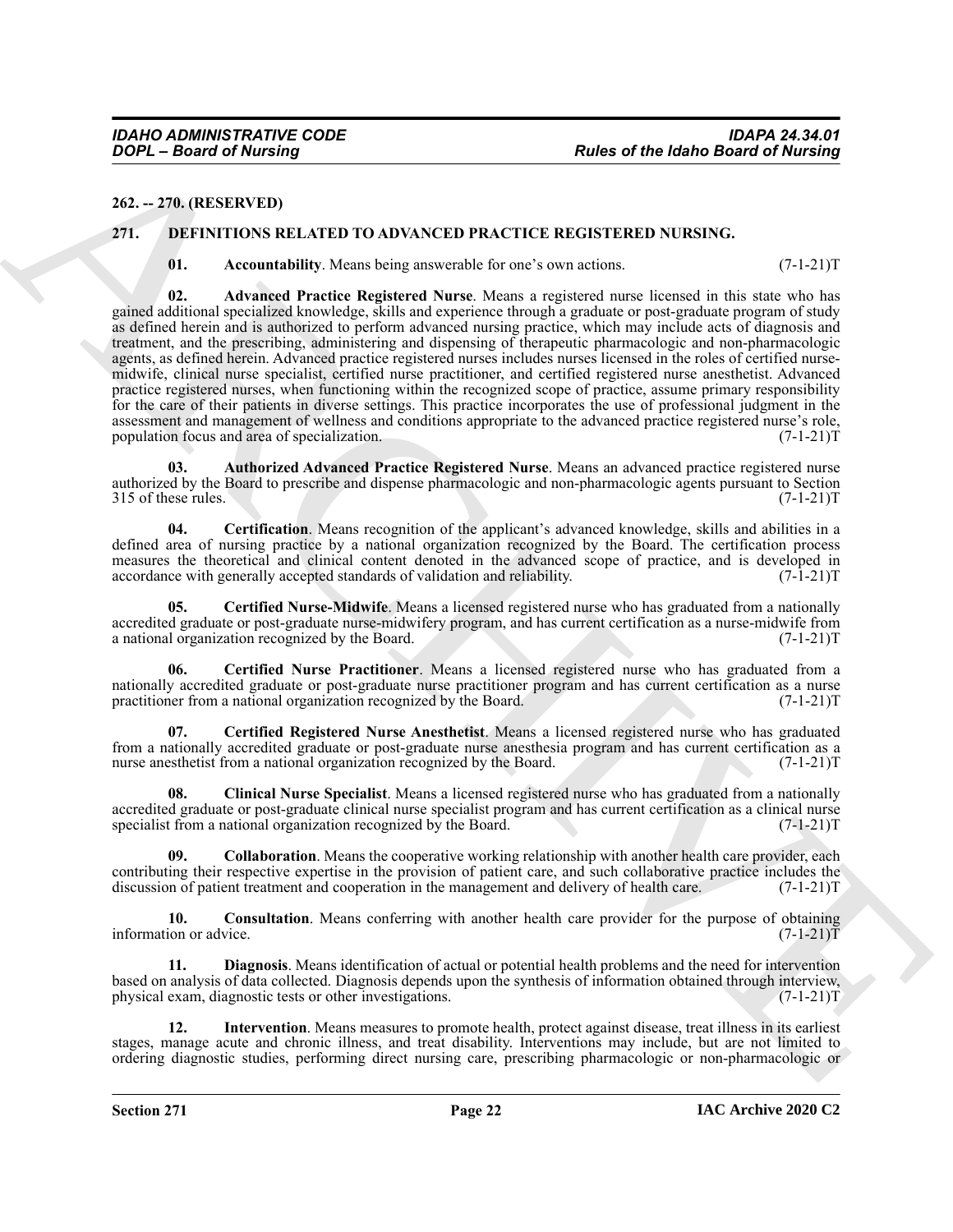<span id="page-22-3"></span><span id="page-22-2"></span>

|                    | <b>DOPL</b> - Board of Nursing                                                                                                                                                                                                                                                                                                                                                                               | <b>Rules of the Idaho Board of Nursing</b> |             |
|--------------------|--------------------------------------------------------------------------------------------------------------------------------------------------------------------------------------------------------------------------------------------------------------------------------------------------------------------------------------------------------------------------------------------------------------|--------------------------------------------|-------------|
|                    | other therapies and consultation with or referral to other health care providers.                                                                                                                                                                                                                                                                                                                            |                                            | $(7-1-21)T$ |
| 13.<br>review:     | Peer Review Process. The systematic process by which a qualified peer assesses, monitors, and<br>makes judgments about the quality of care provided to patients measured against established practice standards. Peer                                                                                                                                                                                        |                                            | $(7-1-21)T$ |
| a.                 | Measures on-going practice competency of the advance practice registered nurse (APRN);                                                                                                                                                                                                                                                                                                                       |                                            | $(7-1-21)T$ |
| b.                 | Is performed by a licensed APRN, physician, physician assistant, or other professional certified by<br>a recognized credentialing organization; and                                                                                                                                                                                                                                                          |                                            | $(7-1-21)T$ |
| c.                 | Focuses on a mutual desire for quality of care and professional growth incorporating attitudes of<br>mutual trust and motivation.                                                                                                                                                                                                                                                                            |                                            | $(7-1-21)T$ |
| 14.                | <b>Population Focus.</b> Means the section of the population which the APRN has targeted to practice<br>within. The categories of population foci are:                                                                                                                                                                                                                                                       |                                            | $(7-1-21)T$ |
| a.                 | Family/individual across the lifespan;                                                                                                                                                                                                                                                                                                                                                                       |                                            | $(7-1-21)T$ |
| b.                 | Adult-gerontology;                                                                                                                                                                                                                                                                                                                                                                                           |                                            | $(7-1-21)T$ |
| c.                 | Women's health/gender-related;                                                                                                                                                                                                                                                                                                                                                                               |                                            | $(7-1-21)T$ |
| d.                 | Neonatal;                                                                                                                                                                                                                                                                                                                                                                                                    |                                            | $(7-1-21)T$ |
| e.                 | Pediatrics; and                                                                                                                                                                                                                                                                                                                                                                                              |                                            | $(7-1-21)T$ |
| f.                 | Psychiatric-mental health.                                                                                                                                                                                                                                                                                                                                                                                   |                                            | $(7-1-21)T$ |
| 15.<br>substances. | Prescriptive and Dispensing Authorization. Means the legal permission to prescribe, deliver,<br>distribute and dispense pharmacologic and non-pharmacologic agents to a client in compliance with Board rules and<br>applicable federal and state laws. Pharmacologic agents include legend and Schedule II through V controlled                                                                             |                                            | $(7-1-21)T$ |
| 16.                | Referral. Means directing a client to a physician or other health professional or resource.                                                                                                                                                                                                                                                                                                                  |                                            | $(7-1-21)T$ |
| 17.                | Scope of Practice of Advanced Practice Registered Nurse. Means those activities that the<br>advanced practice registered nurse may perform. Those activities are defined by the Board according to the advanced<br>practice registered nurse's education, preparation, experience and the parameters set forth by the advanced practice<br>registered nurse's recognized, national certifying organization.  |                                            | $(7-1-21)T$ |
| 18.                | Specialization. Means a more focused area of preparation and practice than that of the APRN role/<br>population foci that is built on established criteria for recognition as a nursing specialty to include, but not limited to,<br>specific patient populations (e.g., elder care, care of post-menopausal women), and specific health care needs (e.g.,<br>palliative care, pain management, nephrology). |                                            | $(7-1-21)T$ |
|                    | 272. -- 279. (RESERVED)                                                                                                                                                                                                                                                                                                                                                                                      |                                            |             |
| 280.               | STANDARDS OF PRACTICE FOR ADVANCED PRACTICE REGISTERED NURSING.                                                                                                                                                                                                                                                                                                                                              |                                            |             |
| 01.                | Purpose.                                                                                                                                                                                                                                                                                                                                                                                                     |                                            | $(7-1-21)T$ |
| a.                 | To establish standards essential for safe practice by the advanced practice registered nurse; and                                                                                                                                                                                                                                                                                                            |                                            | $(7-1-21)T$ |
|                    |                                                                                                                                                                                                                                                                                                                                                                                                              |                                            |             |

#### <span id="page-22-7"></span><span id="page-22-6"></span><span id="page-22-5"></span><span id="page-22-4"></span><span id="page-22-0"></span>**272. -- 279. (RESERVED)**

#### <span id="page-22-1"></span>**280. STANDARDS OF PRACTICE FOR ADVANCED PRACTICE REGISTERED NURSING.**

#### <span id="page-22-9"></span><span id="page-22-8"></span>**01. Purpose**. (7-1-21)T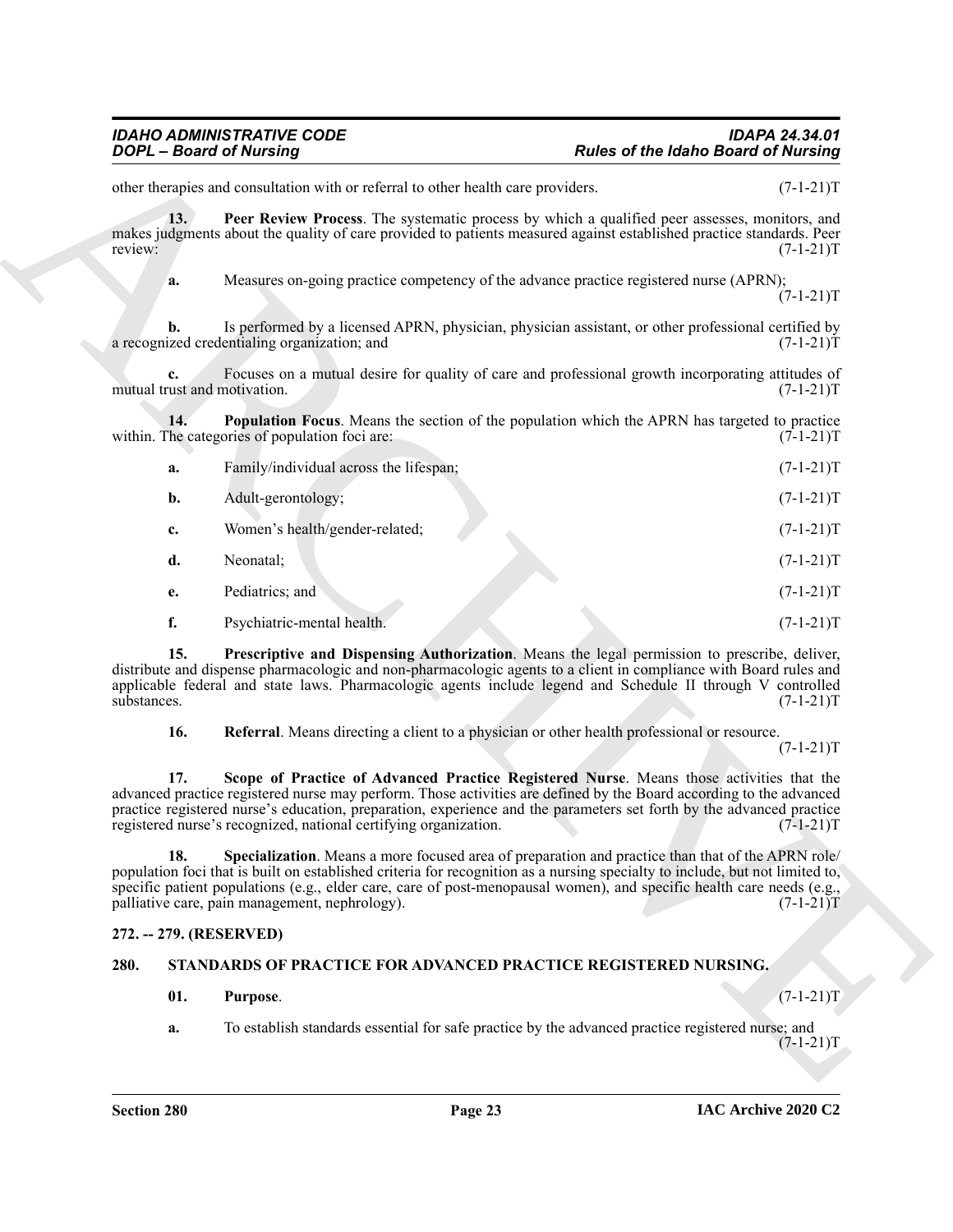**b.** To serve as a guide for evaluation of advanced practice registered nursing to determine if it is safe and effective.  $(7-1-21)T$ and effective. (7-1-21)T

<span id="page-23-4"></span>**02. Core Standards for All Roles of Advanced Practice Registered Nursing**. The advanced practice registered nurse is a licensed independent practitioner who shall practice consistent with the definition of advanced practice registered nursing, recognized national standards and the standards set forth in these rules. (7-1-21)T

**a.** The advanced practice registered nurse shall provide client services for which the advanced practice registered nurse is educationally prepared and for which competence has been achieved and maintained.  $(7-1-21)T$ 

**b.** The advanced practice registered nurse shall recognize their limits of knowledge and experience ult and collaborate with and refer to other health care professionals as appropriate. (7-1-21) and consult and collaborate with and refer to other health care professionals as appropriate.

**c.** The advanced practice registered nurse shall evaluate and apply current evidence-based research relevant to the advanced nursing practice role.  $(7-1-21)$ findings relevant to the advanced nursing practice role.

**d.** The advanced practice registered nurse shall assume responsibility and accountability for health promotion and maintenance as well as the assessment, diagnosis and management of client conditions to include the use of pharmacologic and non-pharmacologic interventions and the prescribing and dispensing of pharmacologic and non-pharmacologic agents. (7-1-21) non-pharmacologic agents.

**e.** The advanced practice registered nurse shall use advanced practice knowledge and skills in and guiding clients and other health care team members. (7-1-21) teaching and guiding clients and other health care team members.

**f.** The advanced practice registered nurse shall have knowledge of the statutes and rules governing advanced nursing practice, and practice within the established standards for the advanced nursing practice role and population focus.

The advanced practice registered nurse shall practice consistent with Subsections 400.01 and<br>Iles. (7-1-21)T  $\frac{g}{400.02}$  of these rules.

<span id="page-23-3"></span><span id="page-23-1"></span>**03. Certified Nurse-Midwife**. In addition to the core standards, the advanced practice registered nurse in the role of certified nurse midwife provides the full range of primary health care services to women throughout the lifespan, including gynecologic care, family planning services, preconception care, prenatal and postpartum care, childbirth, care of the newborn and reproductive health care treatment of the male partners of female clients.

 $(7-1-21)T$ 

**Park of the latinoid Society and the state of the latinoid Euckline and Table and Society and Lifesty.**<br>
Latinoid Euckline Control and the state of the state of the state of the latinoid Society and the state of the stat **04. Clinical Nurse Specialist**. In addition to core standards, the advanced practice registered nurse in the role of clinical nurse specialist provides services to patients, care providers and health care delivery systems including, but not limited to, direct care, expert consultation, care coordination, monitoring for quality indicators and facilitating communication between patients, their families, members of the health care team and components of the health care delivery system. (7-1-21)T

<span id="page-23-0"></span>**05. Certified Nurse Practitioner**. In addition to core standards, the advanced practice registered nurse in the role of certified nurse practitioner provides initial and ongoing comprehensive primary care services to clients including, but not limited to, diagnosis and management of acute and chronic disease, and health promotion, disease prevention, health education counseling, and identification and management of the effects of illness on clients and<br>(7-1-21)T their families.

<span id="page-23-2"></span>**06. Certified Registered Nurse Anesthetist**. In addition to core standards, the advanced practice registered nurse in the role of certified registered nurse anesthetist provides the full spectrum of anesthesia care and anesthesia-related care and services to individuals across the lifespan whose health status may range across the wellness-illness continuum to include healthy persons; persons with immediate, severe or life-threatening illness or injury; and persons with sustained or chronic health conditions. (7-1-21) injury; and persons with sustained or chronic health conditions.

<span id="page-23-5"></span>**07. Documentation of Specialization**. Unless exempted under Section 305 of these rules, the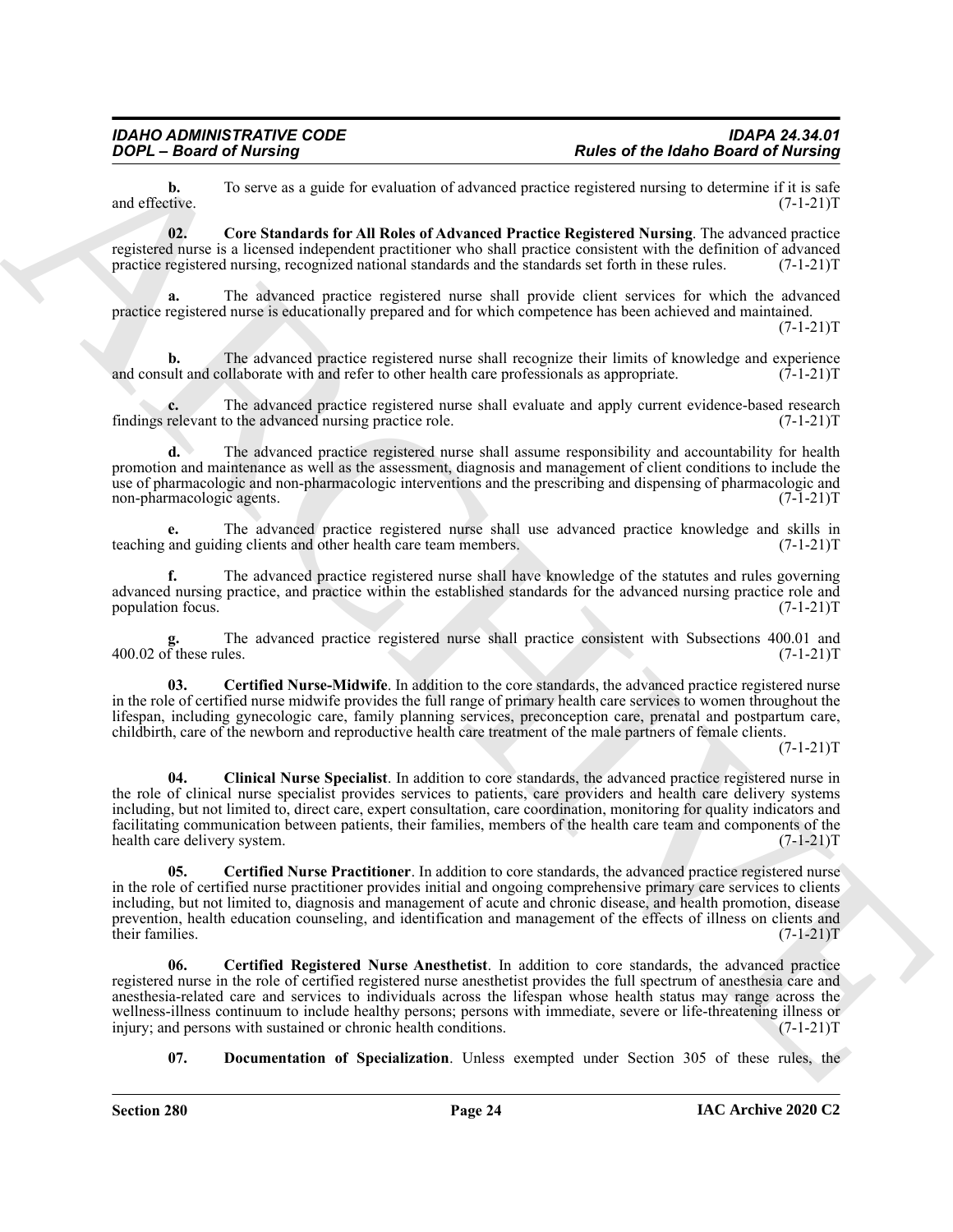advanced practice registered nurse must document competency within their specialty area of practice based upon education, experience and national certification in the role and population focus. (7-1-21)T education, experience and national certification in the role and population focus.

#### <span id="page-24-0"></span>**281. -- 284. (RESERVED)**

<span id="page-24-7"></span><span id="page-24-1"></span>**285. QUALIFICATIONS FOR ADVANCED PRACTICE REGISTERED NURSE.** To qualify as an advanced practice registered nurse, an applicant shall provide evidence of: (7-1-21)T

<span id="page-24-10"></span><span id="page-24-9"></span><span id="page-24-8"></span>**01.** Current Licensure. Current licensure to practice as a registered nurse in Idaho;  $(7-1-21)$ T

**02. Completion of Advanced Practice Registered Nurse Program**. Successful completion of a graduate or post-graduate advanced practice registered nurse program which is accredited by a national organization recognized by the Board; and  $(7-1-21)$ T recognized by the Board; and

**03.** National Certification. Current national certification by an organization recognized by the Board pecified APRN role. (7-1-21)T for the specified APRN role.

#### <span id="page-24-2"></span>**286. -- 289. (RESERVED)**

#### <span id="page-24-6"></span><span id="page-24-3"></span>**290. APPLICATION FOR LICENSURE -- ADVANCED PRACTICE REGISTERED NURSE.**

A completed application for licensure as an advanced practice registered nurse requesting licensure to practice as a certified nurse-midwife, clinical nurse specialist, certified nurse practitioner or certified registered nurse anesthetist consists of a completed board-approved application, all applicable fees and any additional required documentation.

 $(7-1-21)T$ 

#### <span id="page-24-4"></span>**291. -- 294. (RESERVED)**

#### <span id="page-24-11"></span><span id="page-24-5"></span>**295. TEMPORARY LICENSURE -- ADVANCED PRACTICE REGISTERED NURSE.**

<span id="page-24-12"></span>A temporary license to engage in advanced practice registered nursing may be issued to the following: (7-1-21)T

For  $\epsilon = 360$  of Marine particular and the same completes which are of the labor Barrier of March 2018<br>
And the same of March 2018 (1991) and the same of March 2018 (1991) and the same of March 2018 (1991)<br>
28. One of Mar **01. Applicants Awaiting Initial Certification Examination Results**. An otherwise qualified applicant who is eligible to take the first available certification examination following completion of an approved advanced practice registered nurse education program. Verification of registration to write a Board-recognized national certification examination must be received from the national certifying organization. (7-1-21)T national certification examination must be received from the national certifying organization.

**a.** Temporary licensure to practice shall be deemed to expire upon failure of the certification examination. An applicant who fails the national certification exam shall not engage in advanced practice registered nursing until such time as all requirements are met. (7-1-21)T

**b.** An applicant who is granted a temporary license to practice as an advanced practice registered nurse must submit notarized results of the certification examination within ten (10) days of receipt. Failure to submit required documentation shall result in the immediate expiration of the temporary license. (7-1-21)T required documentation shall result in the immediate expiration of the temporary license.

**c.** The temporary license of an applicant who does not write the examination on the date scheduled shall immediately expire and the applicant shall not engage in advanced practice registered nursing until such time as all requirements are met. (7-1-21) all requirements are met.

<span id="page-24-14"></span>**02. Applicants Whose Certification Has Lapsed**. A licensed registered nurse applying for re-entry into advanced registered nursing practice, who is required by the national certifying organization to meet certain specified practice requirements under supervision. The length of and conditions for temporary licensure shall be determined by the Board. (7-1-21)T determined by the Board.

<span id="page-24-13"></span>**03. Applicants Holding a Temporary Registered Nursing License**. An advanced practice registered nurse currently authorized to practice advanced practice registered nursing in another nursing jurisdiction upon issuance of a temporary license to practice as a registered nurse, and upon evidence of current certification as an advanced practice registered nurse from a Board-recognized national certifying organization. (7-1-21)T advanced practice registered nurse from a Board-recognized national certifying organization.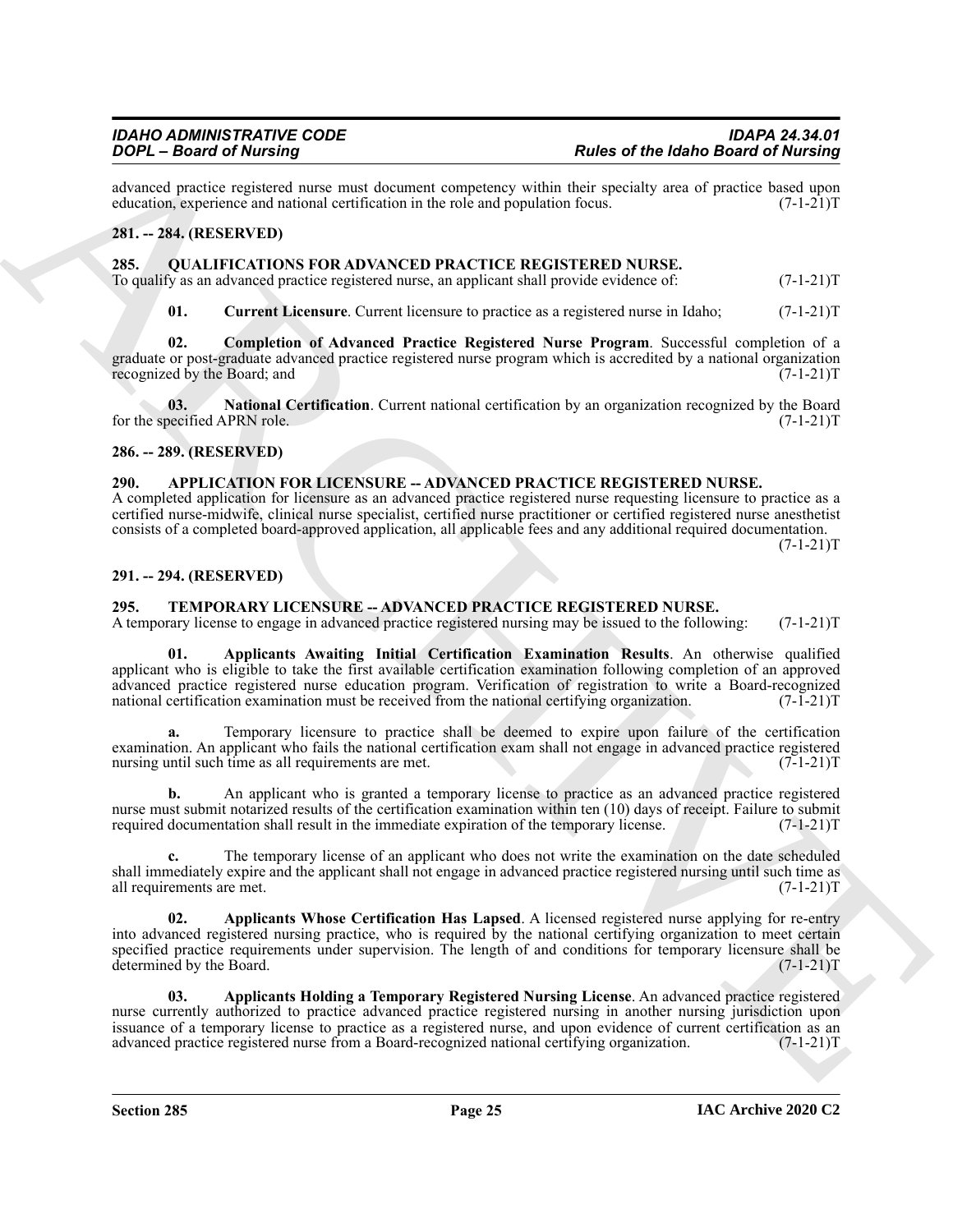<span id="page-25-18"></span>**04. Applicants Without Required Practice Hours**. An advanced practice registered nurse who has not practiced the minimum required period of time during the renewal period may be issued a temporary license in order to acquire the required number of hours and demonstrate ability to safely practice. (7-1-21)T order to acquire the required number of hours and demonstrate ability to safely practice.

<span id="page-25-19"></span>**05. Application Processing**. An APRN whose application has been received but is not yet complete ssued a temporary license. (7-1-21) may be issued a temporary license.

<span id="page-25-20"></span>**06. Term of Temporary License**. A temporary license expires at the conclusion of the term for which ed, or the issuance of a renewable license, whichever occurs earlier. (7-1-21) it is issued, or the issuance of a renewable license, whichever occurs earlier.

#### <span id="page-25-0"></span>**296. -- 299. (RESERVED)**

#### <span id="page-25-11"></span><span id="page-25-1"></span>**300. RENEWAL OF ADVANCED PRACTICE REGISTERED NURSE LICENSE.**

The advanced practice registered nurse license may be renewed every two (2) years as specified in Section 54-1411, Idaho Code, provided that the advanced practice registered nurse: (7-1-21)T

<span id="page-25-12"></span>**01. Current Registered Nurse License**. Maintains a current registered nurse license or privilege to practice in Idaho.

<span id="page-25-14"></span><span id="page-25-13"></span>**02. Evidence of Certification**. Submits evidence of current APRN certification by a national organization recognized by the Board.

**FOOT-BEAMWED** The transformation of the final of the **EDS CONSULTER CONSULTER**<br>
ARCHIVES THE CONSULTER CONSULTER CONSULTER CONSULTER CONSULTER (CASE CONSULTER)<br>
ARCHIVES CONSULTER CONSULTER CONSULTER CONSULTER (CASE CONS **03. Evidence of Continuing Education**. Provides documentation of thirty (30) contact hours of continuing education during the renewal period, which shall include ten (10) contact hours in pharmacology if the nurse has prescriptive authority. Continuing education completed may be that required for renewal of national certification if documentation is submitted confirming the certifying organization's requirement is for at least thirty (30) contact hours.  $(7-1-21)$ T  $(30)$  contact hours.

<span id="page-25-16"></span>**04. Hours of Practice**. Attests, on forms provided by the Board, to a minimum of two hundred (200) advanced registered nursing practice within the preceding two (2) year period. (7-1-21) hours of advanced registered nursing practice within the preceding two (2) year period.

<span id="page-25-17"></span>**05. Peer Review Process**. Provides evidence, satisfactory to the Board, of participation in a peer rocess acceptable to the Board. (7-1-21)T review process acceptable to the Board.

<span id="page-25-15"></span>**06. Exemption From Requirements**. Nurse practitioners not certified by a national organization recognized by the Board and approved prior to July 1, 1998 shall be exempt from the requirement set forth in Subsection 300.02 of these rules. (7-1-21) Subsection  $300.02$  of these rules.

#### <span id="page-25-7"></span><span id="page-25-2"></span>**301. REINSTATEMENT OF ADVANCED PRACTICE REGISTERED NURSE LICENSE.**

An advanced practice registered nurse license may be reinstated as specified in Section 54-1411, Idaho Code, provided that the applicant: (7-1-21)T provided that the applicant:

<span id="page-25-8"></span>**01. Current Registered Nurse License**. Maintains a current registered nurse license or privilege to practice in Idaho.

**02.** Evidence of Certification. Submits evidence of current APRN certification by a national tion recognized by the Board. (7-1-21) organization recognized by the Board.

<span id="page-25-10"></span><span id="page-25-9"></span><span id="page-25-5"></span>**03.** Fee. Pays the fee specified in Section 900 of these rules.  $(7-1-21)T$ 

#### <span id="page-25-3"></span>**302. -- 304. (RESERVED)**

#### <span id="page-25-4"></span>**305. PERSONS EXEMPTED FROM ADVANCED PRACTICE REGISTERED NURSING LICENSE REQUIREMENTS.**

<span id="page-25-6"></span>**01. Students**. Nothing in these rules prohibits a registered nurse who holds a current license, or privilege, to practice in Idaho and who is enrolled as a matriculated student in a nationally accredited educational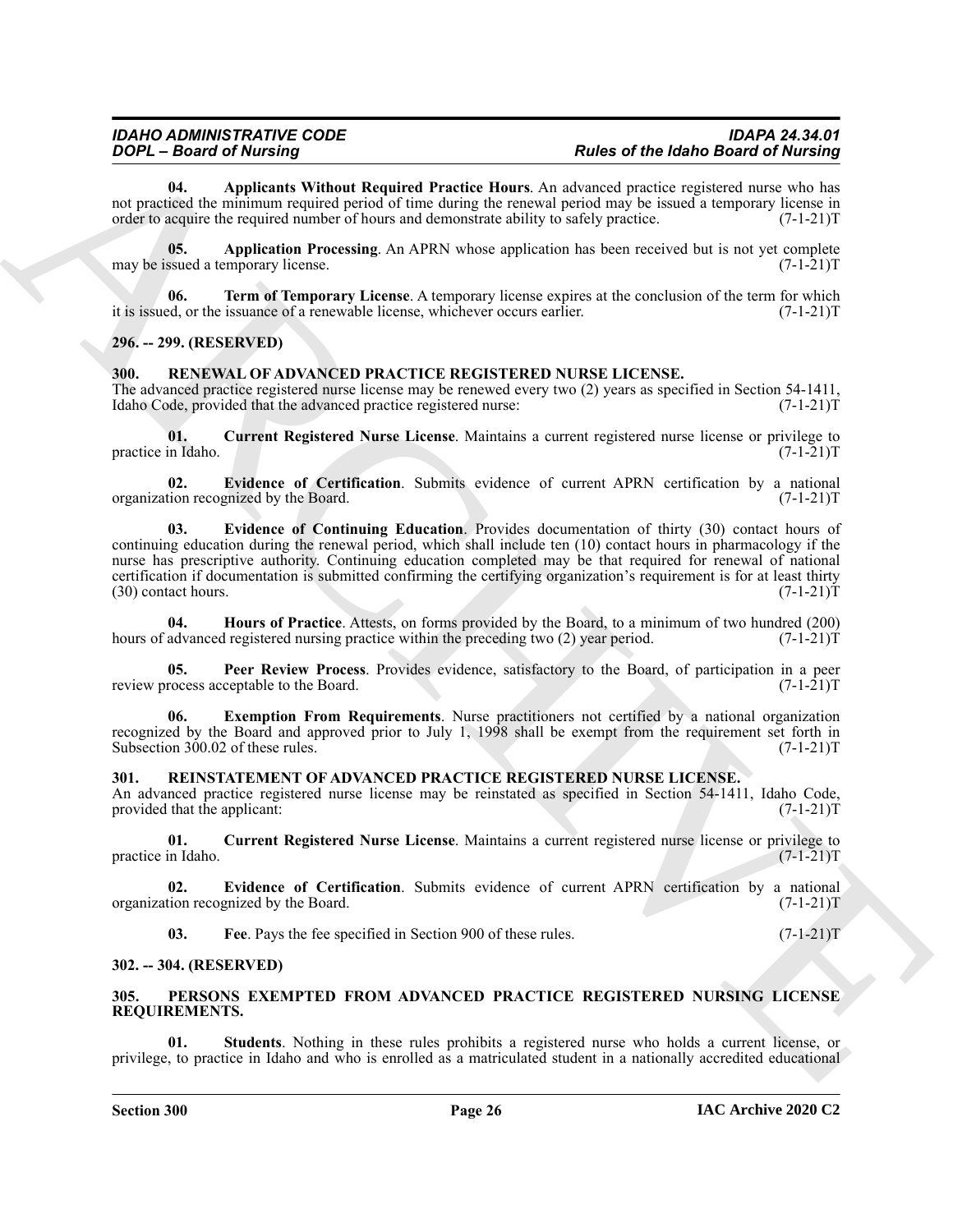## *IDAHO ADMINISTRATIVE CODE IDAPA 24.34.01*

program for advanced practice registered nursing from practicing as an advanced practice registered nurse when such practice is an integral part of the advanced practice registered nurse curriculum. (7-1-21)T practice is an integral part of the advanced practice registered nurse curriculum.

**02. Certified Nurse Practitioners Licensed Prior to July 1, 1998**. A certified nurse practitioner authorized to practice prior to July 1, 1998 may satisfy the requirement of Section 280.07 of these rules by documenting competency within their specialty area of practice based upon education, experience and national certification in that specialty or education, experience and approval by the Board. (7-1-21) certification in that specialty or education, experience and approval by the Board.

#### <span id="page-26-5"></span><span id="page-26-4"></span>**03. Advanced Practice Registered Nurses Educated Prior to January 1, 2016**. (7-1-21)T

**a.** An applicant for APRN licensure who completed a nationally accredited undergraduate or certificate APRN program prior to January 1, 2016, does not need to meet the APRN graduate or post-graduate educational requirements for initial licensure contained within Section 285 of these rules. (7-1-21)T educational requirements for initial licensure contained within Section 285 of these rules.

For  $\alpha$  means of the transformation of the proposition of the state of the labor Barris of the labor Barris of the transformation of the state of the state of the state of the state of the state of the state of the state **b.** A person applying for APRN licensure in Idaho who: holds an existing APRN license issued by any nursing jurisdiction, completed their formal APRN education prior to January 1, 2016, and who meets all of the requirements for initial licensure contained within Sections 285 and 286 of these rules except for the APRN graduate or post-graduate educational requirement, may be issued an APRN license by endorsement if at the time the person received their APRN license in the other jurisdiction they would have been eligible for licensure as an APRN in Idaho. (7-1-21) Idaho. (7-1-21)T

#### <span id="page-26-3"></span><span id="page-26-0"></span>**306. DISCIPLINARY ENFORCEMENT.**

The Board may revoke, suspend or otherwise discipline the advanced practice registered nurse license of a licensee who fails to comply with current recognized scope and standards of practice, who fails to maintain national certification or competency requirements, or who violates the provisions of the Nursing Practice Act or rules of the Board. (7-1-21)T Board. (7-1-21)T

#### <span id="page-26-1"></span>**307. -- 314. (RESERVED)**

#### <span id="page-26-6"></span><span id="page-26-2"></span>**315. PRESCRIPTIVE AND DISPENSING AUTHORIZATION FOR ADVANCED PRACTICE REGISTERED NURSES.**

<span id="page-26-7"></span>**01. Initial Authorization**. An application for the authority to prescribe and dispense pharmacologic and non-pharmacologic agents may be made as part of initial licensure application or by separate application at a later date. Advanced practice registered nurses who complete their APRN graduate or post-graduate educational program after December 31, 2015, will automatically be granted prescriptive and dispensing authority with the issuance of their Idaho license. (7-1-21) their Idaho license.

**a.** An advanced practice registered nurse who applies for authorization to prescribe pharmacologic pharmacologic agents within the scope of practice for the advanced practice role, shall:  $(7-1-21)T$ and non-pharmacologic agents within the scope of practice for the advanced practice role, shall:

i. Provide evidence of completion of thirty (30) contact hours of post-basic education in pharmacotherapeutics obtained as part of study within a formal educational program or continuing education program, related to advanced nursing practice; and  $(7-1-21)$ program, related to advanced nursing practice; and

ii. Submit a completed, notarized application form provided by the Board. (7-1-21) T

**b.** Exceptions to the pharmacotherapeutic education may be approved by the Board.  $(7-1-21)$ T

**c.** Prescriptions written by authorized advanced practice registered nurses shall contain all the minimum information required by Idaho Board of Pharmacy statute and administrative rules and applicable federal law as well as the printed name and signature of the nurse prescriber, and the abbreviation for the applicable role of the advanced practice nurse (i.e. "CNP," "CNM," "CNS," or CRNA"). If the prescription is for a controlled substance, it shall also include the DEA registration number and address of the prescriber. (7-1-21)T

<span id="page-26-8"></span>**02. Temporary Authorization**. The Board may grant temporary prescriptive authority to an applicant who holds a temporary advanced practice registered nurse license and who meets the requirements for initial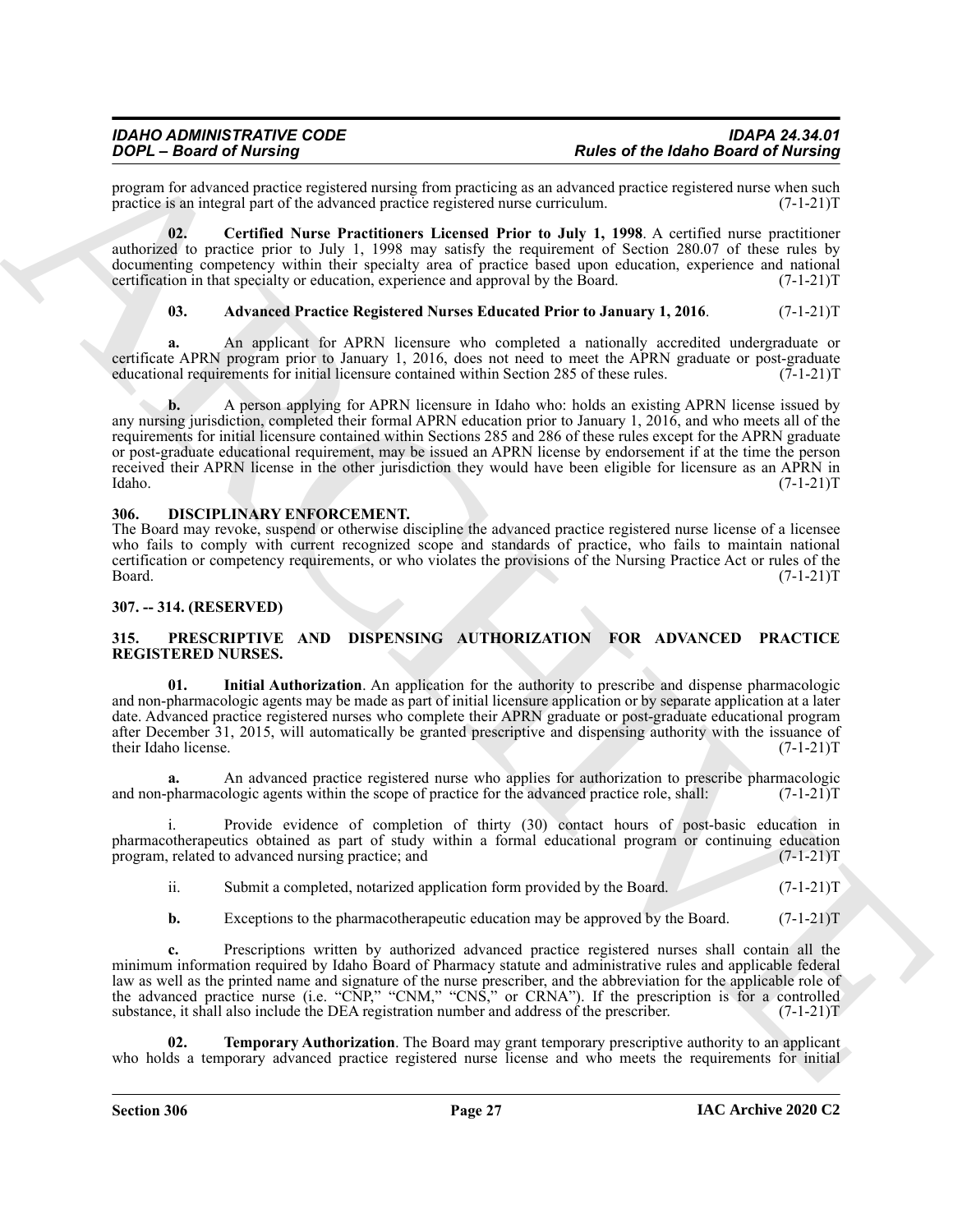authorization pursuant to Subsection 315.01 of these rules. (7-1-21)T

<span id="page-27-10"></span>**03. Expiration of Temporary Prescriptive Authorization**. Temporary prescriptive authorization automatically expires on the expiration, revocation, suspension, placement on probation, or denial of any advanced practice registered nurse license. (7-1-21)T

**04. Prescribing and Dispensing Authorization**. All authorized advanced practice registered nurses may prescribe and dispense pharmacologic and non-pharmacologic agents pursuant to applicable state and federal<br>(7-1-21)T laws.  $(7-1-21)T$ 

#### <span id="page-27-11"></span>**05. Valid Advanced Practice Registered Nurse/Patient Relationships**. (7-1-21)T

**Points of the Identify Constraints of the Identify Constraints of the Identify Constraints of the Identify Constraints of the Internal System and the Internal System and The Internal System and The Internal System and Th a.** An advanced practice registered nurse shall not dispense pharmacologic agents except in the course of his professional practice and when a bona fide advanced practice registered nurse/patient relationship has been established. A valid relationship will exist when the advanced practice registered nurse has obtained sufficient knowledge of the patient's medical condition through examination and has assumed responsibility for the health care<br>(7-1-21)T of the patient.

**b.** A valid advanced practice registered nurse/patient relationship is not required when dispensing or prescribing medications under the circumstances set forth at Section  $54-1733(4)$ , Idaho Code.

#### <span id="page-27-5"></span><span id="page-27-0"></span>**316. GROUNDS FOR DISCIPLINE OF AN ADVANCED PRACTICE REGISTERED NURSE LICENSE.**

In addition to the grounds set forth in Section 54-1413, Idaho Code, and Section 100 of these rules, an advanced practice registered nursing license may be suspended, revoked, placed upon probation, or other disciplinary sanctions<br>(7-1-21)T imposed by the Board on the following grounds:

**01. Prescribing or Dispensing Controlled Substances**. Prescribing, dispensing, or selling any drug classified as a controlled substance to a family member or to himself. For purposes of Section 316 of these rules, "family member" is defined as the licensee's spouse, child (biological, adopted, or foster), parent, sibling, grandparent, grandchild, or the same relation by marriage. (7-1-21) grandparent, grandchild, or the same relation by marriage.

<span id="page-27-9"></span><span id="page-27-8"></span><span id="page-27-7"></span>**02. Violating Governing Law**. Violating any state or federal law relating to controlled substances.

 $(7-1-21)T$ 

**03. Outside Scope of Practice**. Prescribing or dispensing outside the scope of the advanced practice d nurse's practice. registered nurse's practice.

<span id="page-27-6"></span>**04. Other Than Therapeutic Purposes**. Prescribing or dispensing for other than therapeutic purposes.  $(7-1-21)T$ 

#### <span id="page-27-1"></span>**317. -- 319. (RESERVED)**

#### <span id="page-27-12"></span><span id="page-27-2"></span>**320. RECOGNITION OF NATIONAL CERTIFYING ORGANIZATIONS FOR ADVANCED PRACTICE REGISTERED NURSING.**

The Board recognizes advanced practice registered nurse certification organizations that meet criteria as defined by the National Council of State Boards of Nursing. (7-1-21)T

#### <span id="page-27-3"></span>**321. -- 389. (RESERVED)**

#### <span id="page-27-13"></span><span id="page-27-4"></span>**390. USE OF TITLES, ABBREVIATIONS, AND DESIGNATIONS FOR THE PRACTICE OF NURSING.**

<span id="page-27-14"></span>**01. Title for Graduates**. A new graduate issued a temporary license pursuant to Section 040 of these rules can use the title graduate nurse, abbreviated GN, or graduate practical nurse, abbreviated GPN, or graduate nurse midwife, abbreviated GNM, or graduate clinical nurse specialist, abbreviated GCNS, or graduate nurse practitioner, abbreviated GNP, or graduate nurse anesthetist, abbreviated GNA, whichever is appropriate, until the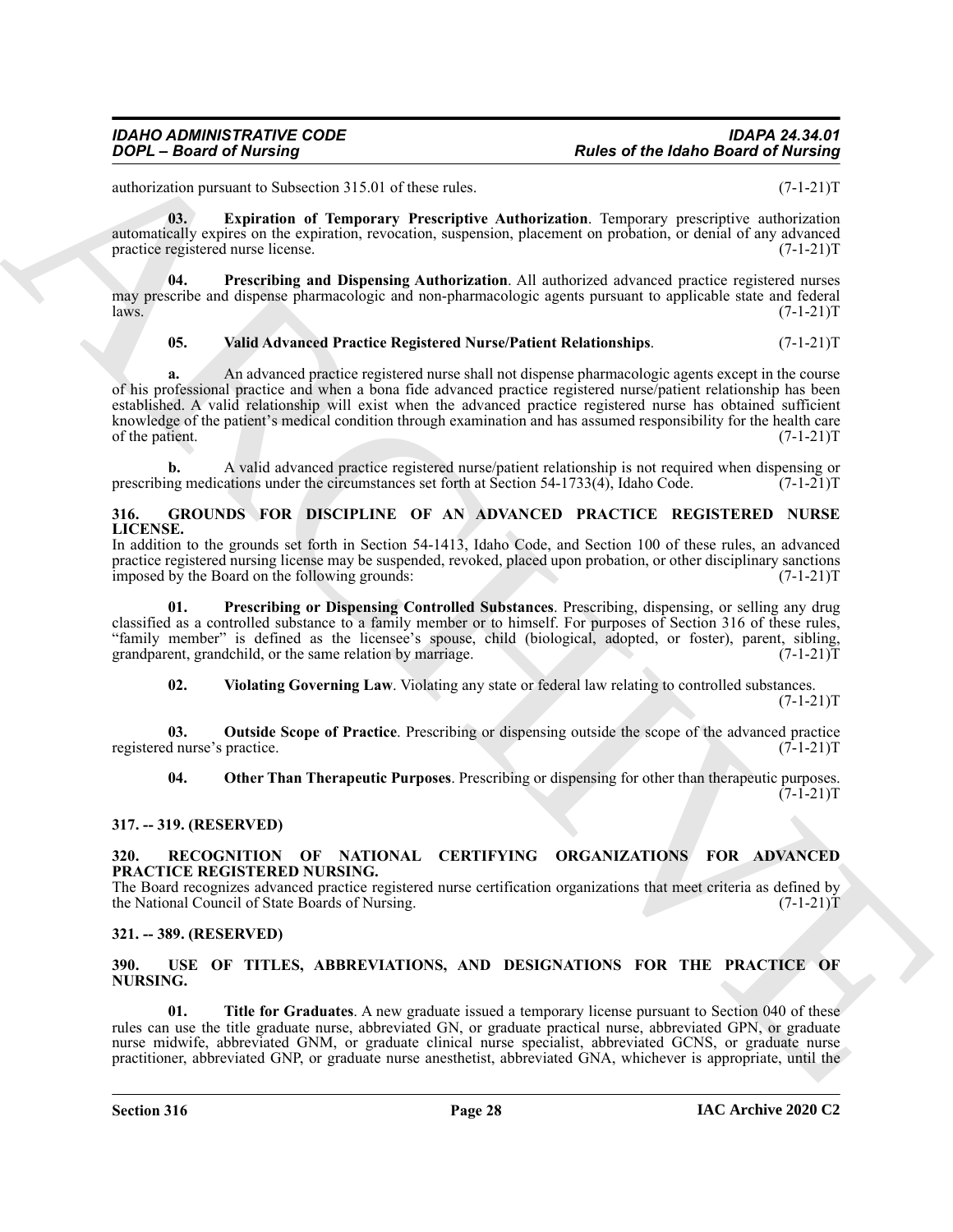<span id="page-28-6"></span>renewable license is issued. (7-1-21)T

**02. Titles for Advanced Practice Registered Nurses**. Individuals who have successfully met all requirements for licensure as an advanced practice registered nurse have the right to use the title corresponding to the role of advanced nursing practice for which the individual is licensed. (7-1-21)T

**a.** Individuals who have successfully met all requirements for licensure as a certified nurse-midwife right to use the title certified nurse-midwife, abbreviated APRN, CNM. (7-1-21)<sup>T</sup> have the right to use the title certified nurse-midwife, abbreviated APRN, CNM.

**b.** Title of Clinical Nurse Specialist. Individuals who have successfully met all requirements for licensure as a clinical nurse specialist have the right to use the title clinical nurse specialist, abbreviated APRN, CNS.  $(7-1-21)T$ 

**c.** Individuals who have successfully met all requirements for licensure as a certified nurse practitioner have the right to use the title certified nurse practitioner, abbreviated APRN, CNP. (7-1-21)T

**d.** Individuals who have successfully met all requirements for licensure as a certified registered nurse anesthetist have the right to use the title certified registered nurse anesthetist, abbreviated APRN, CRNA. (7-1-21)T

<span id="page-28-5"></span>**03. Registered Nurse Title**. Individuals who have successfully met all requirements for licensure as registered nurse have the right to use the title Registered Nurse, abbreviated RN. (7-1-21)T

<span id="page-28-4"></span>**04.** Licensed Practical Nurse Title. Individuals who have successfully met all requirements for as a practical nurse have the right to use the title Licensed Practical Nurse, abbreviated LPN. (7-1-21)T licensure as a practical nurse have the right to use the title Licensed Practical Nurse, abbreviated LPN.

#### <span id="page-28-0"></span>**391. -- 399. (RESERVED)**

#### <span id="page-28-2"></span><span id="page-28-1"></span>**400. DECISION-MAKING MODEL.**

The decision-making model is the process by which a licensed nurse evaluates whether a particular act is within the legal scope of that nurse's practice and determines whether to delegate the performance of a particular nursing task in a given setting. This model applies to all licensure categories permitting active practice, regardless of practice setting.  $(7-1-21)T$ 

<span id="page-28-3"></span>**01. Determining Scope of Practice**. To evaluate whether a specific act is within the legal scope of practice, a licensed nurse shall determine whether:  $(7-1-21)$ nursing practice, a licensed nurse shall determine whether:

**a.** The act is expressly prohibited by the Nursing Practice Act, or the act is limited to the scope of practice of advanced practice registered nurses or to licensed registered nurses, or the act is prohibited by other laws;  $(7-1-21)T$ 

**b.** The act was taught as a part of the nurse's educational institution's required curriculum and the nurse possesses current clinical skills; (7-1-21)T

**c.** The act does not exceed any existing policies and procedures established by the nurse's employer;  $(7-1-21)T$ 

Points of the Identical Society of the Identical Society of the Identical Society of the Identical Society of the Internal Society of the Internal Society of the Internal Society of the Internal Society of the Internal So **d.** The act is consistent with standards of practice published by a national specialty nursing organization or supported by recognized nursing literature or reputable published research and the nurse can document successful completion of additional education through an organized program of study including supervised<br>clinical practice or equivalent demonstrated competency; (7-1-21) clinical practice or equivalent demonstrated competency;

**e.** The employment setting/agency has established policies and procedures or job descriptions ing performance of the act; and  $(7-1-21)$ authorizing performance of the act; and

**f.** Performance of the act is within the accepted standard of care that would be provided in a similar situation by a reasonable and prudent nurse with similar education and experience and the nurse is prepared to accept<br>the consequences of the act. (7-1-21)T the consequences of the act.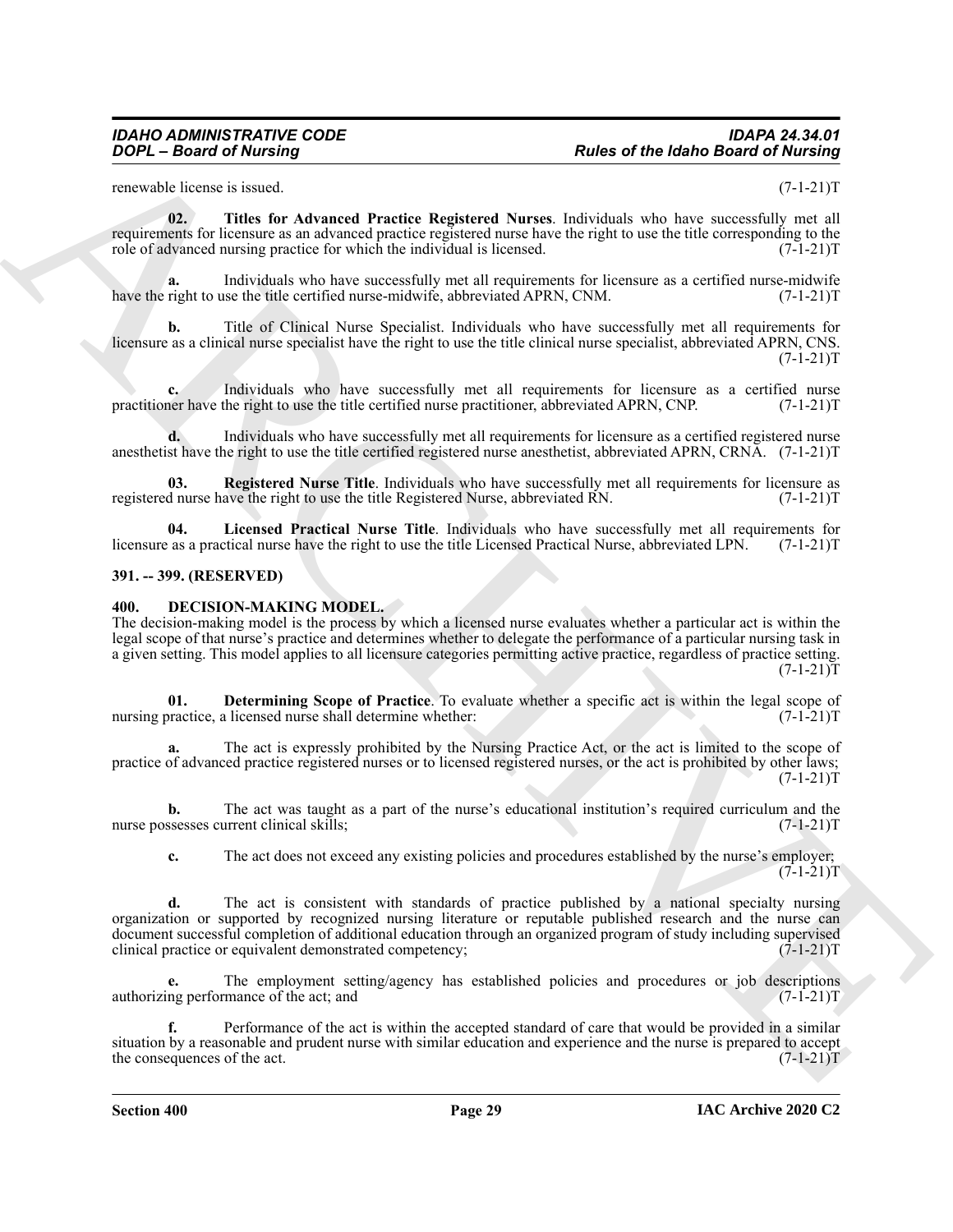<span id="page-29-1"></span>**02. Deciding to Delegate**. When delegating nursing care, the licensed nurse retains accountability for rated acts and the consequences of delegation. Before delegating any task the nurse shall:  $(7-1-21)T$ the delegated acts and the consequences of delegation. Before delegating any task the nurse shall:

**a.** Determine that the acts to be delegated are not expressly prohibited by the Nursing Practice Act or Board rules and that the activities are consistent with job descriptions or policies of the practice setting; (7-1-21)T

**b.** Assess the client's status and health care needs prior to delegation, taking into consideration the complexity of assessments, monitoring required and the degree of physiological or psychological instability;

 $(7-1-21)T$ 

Exercise professional judgment to determine the safety of the delegated activities, to whom the acts and the potential for harm;  $(7-1-21)$ may be delegated, and the potential for harm;

**d.** Consider the nature of the act, the complexity of the care needed, the degree of critical thinking and the predictability of the outcome of the act to be performed;  $(7-1-21)$ required and the predictability of the outcome of the act to be performed;

**e.** Consider the impact of timeliness of care, continuity of care, and the level of interaction required with the patient and family;  $(7-1-21)$ T

**f.** Consider the type of technology employed in providing care and the knowledge and skills required vely use the technology, including relevant infection control and safety issues;  $(7-1-21)$ to effectively use the technology, including relevant infection control and safety issues;

**g.** Determine that the person to whom the act is being delegated has documented education or training to perform the activity and is currently competent to perform the act; and  $(7-1-21)$ T

**h.** Provide appropriate instruction for performance of the act.  $(7-1-21)T$ 

#### **03.** Delegating to UAPs. (7-1-21)T

**a.** The nursing care tasks that may be delegated to UAPs shall be stated in writing in the practice setting. Decisions concerning delegation will be determined in accordance with the provisions of Section 400 of these rules. UAPs may complement the licensed nurse in the performance of nursing functions, but cannot substitute for the licensed nurse; UAPs cannot redelegate a delegated act. (7-1-21)T

Posite of the Idabee distribution of Posite and Relation Based of Neumanni Control of the Idabee Based of Neumanni Control of the International Control of the International Control of the International Control of the Inte **b.** Where permitted by law, after completion of a Board-approved training program, UAPs in care settings may assist patients who cannot independently self-administer medications, provided that a plan of care has been developed by a licensed registered nurse, and the act has been delegated by a licensed nurse. Assistance with medication may include: breaking a scored tablet, crushing a tablet, instilling eye, ear or nose drops, giving medication through a pre-mixed nebulizer inhaler or gastric (non-nasogastric) tube, assisting with oral or topical<br>medications and insertion of suppositories. (7-1-21)T medications and insertion of suppositories.

<span id="page-29-2"></span>**04. Monitoring Delegation**. Subsequent to delegation, the licensed nurse shall:  $(7-1-21)T$ 

**a.** Evaluate the patient's response and the outcome of the delegated act, and take such further action as y; and  $(7-1-21)T$ necessary; and

**b.** Determine the degree of supervision required and evaluate whether the activity is completed in a manner that meets acceptable outcomes. The degree of supervision shall be based upon the health status and stability of the patient, the complexity of the care and the knowledge and competence of the individual to whom the activity is delegated.  $(7-1-21)T$ delegated. (7-1-21)T

#### <span id="page-29-3"></span><span id="page-29-0"></span>**401. LICENSED REGISTERED NURSE (RN).**

In addition to providing hands-on nursing care, licensed registered nurses work and serve in a broad range of capacities including, but not limited to, regulation, delegation, management, administration, teaching, and case management. Licensed registered nurses, also referred to as registered nurses or as "RNs," are expected to exercise competency in judgment, decision making, implementation of nursing interventions, delegation of functions or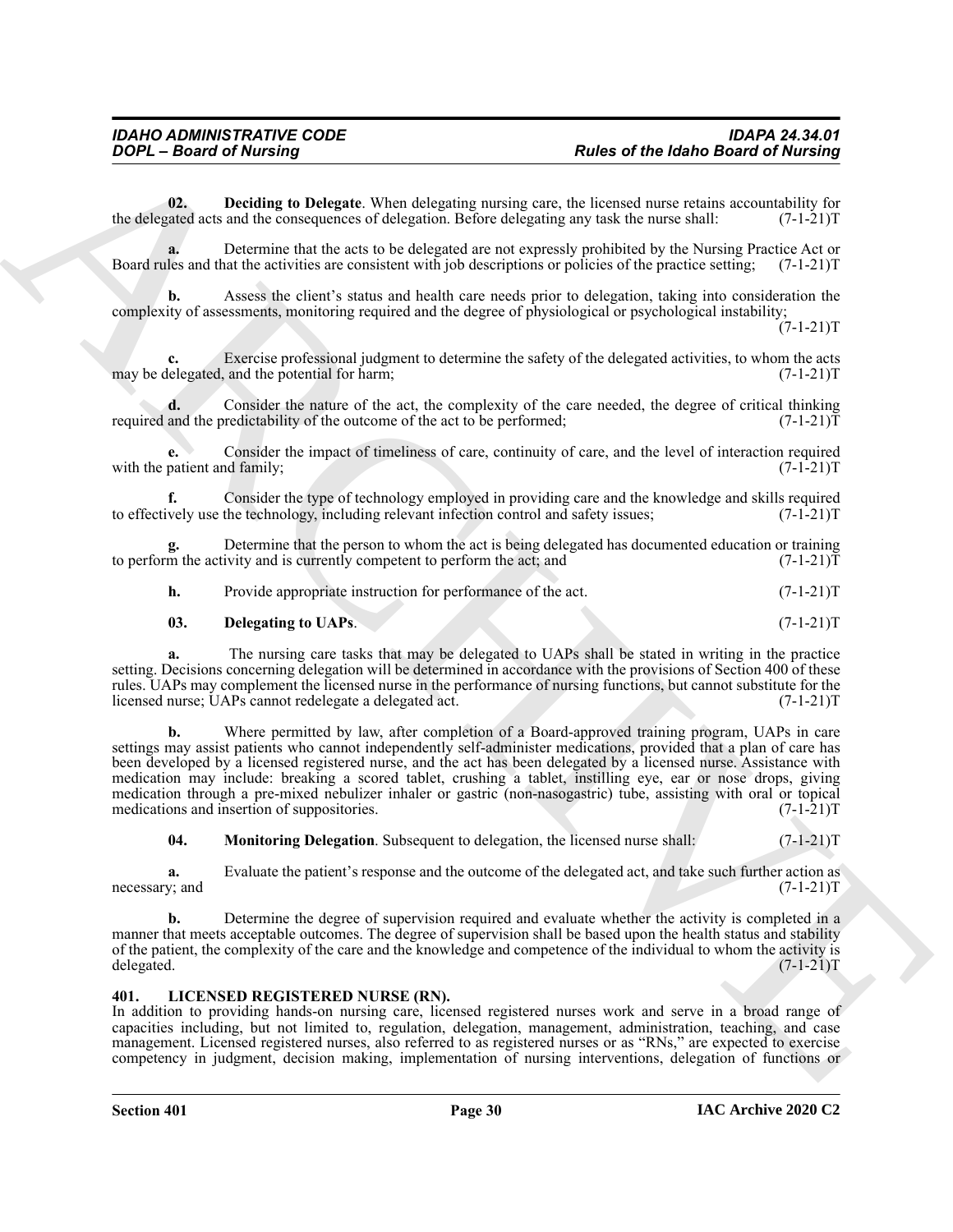<span id="page-30-1"></span><span id="page-30-0"></span>**Packer of the Interior General of Nutrings<br>
Archives of the Interior General of Persision can be commute procedure for the Interior General of Nutring<br>
Archives the Control of Technical of Persision can be considered and** responsibilities, and administration of medications and treatments prescribed by legally authorized persons.  $(7-1-21)T$ **01.** Standards of Practice. A licensed registered nurse adheres to the decision-making model set forth m 400 of these rules. (7-1-21)T in Section 400 of these rules. **02.** Functions. A partial listing of tasks within the licensed registered nurse's function follows. This for illustrative purposes only, it is not exclusive. The licensed registered nurse:  $(7-1-21)$ listing is for illustrative purposes only, it is not exclusive. The licensed registered nurse: **a.** Assesses the health status of individuals and groups;  $(7-1-21)$ T **b.** Utilizes data obtained by assessment to identify and document nursing diagnoses which serve as a the plan of nursing care;  $(7-1-21)$ basis for the plan of nursing care; **c.** Collaborates with the patient, family, and health team members; (7-1-21)T **d.** Develops and documents a plan for nursing intervention based on assessment, analysis of data, inursing diagnoses and patient outcomes;  $(7-1-21)$ identified nursing diagnoses and patient outcomes; **e.** Is accountable and responsible for implementation of planned and prescribed nursing care;  $(7-1-21)T$ **f.** Maintains safe and effective nursing care by:  $(7-1-21)$ T i. Maintaining a safe environment; (7-1-21) T ii. Evaluating patient status and instituting appropriate therapy or procedures which might be required in emergency situations to stabilize the patient's condition or prevent serious complications in accordance with standard procedures established by the policy-making body in the health care setting, including but not limited to administration of intravenous drugs and starting intravenous therapy based on protocols if the patient has been<br>assessed and determined to be in peril;  $(7-1-21)$ assessed and determined to be in peril; iii. Acting as a patient's advocate;  $(7-1-21)T$ iv. Applying principles of asepsis and infection control and universal standards when providing care; (7-1-21)T nursing care; (7-1-21)T v. Implementing orders for medications and treatments issued by an authorized prescriber; and  $(7-1-21)T$ vi. Providing information and making recommendations to patients and others in accordance with r policies; (7-1-21) employer policies; **g.** Utilizes identified goals and outcomes to evaluate responses to interventions; (7-1-21)T **h.** Collaborates with other health professionals by: (7-1-21)T i. Communicating significant changes in a patient's status or responses to appropriate health team<br>(7-1-21)T professionals; ii. Coordinating the plan of care with other health team professionals; and (7-1-21)T iii. Consulting with nurses and other health team members as necessary;  $(7-1-21)$ T **i.** Teaches the theory and practice of nursing; and  $(7-1-21)$ T

**j.** Facilitates, mentors and guides the practice of nursing formally and informally in practice settings.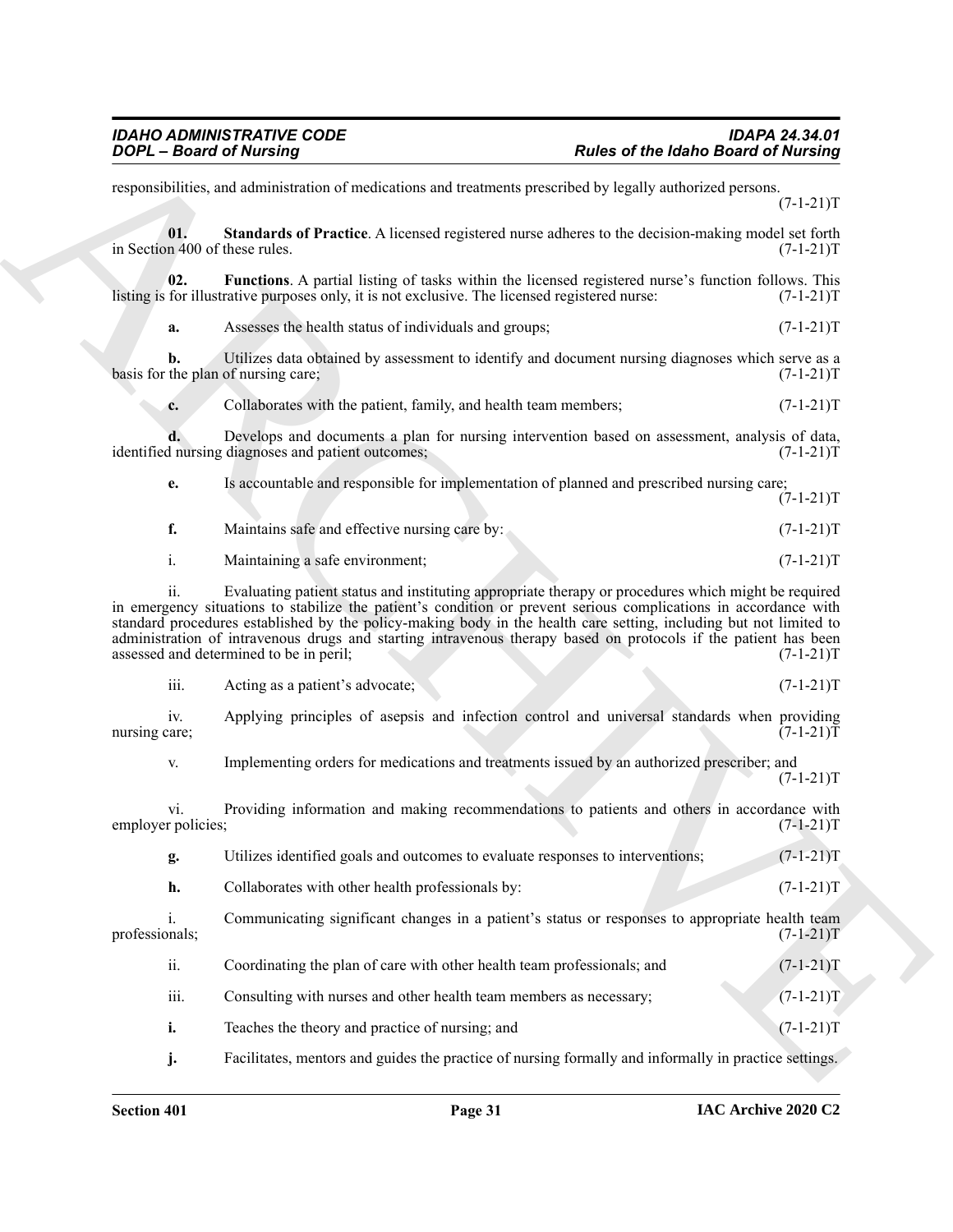#### $(7-1-21)T$

Points of the Idabe Barrel of the Idabe and the Idabe and of the Idabe Barri of Numerical Control of the Internal Control of the Internal Control of the Internal Control of the Internal Control of the Internal Control of **k.** Engages in other interfaces with healthcare providers and other workers in settings where there is not a structured nursing organization and in settings where health care plays a secondary role, where the nurse needs to identify the nursing role and responsibility for the particular type of interface, for example, teaching, supervising, consulting, advising, etc.  $(7-1-21)$ consulting, advising, etc.

<span id="page-31-4"></span>**03.** Chief Executive Role. A licensed registered nurse functioning in a chief executive role is ble and responsible for:  $(7-1-21)T$ accountable and responsible for:

**a.** Prescribing, directing and evaluating the quality of nursing services including, but not limited to, elopment and quality improvement; staff development and quality improvement;

**b.** Assuring that organizational policies and procedures, job descriptions and standards of nursing practice conform to the Nursing Practice Act and nursing practice rules;  $(7-1-21)$ T

**c.** Assuring that the knowledge, skills and abilities of nursing care staff are assessed and that nursing vities do not exceed the legally defined boundaries of practice; and  $(7-1-21)$ care activities do not exceed the legally defined boundaries of practice; and

<span id="page-31-5"></span>**d.** Assuring that documentation of all aspects of the nursing organization is maintained. (7-1-21)T

**04.** Management Role. A licensed registered nurse functioning in a management role is accountable onsible for:  $(7-1-21)T$ and responsible for:

**a.** The quality and quantity of nursing care provided by nursing personnel under their supervision;  $(7-1-21)T$ 

**b.** Managing and coordinating nursing care in accordance with established guidelines for delegation;  $(7-1-21)T$ and  $(7-1-21)$ T

**c.** Providing leadership in formulating, interpreting, implementing, and evaluating the objectives and of nursing practice. (7-1-21)T policies of nursing practice.

#### <span id="page-31-6"></span><span id="page-31-0"></span>**402. LICENSED REGISTERED NURSE FUNCTIONING IN SPECIALTY AREAS.**

<span id="page-31-8"></span>**01. Extended Functions**. A licensed registered nurse may carry out functions beyond the basic nal preparation described in Sections 600 through 681 of these rules under certain conditions. (7-1-21) educational preparation described in Sections 600 through 681 of these rules under certain conditions.

<span id="page-31-7"></span>**02. Conditions for Licensed Registered Nurses Functioning in Specialty Practice Areas**. A licensed registered nurse may carry out functions defined within parameters of a nursing specialty that meets criteria approved by the American Board of Nursing Specialties (ABNS) or the National Commission for Certifying Agencies (NCCA) of the National Organization for Competency Assurance (NOCA) when the nurse: (7-1-21)T

**a.** Can document successful completion of additional education through an organized program of study including supervised clinical experience or equivalent demonstrated competence consistent with provisions of<br>Section 400 of these rules; and  $(7-1-21)$ Section 400 of these rules; and

**b.** Conforms to recognized nursing specialty practice parameters, characters, and standards for practice of the specialty.  $(7-1-21)T$ 

#### <span id="page-31-1"></span>**403. -- 459. (RESERVED)**

#### <span id="page-31-3"></span><span id="page-31-2"></span>**460. LICENSED PRACTICAL NURSE (LPN).**

Licensed practical nurses function in dependent roles. Licensed practical nurses, also referred to as LPNs, provide nursing care at the delegation of a licensed registered nurse, licensed physician, or licensed dentist pursuant to rules established by the Board. The stability of the patient's environment, the patient's clinical state, and the predictability of the outcome determine the degree of direction and supervision that must be provided to the licensed practical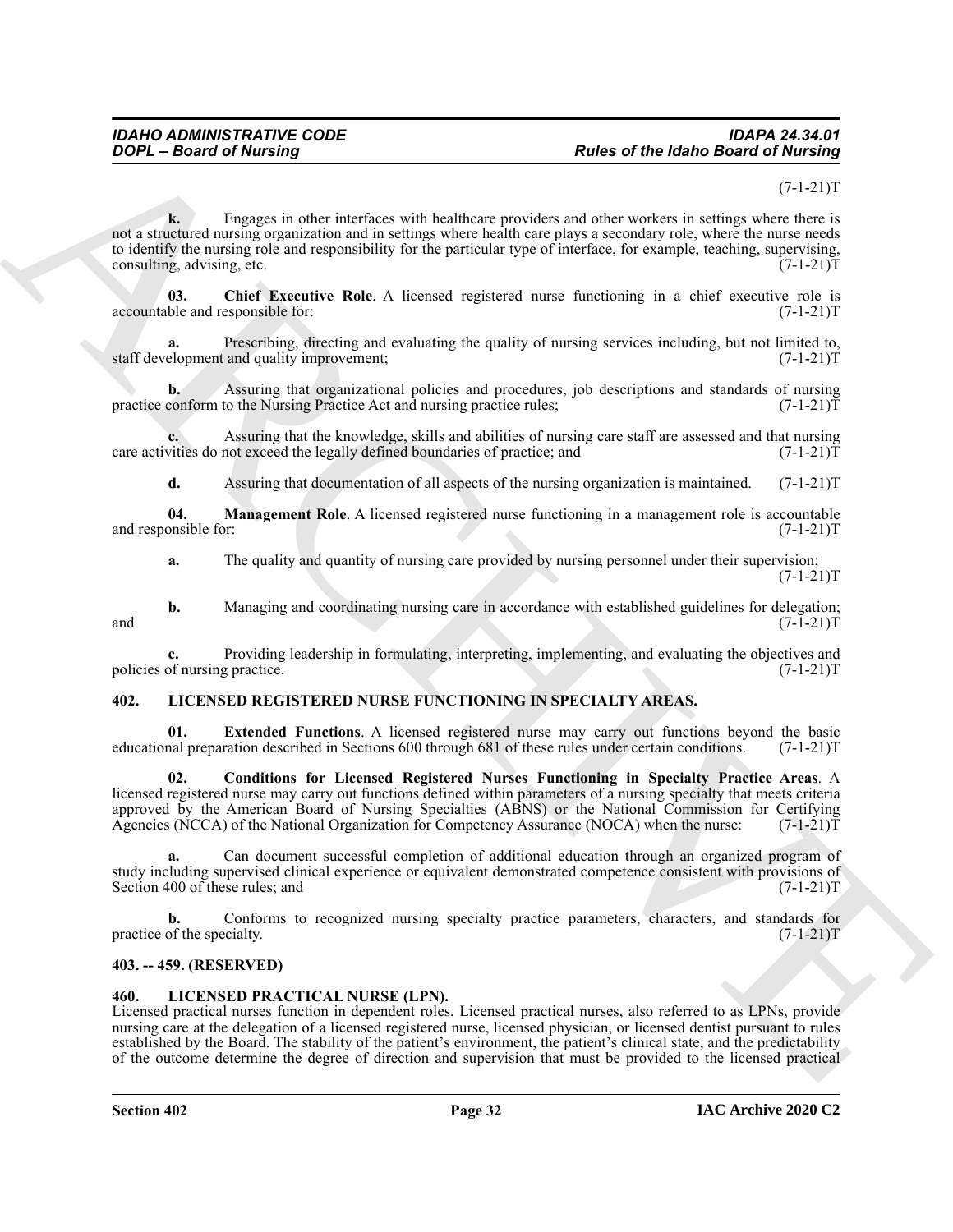<span id="page-32-6"></span><span id="page-32-5"></span>

|                                 | <b>DOPL</b> - Board of Nursing                                                                                                                                                                                                                                                                                                                           | <b>Rules of the Idaho Board of Nursing</b> |             |
|---------------------------------|----------------------------------------------------------------------------------------------------------------------------------------------------------------------------------------------------------------------------------------------------------------------------------------------------------------------------------------------------------|--------------------------------------------|-------------|
| nurse.                          |                                                                                                                                                                                                                                                                                                                                                          |                                            | $(7-1-21)T$ |
| 01.<br>these rules.             | Standards. The licensed practical nurse shall be personally accountable and responsible for all<br>actions taken in carrying out nursing activities and adheres to the decision-making model set forth in Section 400 of                                                                                                                                 |                                            | $(7-1-21)T$ |
| 02.                             | Functions. A partial listing of some of the functions that are included within the legal definition of<br>licensed practical nurse, Section 54-1402(3), Idaho Code, (Nursing Practice Act) follows. This list is for example<br>only, it is not complete. The licensed practical nurse:                                                                  |                                            | $(7-1-21)T$ |
| a.<br>subjective data;          | Contributes to the assessment of health status by collecting, reporting and recording objective and                                                                                                                                                                                                                                                      |                                            | $(7-1-21)T$ |
| $\mathbf{b}$ .                  | Participates in the development and modification of the plan of care;                                                                                                                                                                                                                                                                                    |                                            | $(7-1-21)T$ |
| $c_{\cdot}$                     | Implements aspects of the plan of care;                                                                                                                                                                                                                                                                                                                  |                                            | $(7-1-21)T$ |
| $\mathbf{d}$ .                  | Maintains safe and effective nursing care;                                                                                                                                                                                                                                                                                                               |                                            | $(7-1-21)T$ |
| е.                              | Participates in the evaluation of responses to interventions;                                                                                                                                                                                                                                                                                            |                                            | $(7-1-21)T$ |
| f.                              | Fulfills charge nurse responsibilities in health care facilities as allowed by state and federal law;                                                                                                                                                                                                                                                    |                                            | $(7-1-21)T$ |
| g.                              | Delegates to others as allowed by application of the decision-making model; and                                                                                                                                                                                                                                                                          |                                            | $(7-1-21)T$ |
| h.                              | Accepts delegated assignments only as allowed by application of the decision-making model.                                                                                                                                                                                                                                                               |                                            | $(7-1-21)T$ |
| consulting, advising, etc.      | Engages in other interfaces with healthcare providers and other workers in settings where there is<br>not a structured nursing organization and in settings where health care plays a secondary role, where the nurse needs<br>to identify the nursing role and responsibility for the particular type of interface, for example, teaching, supervising, |                                            | $(7-1-21)T$ |
| 461. -- 490. (RESERVED)         |                                                                                                                                                                                                                                                                                                                                                          |                                            |             |
| 491.                            | TECHNICIANS/TECHNOLOGISTS.                                                                                                                                                                                                                                                                                                                               |                                            |             |
| 01.<br>Code, provided they are: | Functions. Technicians/technologists may perform limited nursing functions within the ordinary,<br>customary, and usual roles in their fields and are exempted from licensure by the Board under Section 54-1412, Idaho                                                                                                                                  |                                            | $(7-1-21)T$ |
| a.                              | Enrolled in or have completed a formal training program acceptable to the Board; or                                                                                                                                                                                                                                                                      |                                            | $(7-1-21)T$ |
| $\mathbf{b}$ .                  | Registered with or certified by a national organization acceptable to the Board.                                                                                                                                                                                                                                                                         |                                            | $(7-1-21)T$ |
| 02.                             | Supervision. Technicians/technologists providing basic nursing care services on an organized<br>nursing unit in an institutional setting must function under the supervision of a licensed registered nurse.                                                                                                                                             |                                            | $(7-1-21)T$ |
| 492. -- 599. (RESERVED)         |                                                                                                                                                                                                                                                                                                                                                          |                                            |             |
| 600.                            | <b>NURSING EDUCATION FOR REGISTERED AND PRACTICAL NURSES.</b>                                                                                                                                                                                                                                                                                            |                                            |             |
| 601.<br>practice.               | PURPOSE OF APPROVAL.<br>To assure safe practice of nursing by establishing standards, criteria, and curriculum requirements for education<br>programs preparing persons for the practice of nursing, and for enhancing the knowledge and skills of those in                                                                                              |                                            | $(7-1-21)T$ |

#### <span id="page-32-0"></span>**461. -- 490. (RESERVED)**

#### <span id="page-32-10"></span><span id="page-32-9"></span><span id="page-32-1"></span>**491. TECHNICIANS/TECHNOLOGISTS.**

#### <span id="page-32-11"></span><span id="page-32-2"></span>**492. -- 599. (RESERVED)**

#### <span id="page-32-7"></span><span id="page-32-3"></span>**600. NURSING EDUCATION FOR REGISTERED AND PRACTICAL NURSES.**

#### <span id="page-32-8"></span><span id="page-32-4"></span>**601. PURPOSE OF APPROVAL.**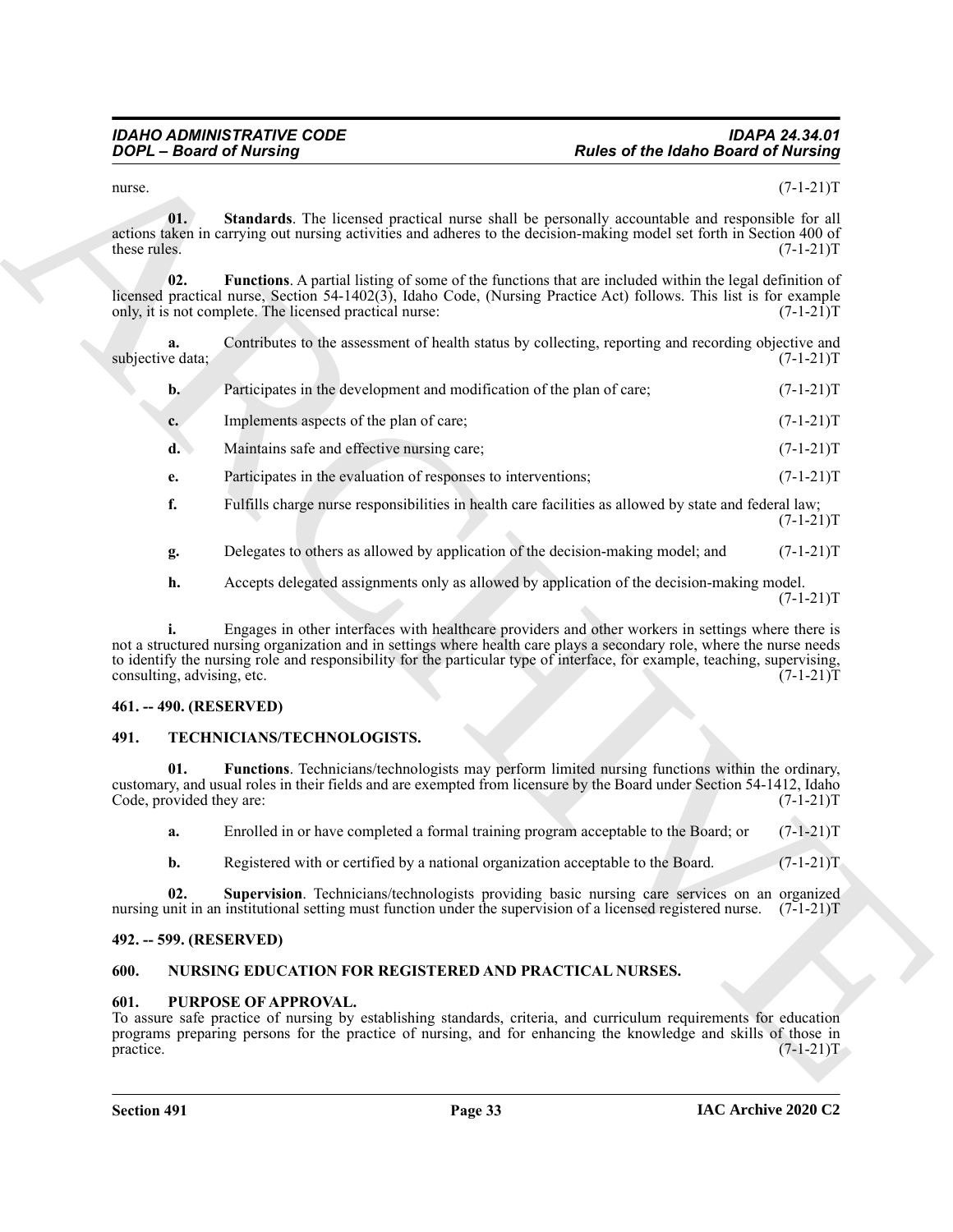#### <span id="page-33-3"></span><span id="page-33-0"></span>**602. APPROVAL OF A NEW EDUCATIONAL PROGRAM.**

#### <span id="page-33-5"></span><span id="page-33-4"></span><span id="page-33-2"></span><span id="page-33-1"></span>**01. Educational Programs**. (7-1-21)T

|  | Purpose for establishing the nursing education program: | $(7-1-21)T$ |
|--|---------------------------------------------------------|-------------|
|  |                                                         |             |

<span id="page-33-7"></span><span id="page-33-6"></span>

|                            | <b>DOPL - Board of Nursing</b>                                                                   | <b>Rules of the Idaho Board of Nursing</b>                                                                                                                                                                                |             |
|----------------------------|--------------------------------------------------------------------------------------------------|---------------------------------------------------------------------------------------------------------------------------------------------------------------------------------------------------------------------------|-------------|
| 01.                        | for safe and effective nursing practice.                                                         | Preparation of Graduates. To ensure that graduates of nursing education programs are prepared                                                                                                                             | $(7-1-21)T$ |
| 02.<br>programs.           |                                                                                                  | Guide for Development. To serve as a guide for the development of new nursing education                                                                                                                                   | $(7-1-21)T$ |
| 03.<br>programs.           |                                                                                                  | Continued Improvement. To foster the continued improvement of established nursing education                                                                                                                               | $(7-1-21)T$ |
| 04.<br>education programs. |                                                                                                  | Evaluation Criteria. To provide criteria for the evaluation of new and established nursing                                                                                                                                | $(7-1-21)T$ |
| 05.<br>programs.           |                                                                                                  | Eligibility for Licensing Examination. To assure eligibility for admission to the licensing<br>examination for nurses, and to facilitate interstate endorsement of graduates of Board-approved nursing education          | $(7-1-21)T$ |
| 602.                       | APPROVAL OF A NEW EDUCATIONAL PROGRAM.                                                           |                                                                                                                                                                                                                           |             |
| 01.                        | <b>Educational Programs.</b>                                                                     |                                                                                                                                                                                                                           | $(7-1-21)T$ |
| a.<br>initial application: |                                                                                                  | Any university, college, or other institution wishing to establish a nursing education program must<br>make application to the Board on forms supplied by the Board. The following information is to be included with the | $(7-1-21)T$ |
| i.                         | Purpose for establishing the nursing education program;                                          |                                                                                                                                                                                                                           | $(7-1-21)T$ |
| ii.                        |                                                                                                  | Community needs and studies made, as basis for establishing a nursing education program;                                                                                                                                  | $(7-1-21)T$ |
| iii.                       | Type of program;                                                                                 |                                                                                                                                                                                                                           | $(7-1-21)T$ |
| iv.                        |                                                                                                  | Accreditation status, relationship of educational program to parent institution;                                                                                                                                          | $(7-1-21)T$ |
| V.                         | Financial provision for the educational program;                                                 |                                                                                                                                                                                                                           | $(7-1-21)T$ |
| vi.                        | Potential student enrollment;                                                                    |                                                                                                                                                                                                                           | $(7-1-21)T$ |
| vii.                       | Provision for qualified faculty;                                                                 |                                                                                                                                                                                                                           | $(7-1-21)T$ |
| viii.                      | Proposed clinical facilities and other physical facilities; and                                  |                                                                                                                                                                                                                           | $(7-1-21)T$ |
| ix.                        | Proposed time schedule for initiating the program.                                               |                                                                                                                                                                                                                           | $(7-1-21)T$ |
| $\mathbf{b}$ .             | written report to the Board.                                                                     | A representative of the Board will visit the educational and clinical facilities and then submit a                                                                                                                        | $(7-1-21)T$ |
| c.                         | ninety (90) days of the conduct of the initial survey visit.                                     | Representatives of the parent institution must meet with the Board to review the application within                                                                                                                       | $(7-1-21)T$ |
| d.                         | thirty (30) days of the review.                                                                  | Following the Board's review, the parent institution will be notified of the Board's decision within                                                                                                                      | $(7-1-21)T$ |
| e.                         |                                                                                                  | Following the appointment of a qualified nurse administrator, a minimum period of twelve (12)<br>months is necessary for planning to be completed before the first class of students is admitted to the program.          | $(7-1-21)T$ |
|                            | Provisional approval may be applied for when the following conditions have been met: $(7-1-21)T$ |                                                                                                                                                                                                                           |             |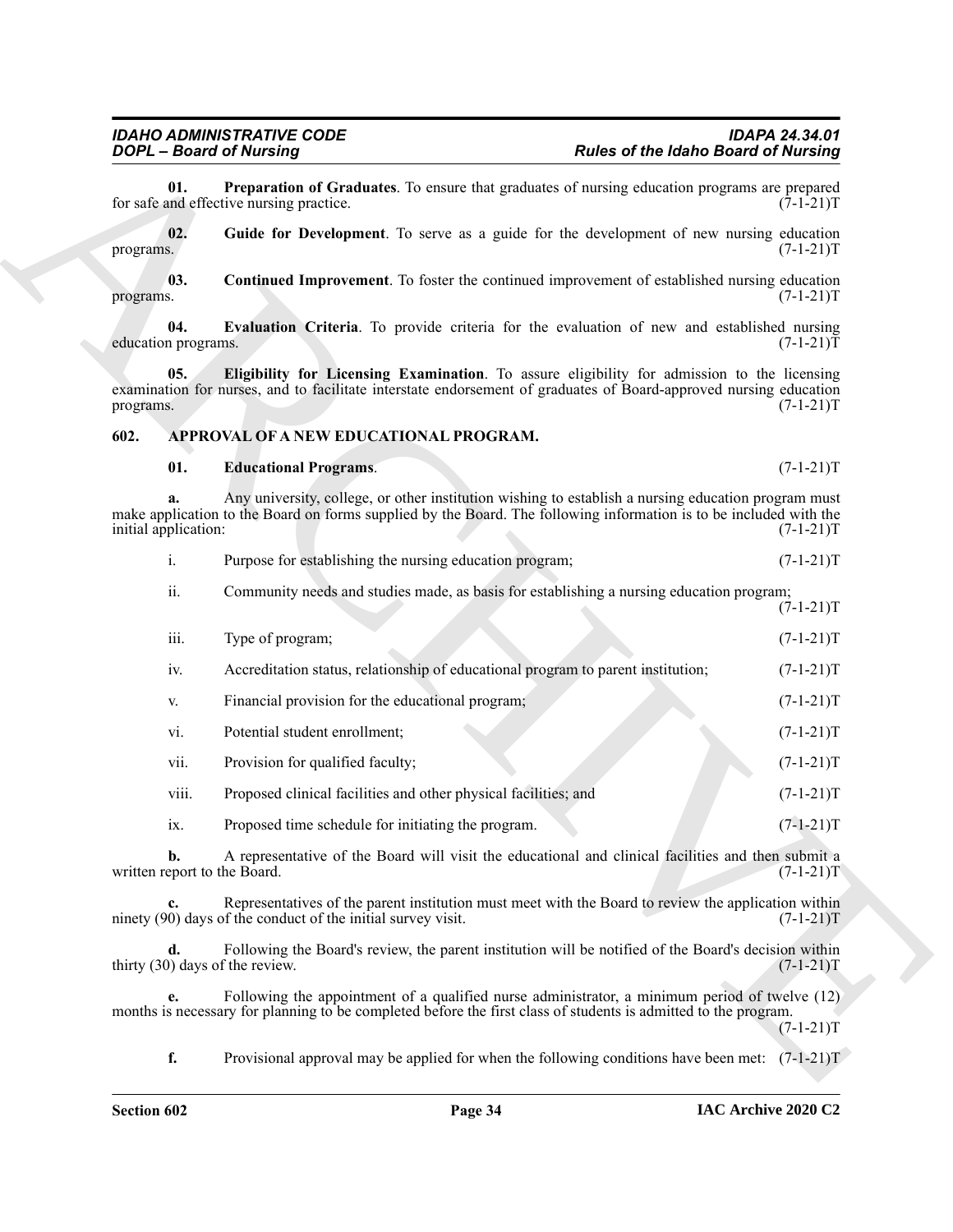|      |                            | <b>Rules of the Idaho Board of Nursing</b><br><b>DOPL - Board of Nursing</b>                                                                                                                                                                                                                                                              |                                                                                                                                                    |
|------|----------------------------|-------------------------------------------------------------------------------------------------------------------------------------------------------------------------------------------------------------------------------------------------------------------------------------------------------------------------------------------|----------------------------------------------------------------------------------------------------------------------------------------------------|
|      | $\mathbf{i}$ .             | A qualified nurse administrator has been appointed;                                                                                                                                                                                                                                                                                       | $(7-1-21)T$                                                                                                                                        |
|      | ii.                        | There are sufficient qualified faculty to initiate the program;                                                                                                                                                                                                                                                                           | $(7-1-21)T$                                                                                                                                        |
|      | 111.                       | The curriculum and plans for its implementation have been developed, including tentative clinical<br>affiliation agreements; and                                                                                                                                                                                                          | $(7-1-21)T$                                                                                                                                        |
|      | 1V.                        | Program policies have been developed.                                                                                                                                                                                                                                                                                                     | $(7-1-21)T$                                                                                                                                        |
|      | g.                         | Provisional approval must be granted before the first students are admitted to the nursing program.                                                                                                                                                                                                                                       | $(7-1-21)T$                                                                                                                                        |
|      | h.                         | Students can be admitted to the nursing program once provisional approval is granted.                                                                                                                                                                                                                                                     | $(7-1-21)T$                                                                                                                                        |
|      |                            | A representative of the Board will make a follow-up survey visit to the educational program and<br>submit a written report to the Board.                                                                                                                                                                                                  | $(7-1-21)T$                                                                                                                                        |
|      | 11.<br>thirty (30) days.   | Following the Board's review, the parent institution will be notified of the Board's decision within                                                                                                                                                                                                                                      | $(7-1-21)T$                                                                                                                                        |
|      | 111.<br>have not been met. | Following its review, the Board may grant: full approval, if all conditions have been met; or<br>conditional approval, if all standards have not been met, with such conditions and requirements as the Board may<br>designate to insure compliance with standards within the designated time period; or denial of approval, if standards | $(7-1-21)T$                                                                                                                                        |
|      | i.                         | Full approval will be applied for and granted within a three (3) year period following eligibility.                                                                                                                                                                                                                                       |                                                                                                                                                    |
|      |                            |                                                                                                                                                                                                                                                                                                                                           |                                                                                                                                                    |
| 603. |                            | <b>CONTINUANCE OF FULL APPROVAL OF EDUCATIONAL PROGRAM.</b>                                                                                                                                                                                                                                                                               |                                                                                                                                                    |
|      | 01.                        | <b>Continuing Full Approval.</b>                                                                                                                                                                                                                                                                                                          |                                                                                                                                                    |
|      | a.                         | A certificate of continuing full approval will be granted for up to eight (8) years to nursing<br>education programs that consistently meet the Board's standards, as evidenced by:                                                                                                                                                       |                                                                                                                                                    |
|      | i.                         | Information included in the annual report to the Board;                                                                                                                                                                                                                                                                                   |                                                                                                                                                    |
|      | ii.                        | Information obtained by a Board representative through consultation visits; and                                                                                                                                                                                                                                                           |                                                                                                                                                    |
|      | iii.                       | Acceptable performance on the licensing examination for each program shall be a pass rate of<br>eighty percent (80%) for its first-time writers in any given calendar year. A program whose pass rate falls below<br>eighty percent $(80\%)$ for first-time writers in any two $(2)$ consecutive calendar years shall: $(7-1-21)T$        |                                                                                                                                                    |
|      | (1)                        | Present to the Board a plan for identifying possible contributing factors and for correcting any<br>identified deficiencies; and                                                                                                                                                                                                          |                                                                                                                                                    |
|      | (2)                        | Submit periodic progress reports on a schedule determined by the Board.                                                                                                                                                                                                                                                                   |                                                                                                                                                    |
|      | b.                         | To ensure continuing compliance with the Board's standards, each approved nursing education<br>program will submit an annual report to the Board. Based on its findings the Board may:                                                                                                                                                    |                                                                                                                                                    |
|      | i.                         | Request additional information from the nursing education program.                                                                                                                                                                                                                                                                        |                                                                                                                                                    |
|      | ii.                        | Conduct an on-site review of the nursing education program.                                                                                                                                                                                                                                                                               | $(7-1-21)T$<br>$(7-1-21)T$<br>$(7-1-21)T$<br>$(7-1-21)T$<br>$(7-1-21)T$<br>$(7-1-21)T$<br>$(7-1-21)T$<br>$(7-1-21)T$<br>$(7-1-21)T$<br>$(7-1-21)T$ |

#### <span id="page-34-0"></span>**603. CONTINUANCE OF FULL APPROVAL OF EDUCATIONAL PROGRAM.**

#### <span id="page-34-1"></span>**01. Continuing Full Approval**. (7-1-21)T

| Information included in the annual report to the Board: |  |  |
|---------------------------------------------------------|--|--|
|                                                         |  |  |

| Submit periodic progress reports on a schedule determined by the Board. | $(7-1-21)T$ |
|-------------------------------------------------------------------------|-------------|
|                                                                         |             |
|                                                                         |             |

|      | Request additional information from the nursing education program. | $(7-1-21)T$ |
|------|--------------------------------------------------------------------|-------------|
| ii.  | Conduct an on-site review of the nursing education program.        | $(7-1-21)T$ |
| iii. | Request a full survey of the nursing education program.            | $(7-1-21)T$ |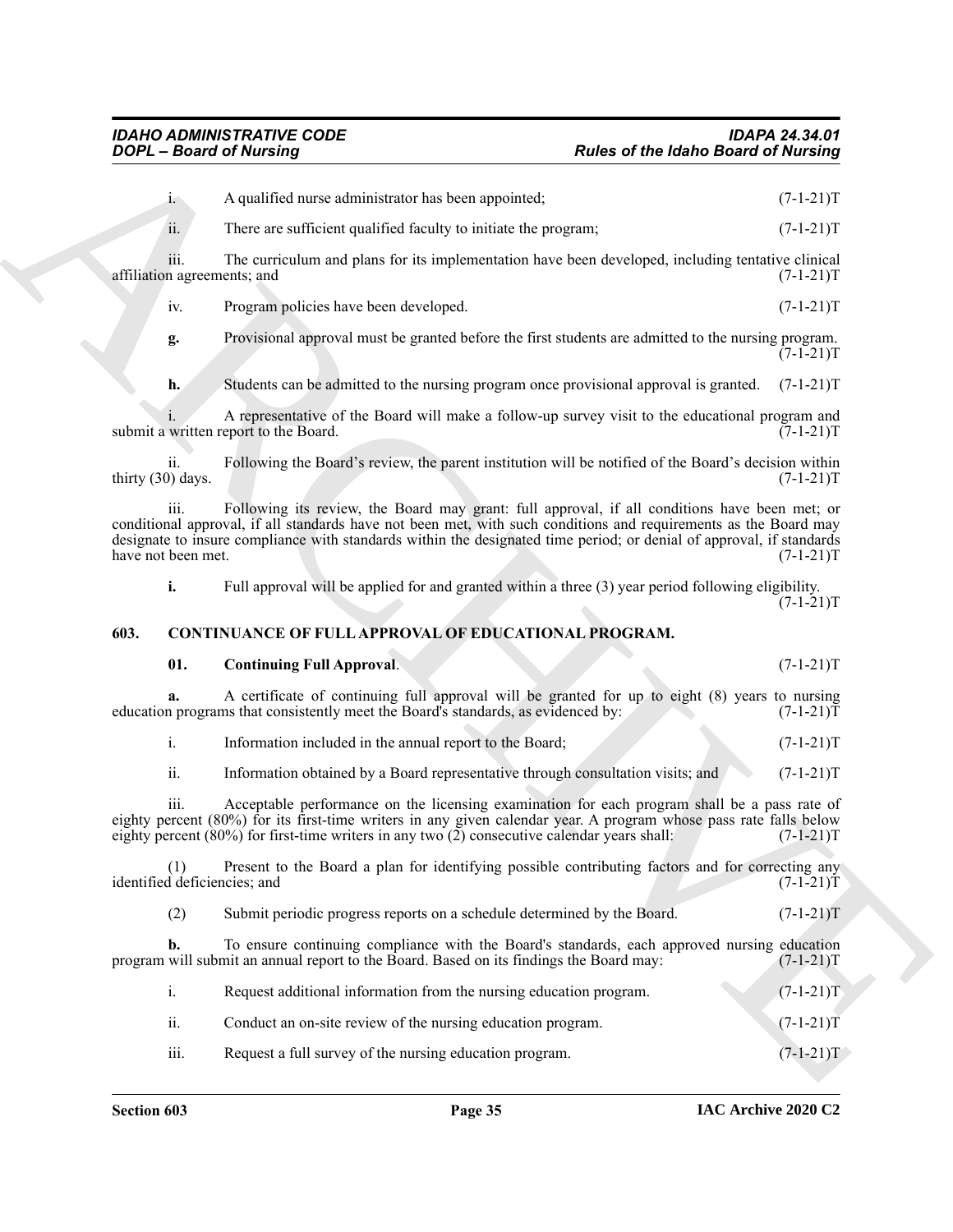## *IDAHO ADMINISTRATIVE CODE IDAPA 24.34.01*

#### <span id="page-35-7"></span><span id="page-35-6"></span><span id="page-35-5"></span><span id="page-35-0"></span>**604. DISCONTINUANCE OF AN EDUCATIONAL PROGRAM.**

|                         | <b>DOPL - Board of Nursing</b>                                                                                                                                                                                                                                                                                                                                                                                                                                                                         | <b>Rules of the Idaho Board of Nursing</b> |             |
|-------------------------|--------------------------------------------------------------------------------------------------------------------------------------------------------------------------------------------------------------------------------------------------------------------------------------------------------------------------------------------------------------------------------------------------------------------------------------------------------------------------------------------------------|--------------------------------------------|-------------|
| c.                      | Written reports of the survey will be submitted to the Board for review and acceptance. Copies of<br>the report and recommendations will then be sent to the educational institution within thirty (30) days of the review.                                                                                                                                                                                                                                                                            |                                            | $(7-1-21)T$ |
| d.                      | Nursing education programs that do not meet the standards of the Board may be placed on<br>conditional approval status, with such conditions and requirements as the Board may designate to ensure compliance<br>with standards within a reasonable time period.                                                                                                                                                                                                                                       |                                            | $(7-1-21)T$ |
| е.                      | At the end of the period of conditional approval, full approval may be restored if the required<br>conditions have been met, or approval may be withdrawn if the required conditions have not been met. Upon petition<br>and written documentation by the nursing education program of extenuating circumstances, the Board may consider<br>extending the period of conditional approval. The school must submit documentation within ten (10) days of<br>notification of withdrawal of full approval. |                                            | $(7-1-21)T$ |
| f.                      | Following notification of the Board's decision to place a program on conditional approval or to<br>withdraw program approval, the educational program will have ten (10) days in which to request a hearing. Upon<br>receipt of a request for hearing, the Board's action will be stayed until the matter is heard. Hearings shall be<br>conducted in the same manner as disciplinary hearings, in accordance with Title 67, Chapter 52, Idaho Code.                                                   |                                            | $(7-1-21)T$ |
| 604.                    | DISCONTINUANCE OF AN EDUCATIONAL PROGRAM.<br>When an educational institution plans to discontinue its education program, the following procedure must be used:                                                                                                                                                                                                                                                                                                                                         |                                            | $(7-1-21)T$ |
| 01.<br>and              | Notify in Writing. Notify the Board in writing at least one (1) academic year prior to the closure;                                                                                                                                                                                                                                                                                                                                                                                                    |                                            | $(7-1-21)T$ |
| 02.                     | Follow Plan. Follow institutional plan for program closure including:                                                                                                                                                                                                                                                                                                                                                                                                                                  |                                            | $(7-1-21)T$ |
| a.                      | Maintenance of program standards until last class has graduated; and                                                                                                                                                                                                                                                                                                                                                                                                                                   |                                            | $(7-1-21)T$ |
| b.                      | Provision for disposition of student records.                                                                                                                                                                                                                                                                                                                                                                                                                                                          |                                            | $(7-1-21)T$ |
| 605. -- 629. (RESERVED) |                                                                                                                                                                                                                                                                                                                                                                                                                                                                                                        |                                            |             |
| 630.                    | PHILOSOPHY AND OBJECTIVES OF EDUCATIONAL PROGRAM.<br>The nursing education program shall have statements of philosophy and objectives that are consistent with those of<br>the parent institution and with the law governing the practice of nursing.                                                                                                                                                                                                                                                  |                                            | $(7-1-21)T$ |
| 631.                    | ADMINISTRATION OF EDUCATIONAL PROGRAM.                                                                                                                                                                                                                                                                                                                                                                                                                                                                 |                                            |             |
| 01.                     | <b>Administration of Educational Programs.</b>                                                                                                                                                                                                                                                                                                                                                                                                                                                         |                                            | $(7-1-21)T$ |
| a.                      | The educational program in nursing shall be an integral part of an accredited institution of higher                                                                                                                                                                                                                                                                                                                                                                                                    |                                            | $(7-1-21)T$ |
| learning.               |                                                                                                                                                                                                                                                                                                                                                                                                                                                                                                        |                                            |             |
| b.                      | There shall be an institutional organizational design that demonstrates the relationship of the<br>program to the administration and to comparable programs within the institution, and that clearly delineates the lines<br>of authority, responsibility, and channels of communication. The program faculty are given the opportunity to<br>participate in the governance of the program and the institution.                                                                                        |                                            | $(7-1-21)T$ |
| i.                      | Qualifications, rights, and responsibilities of faculty are addressed in written personnel policies<br>which are consistent with those of the parent institution as well as those of other programs within the institution.                                                                                                                                                                                                                                                                            |                                            | $(7-1-21)T$ |

#### <span id="page-35-1"></span>**605. -- 629. (RESERVED)**

#### <span id="page-35-8"></span><span id="page-35-2"></span>**630. PHILOSOPHY AND OBJECTIVES OF EDUCATIONAL PROGRAM.**

#### <span id="page-35-3"></span>**631. ADMINISTRATION OF EDUCATIONAL PROGRAM.**

#### <span id="page-35-4"></span>**01. Administration of Educational Programs**. (7-1-21)T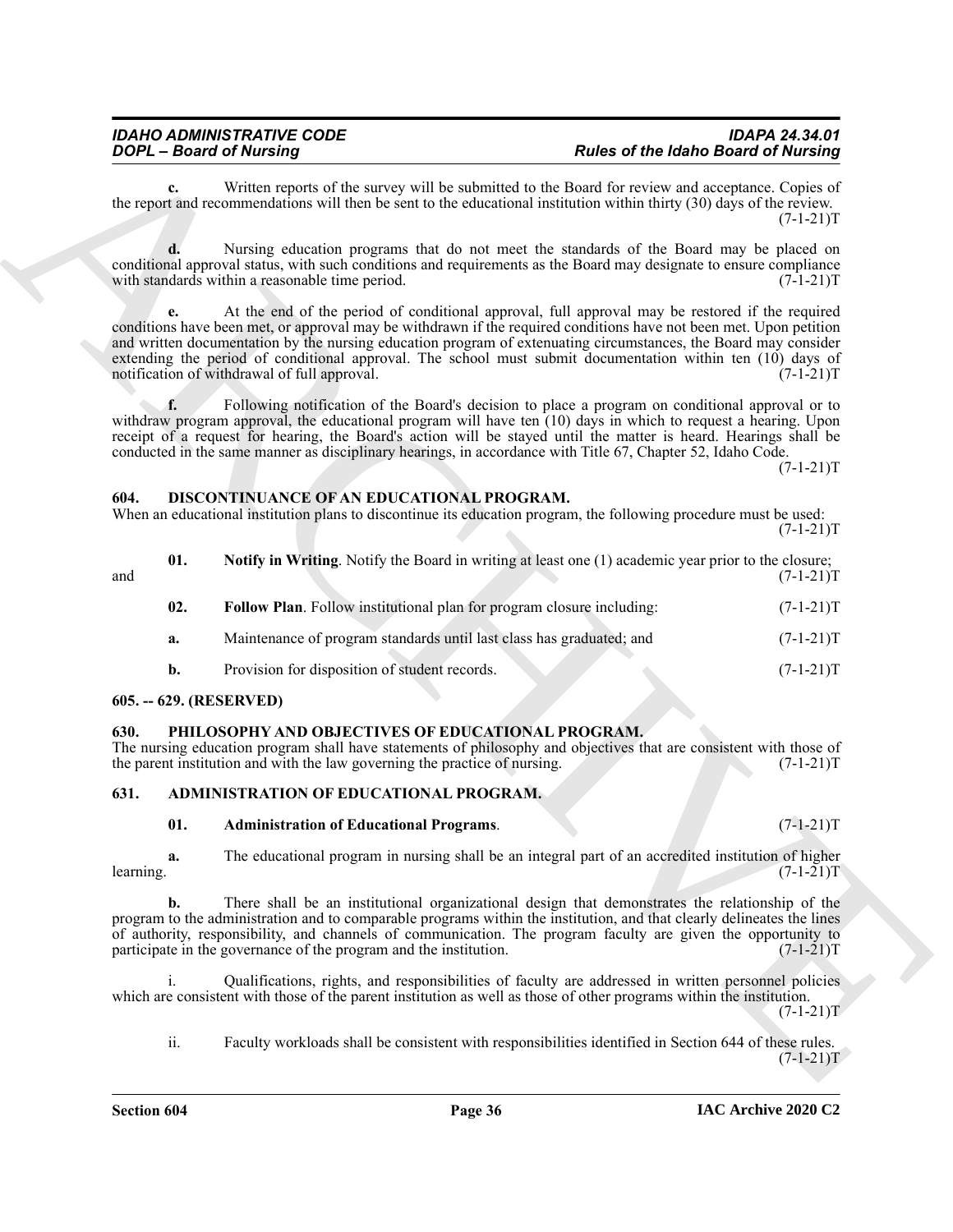#### <span id="page-36-7"></span><span id="page-36-0"></span>**632. FINANCIAL SUPPORT OF EDUCATIONAL PROGRAM FOR PRACTICAL NURSE, REGISTERED NURSE, AND ADVANCED PRACTICE REGISTERED NURSE.**

#### <span id="page-36-8"></span><span id="page-36-1"></span>**633. RECORDS OF EDUCATIONAL PROGRAM.**

#### <span id="page-36-2"></span>**634. -- 639. (RESERVED)**

#### <span id="page-36-6"></span><span id="page-36-5"></span><span id="page-36-4"></span><span id="page-36-3"></span>**640. FACULTY QUALIFICATIONS.**

|                                    | <b>DOPL</b> - Board of Nursing                                                                                                                                                                                                                                                                                                                                        | <b>Rules of the Idaho Board of Nursing</b> |                   |
|------------------------------------|-----------------------------------------------------------------------------------------------------------------------------------------------------------------------------------------------------------------------------------------------------------------------------------------------------------------------------------------------------------------------|--------------------------------------------|-------------------|
| $c_{\cdot}$                        | The program must have an organizational design with clearly defined authority, responsibility, and<br>channels of communication that assures both faculty and student involvement.                                                                                                                                                                                    |                                            | $(7-1-21)T$       |
| by the parent institution.         | Administrative responsibility and control shall be delegated to the nursing education administrator                                                                                                                                                                                                                                                                   |                                            | $(7-1-21)T$       |
|                                    | The program must have a written purpose that is consistent with the mission of the institution. The<br>program must have written policies that are congruent with the institution's policies and are periodically reviewed.                                                                                                                                           |                                            | $(7-1-21)T$       |
| 632.<br>services.                  | FINANCIAL SUPPORT OF EDUCATIONAL PROGRAM FOR PRACTICAL NURSE,<br>REGISTERED NURSE, AND ADVANCED PRACTICE REGISTERED NURSE.<br>There must be evidence of financial support and resources adequate to achieve the purpose of the program. Resources<br>include: facilities, equipment, supplies, and qualified administrative, instructional, and support personnel and |                                            | $(7-1-21)T$       |
| 633.<br>the parent institution.    | RECORDS OF EDUCATIONAL PROGRAM.<br>The nursing education program structure shall provide for pre-admission and current records for each student while<br>enrolled. Final records for each student shall be maintained on a permanent basis in accordance with the policies of                                                                                         |                                            | $(7-1-21)T$       |
| 634. -- 639. (RESERVED)            |                                                                                                                                                                                                                                                                                                                                                                       |                                            |                   |
| 640.                               | FACULTY QUALIFICATIONS.                                                                                                                                                                                                                                                                                                                                               |                                            |                   |
| 01.<br>nurse shall have:           | Practical Nurse Program Faculty Qualifications. Nursing faculty who have primary<br>responsibility for planning, implementing, and evaluating curriculum in a program leading to licensure as a practical                                                                                                                                                             |                                            | $(7-1-21)T$       |
| a.                                 | A current, unencumbered license to practice as a registered nurse in this state;                                                                                                                                                                                                                                                                                      |                                            | $(7-1-21)T$       |
| b.                                 | A minimum of a baccalaureate degree with a major in nursing; and                                                                                                                                                                                                                                                                                                      |                                            | $(7-1-21)T$       |
| c.                                 | Evidence of nursing practice experience.                                                                                                                                                                                                                                                                                                                              |                                            | $(7-1-21)T$       |
| 02.<br>the purpose of the program. | Registered Nurse Program Faculty Qualifications. There shall be sufficient faculty to achieve                                                                                                                                                                                                                                                                         |                                            | $(7-1-21)T$       |
| а.                                 | Nursing faculty who have primary responsibility for planning, implementing, and evaluating<br>curriculum in a program leading to licensure as a registered nurse shall have:                                                                                                                                                                                          |                                            | $(7-1-21)\bar{T}$ |
| i.                                 | A current, unencumbered license to practice as a registered nurse in this state;                                                                                                                                                                                                                                                                                      |                                            | $(7-1-21)T$       |
| ii.                                | A minimum of a master's degree with a major in nursing; and                                                                                                                                                                                                                                                                                                           |                                            | $(7-1-21)T$       |
| iii.                               | Evidence of nursing practice experience.                                                                                                                                                                                                                                                                                                                              |                                            | $(7-1-21)T$       |
| b.                                 | Additional support faculty necessary to accomplish program objectives shall have:                                                                                                                                                                                                                                                                                     |                                            | $(7-1-21)T$       |
| i.                                 | A current, unencumbered license to practice as a registered nurse in this state;                                                                                                                                                                                                                                                                                      |                                            | $(7-1-21)T$       |
| ii.                                | A minimum of a baccalaureate degree with a major in nursing; and                                                                                                                                                                                                                                                                                                      |                                            | $(7-1-21)T$       |
| iii.                               | A plan approved by the Board for accomplishment of the master's of nursing within three (3) years<br>of appointment to the faculty position.                                                                                                                                                                                                                          |                                            | $(7-1-21)T$       |
|                                    |                                                                                                                                                                                                                                                                                                                                                                       |                                            |                   |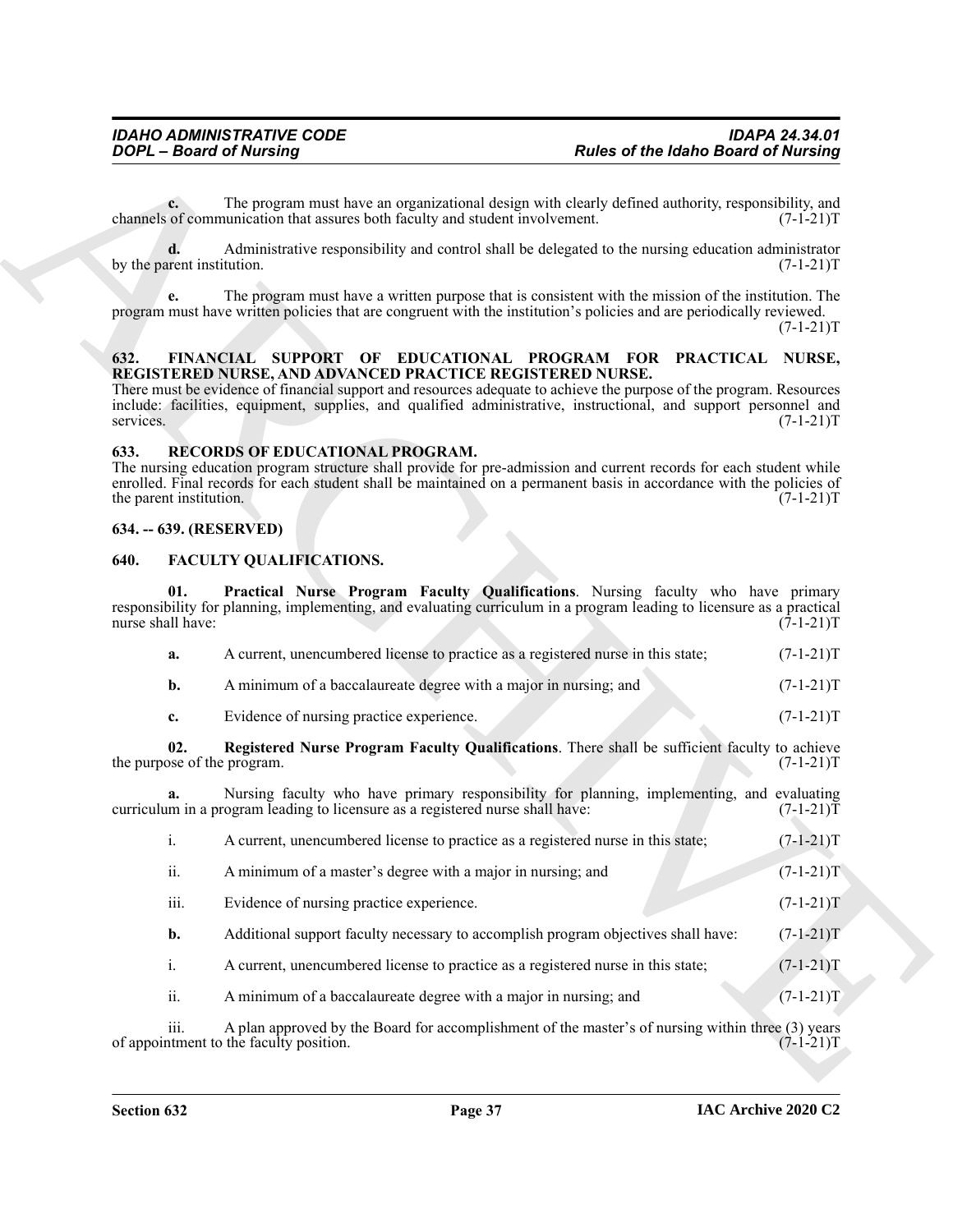## *IDAHO ADMINISTRATIVE CODE IDAPA 24.34.01*

## *Rules of the Idaho Board of Nursing*

**FOOT-Boot's of Musician** <sup>2</sup> The **Constrainer of Nutrier Street of Musician Constrainers**<br> **Constrainers**  $\frac{1}{2}$  Constrainers (Nutrier Registrers) Nutrier Registrers (Nutrier stress for Musician Properties Constrain **03. Advanced Practice Registered Nurse Program Faculty Qualifications**. There shall be sufficient faculty to achieve the purpose of the program. Faculty who have primary responsibility for planning, implementing and evaluating curriculum in a program preparing individuals to license as an advanced practice registered nurse shall have:  $(7-1-21)T$ 

<span id="page-37-3"></span>

| A current, unencumbered license to practice as a registered nurse in this state; and (7-1-21)T |  |
|------------------------------------------------------------------------------------------------|--|
|                                                                                                |  |

**b.** A graduate degree or post-graduate degree in nursing;  $(7-1-21)$ T

**c.** An advanced practice registered nurse license and national certification if responsible for courses in c advanced practice registered nurse role and population; and  $(7-1-21)$ a specific advanced practice registered nurse role and population; and

<span id="page-37-6"></span><span id="page-37-4"></span>**d.** Evidence of advanced registered nursing practice experience. (7-1-21)

**04. Non-clinical Nursing Courses Faculty Qualifications**. Interprofessional faculty teaching non-<br>nursing course shall have advanced preparation appropriate for the content being taught. (7-1-21) clinical nursing course shall have advanced preparation appropriate for the content being taught.

**05. Clinical Preceptors in Registered Nurse, Practical Nurse, and Advanced Practice Registered Nurse Programs**. Clinical preceptors may be used to enhance clinical learning experiences. (7-1-21)T

**a.** Clinical preceptors in registered and practical nurse programs shall be licensed for nursing practice ve the license role for which the student is preparing. (7-1-21) at or above the license role for which the student is preparing.

**b.** Clinical preceptors in advanced practice registered nurse programs shall be licensed to practice as an advanced practice registered nurse (APRN), a physician (MD or DO), or a physician assistant (PA) in an area of practice relevant to the educational course objectives. (7-1-21) practice relevant to the educational course objectives.

**c.** Student-Preceptor ratio shall be appropriate to accomplishment of learning objectives; to provide it safety; and to the complexity of the clinical situation. (7-1-21) for patient safety; and to the complexity of the clinical situation.

**d.** Criteria for selecting preceptors shall be in writing. (7-1-21) T

**e.** Functions and responsibilities of the preceptor shall be clearly delineated in a written agreement the agency, the preceptor, and the educational program.  $(7-1-21)$ between the agency, the preceptor, and the educational program.

**f.** The faculty shall be responsible to: (7-1-21)T

i. Make arrangements with agency personnel in advance of the clinical experience, providing information such as numbers of students to be in the agency at a time, dates and times scheduled for clinical experience, faculty supervision to be provided, and arrange for formal orientation of preceptors. (7-1-21)T experience, faculty supervision to be provided, and arrange for formal orientation of preceptors.

ii. Inform agency personnel of faculty-defined objectives and serve as a guide for selecting students' learning experiences and making assignments. (7-1-21)T

iii. Monitor students' assignments, make periodic site visits to the agency, evaluate students' performance on a regular basis with input from the student and from the preceptor, and be available by telecommunication during students' scheduled clinical time. (7-1-21)T

Provide direct supervision, by either a qualified faculty person or an experienced registered nurse employee of the agency, during initial home visits and whenever the student is implementing a nursing skill for the first time or a nursing skill with which the student has had limited experience. (7-1-21)T first time or a nursing skill with which the student has had limited experience.

**07.** Continued Study. The parent institution will support and make provisions for continued mal development of the faculty.  $(7-1-21)T$ professional development of the faculty.

## <span id="page-37-0"></span>**641. FACULTY.**

<span id="page-37-5"></span><span id="page-37-2"></span><span id="page-37-1"></span>**Numbers Needed**. There shall be sufficient faculty with educational preparation and nursing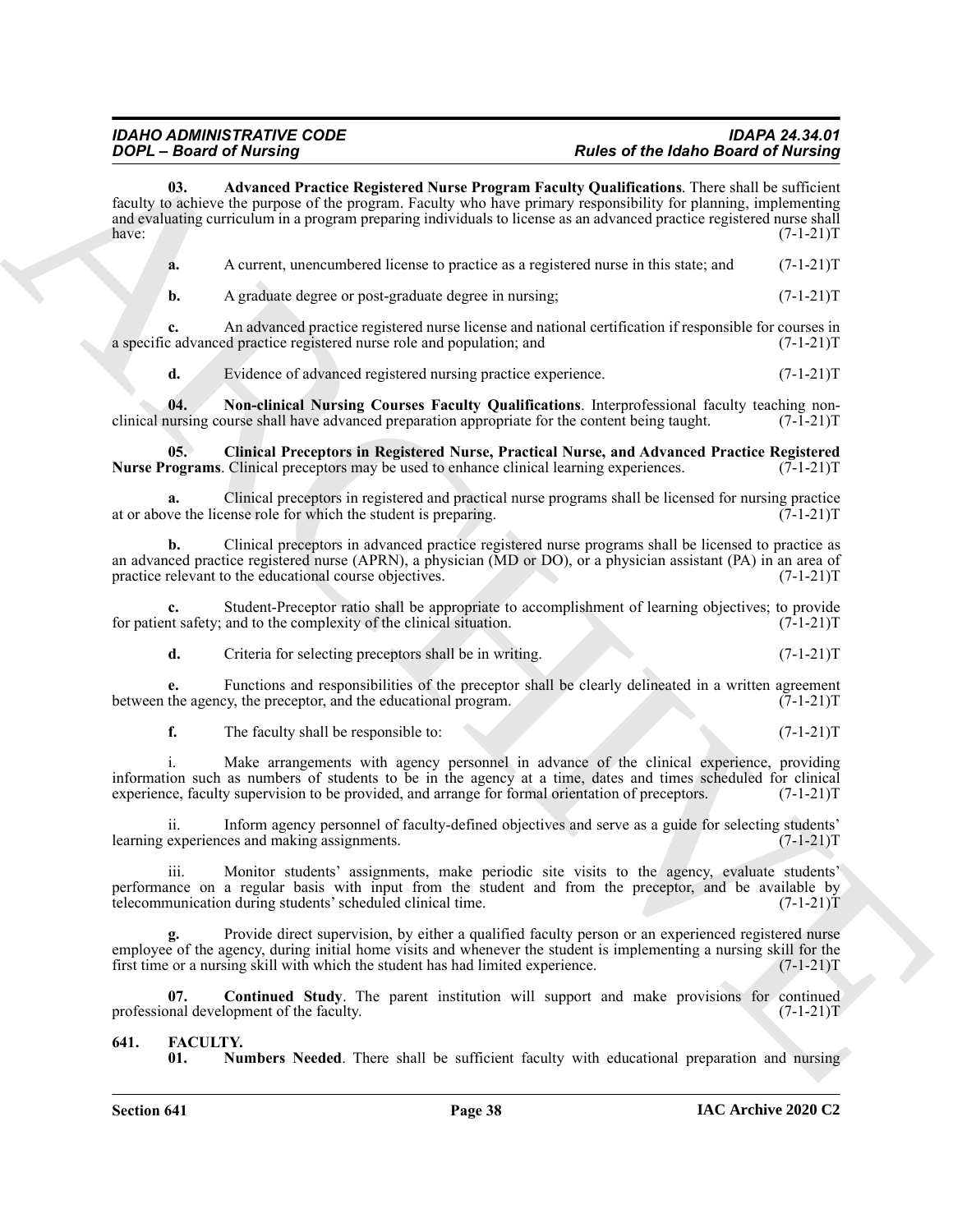expertise to meet the objectives and purposes of the nursing education program. (7-1-21)T

**a.** Number of faculty shall be sufficient to design and implement the curriculum necessary to prepare to function in a rapidly changing healthcare environment. (7-1-21) students to function in a rapidly changing healthcare environment.

**b.** Number of faculty in the clinical setting shall be sufficient in number to assure patient safety and dent learning needs. (7-1-21) meet student learning needs.

<span id="page-38-5"></span>**02. Faculty-Student Ratio**. There shall be no more than ten (10) students for every faculty person in the clinical agencies. Deviations may be presented for approval with the program's annual report to the Board with written justification assuring client safety and supporting accomplishment of program objectives. (7-1-21) T

#### <span id="page-38-0"></span>**642. (RESERVED)**

#### <span id="page-38-2"></span><span id="page-38-1"></span>**643. ADMINISTRATOR RESPONSIBILITIES AND QUALIFICATIONS.**

<span id="page-38-4"></span><span id="page-38-3"></span>**01. Administrator Responsibilities**. The administrator provides the leadership and is accountable for the administration, planning, implementation, and evaluation of the program. The administrator's responsibilities include, but are not limited to: (7-1-21)T

**Posites of the interior Posites of the interior Posites of the interior interior interior interior interior interior interior interior interior interior interior interior interior interior interior interior interior inte a.** Development and maintenance of an environment conducive to the teaching and learning  $(7-1-21)T$ processes; (7-1-21)T **b.** Liaison with and maintenance of the relationship with administrative and other units within the institution:  $(7-1-21)T$ institution; (7-1-21)T **c.** Leadership within the faculty for the development and implementation of the curriculum; (7-1- 21)T **d.** Preparation and administration of the program budget;  $(7-1-21)$ T **e.** Facilitation of faculty recruitment, development, performance review, promotion, and retention;  $(7-1-21)T$ **f.** Liaison with and maintenance of the relationship with the Board; and  $(7-1-21)$ T **g.** Facilitation of cooperative agreements with practice sites. (7-1-21)T **02. Administrator Qualifications**. The administrator of the program shall be a licensed registered nurse, with a current unencumbered license to practice in this state, and with the additional education and experience<br>(7-1-21)T necessary to direct the program. **a.** Practical Nurse Administrator. The administrator in a program preparing for practical nurse shall:  $(7-1-21)T$ licensure shall: i. Hold a minimum of a graduate degree with a major in nursing; and  $(7-1-21)$ T ii. Have evidence of experience in education, administration, and practice sufficient to administer the  $\mu$  program.  $(7-1-21)$ T **b.** Registered Nurse Administrator. The administrator in a program preparing for registered nurse licensure shall: (7-1-21)T i. Hold a minimum of a graduate degree with a major in nursing and meet institutional requirements;<br>(7-1-21)T and  $(7-1-21)$ T ii. Have evidence of experience in education, administration, and practice sufficient to administer the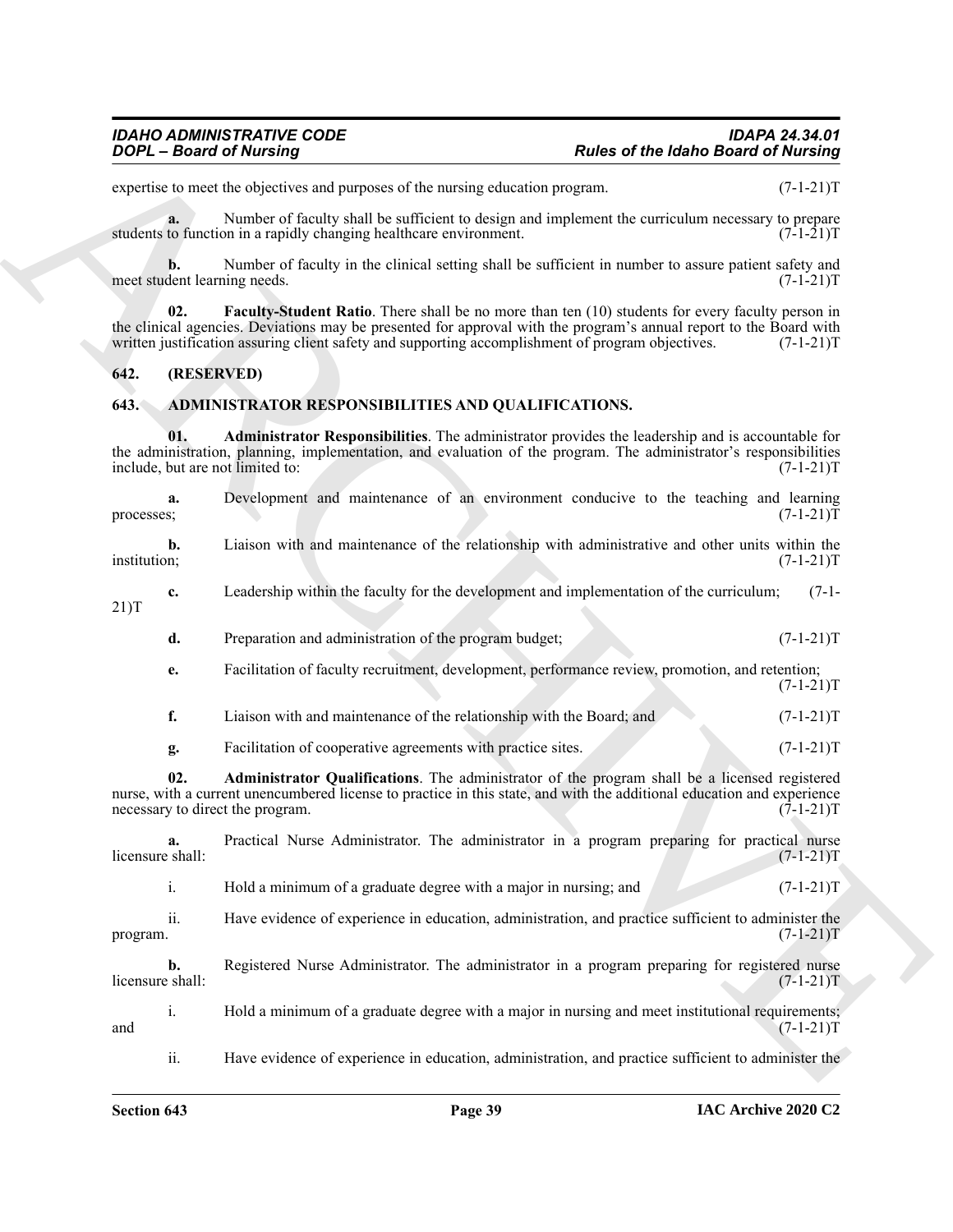$\mu$  program.  $(7-1-21)$ T

**c.** Advanced Practice Registered Nurse Administrator. The administrator in a program preparing for dependence registered nursing shall:  $(7-1-21)T$ advanced practice registered nursing shall:

<span id="page-39-3"></span>i. Hold a graduate and post-graduate degree, one  $(1)$  of which is in nursing; and  $(7-1-21)T$ 

ii. Have evidence of experience in education, administration, and practice sufficient to administer the program. (7-1-21)T

Proposes and the control of the state of the Idaho Basin'd of Niching<br>
proposes.<br>
Advantage Theoretical Seguentees Van Administrative The Administrative in a propose proposed of<br>  $\frac{1}{2}$  is the state of experiment in eq **03. Numbers of Administrators Needed**. There shall be at least one (1) qualified nursing administrator for each nursing education department or division. In institutions that offer nursing education programs for more than one (1) level of preparation and where the scope of administrative responsibility so requires, there shall be an individual administrator for each nursing education program. (7-1-21)T

#### <span id="page-39-4"></span><span id="page-39-0"></span>**644. FACULTY RESPONSIBILITIES.**

**01. Faculty Responsibilities**. Nursing faculty responsibilities include, but are not limited to the following: (7-1-21)T

**a.** Assess, plan, implement, evaluate, and modify the program based on sociological and nental indicators; (7-1-21)T environmental indicators;

**b.** Design, implement, evaluate, and update the curriculum using a written plan;  $(7-1-21)$ T

**c.** Develop, implement, evaluate, and update policies for student admission, progression, retention, uation in keeping with the policies of the school;  $(7-1-21)$ and graduation in keeping with the policies of the school;

| Participate in academic advisement and guidance of students; | $(7-1-21)T$ |
|--------------------------------------------------------------|-------------|
| Provide theoretical instruction and practice experiences;    | $(7-1-21)T$ |

**f.** Select, monitor, and evaluate preceptors and the student learning experiences;  $(7-1-21)$ T

**g.** Evaluate student achievement of curricular outcomes related to nursing knowledge and practice;  $(7-1-21)T$ 

| Evaluate teaching effectiveness:<br>h. |  | $(7-1-21)T$ |
|----------------------------------------|--|-------------|
|----------------------------------------|--|-------------|

**i.** Participate in activities that facilitate maintaining the faculty members' own nursing competence essional expertise in the area of teaching responsibility, including instructional methodology; (7-1-21) and professional expertise in the area of teaching responsibility, including instructional methodology;

Participate in other scholarly activities, including research, consistent with institutional and irements; and  $(7-1-21)$ T j. Participate in<br>professional requirements; and

<span id="page-39-5"></span>**k.** Participate in the organization of the program and institution. (7-1-21)

#### <span id="page-39-1"></span>**645. -- 659. (RESERVED)**

#### <span id="page-39-2"></span>**660. STUDENTS, EDUCATIONAL PROGRAM.**

**01. Student Policies.** Student policies should facilitate mobility and articulation and be consistent with the educational standards of the parent institution. Student policies in relation to the following must be in writing and available:  $(7-1-21)T$ available: (7-1-21)T

**a.** Admission, readmission, progression, retention, graduation, dismissal, and withdrawal; (7-1-21)T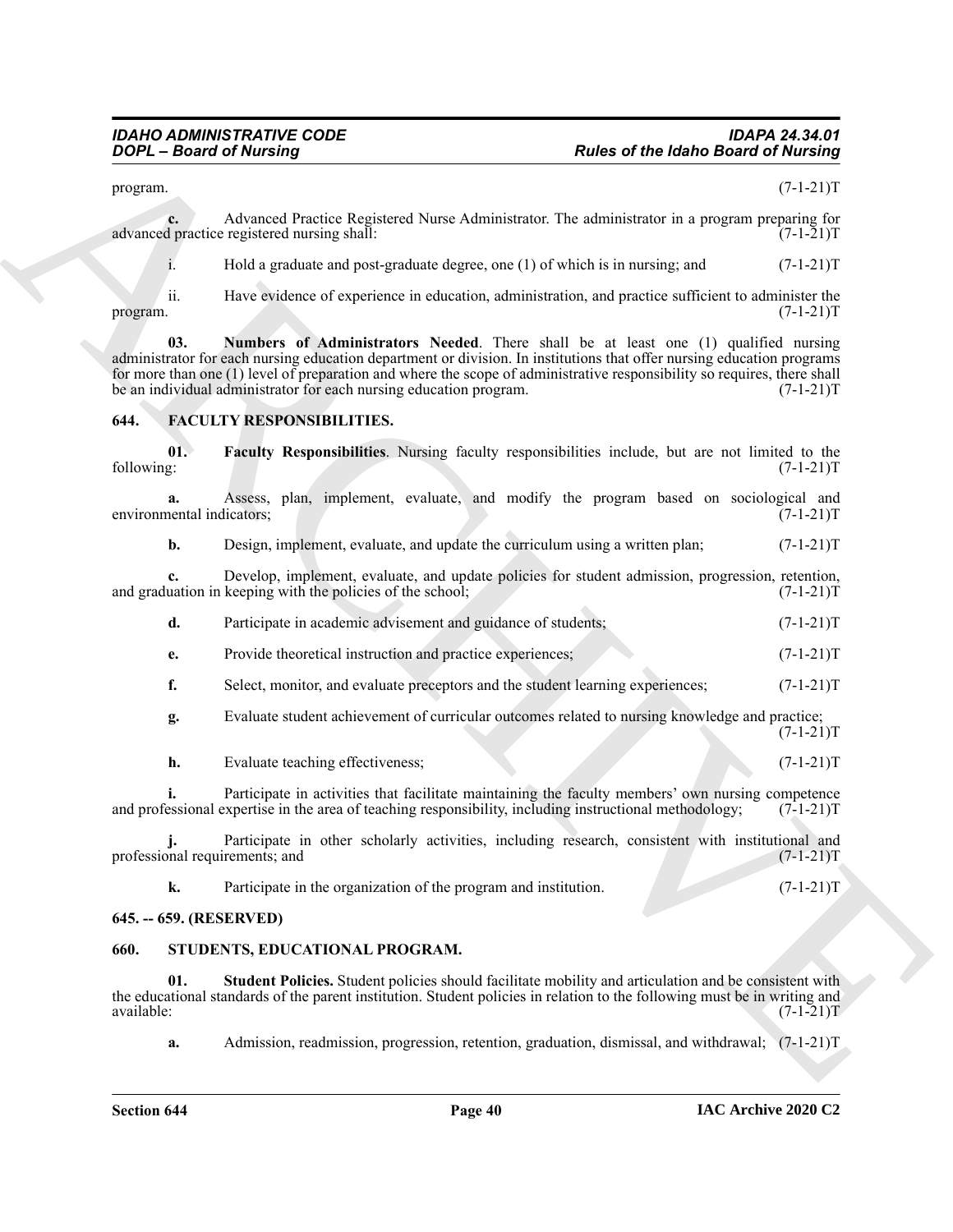| Student responsibilities;                                                | $(7-1-21)T$ |
|--------------------------------------------------------------------------|-------------|
| Student rights and grievance procedures; and                             | $(7-1-21)T$ |
| Student opportunity to participate in program governance and evaluation. | $(7-1-21)T$ |

#### <span id="page-40-0"></span>**661. -- 679. (RESERVED)**

#### <span id="page-40-1"></span>**680. CURRICULUM, EDUCATIONAL PROGRAM.**

#### <span id="page-40-8"></span><span id="page-40-6"></span>**01. Student Competence**. (7-1-21)T

#### <span id="page-40-7"></span><span id="page-40-5"></span><span id="page-40-4"></span><span id="page-40-3"></span><span id="page-40-2"></span>**681. CURRICULUM REQUIREMENTS FOR NURSING EDUCATION PROGRAMS.**

|      |                                | <b>DOPL</b> - Board of Nursing                                                                                                                                                                                                                                                                                                                                                                                                                                                               | <b>Rules of the Idaho Board of Nursing</b> |             |
|------|--------------------------------|----------------------------------------------------------------------------------------------------------------------------------------------------------------------------------------------------------------------------------------------------------------------------------------------------------------------------------------------------------------------------------------------------------------------------------------------------------------------------------------------|--------------------------------------------|-------------|
|      | b.<br>the practice of nursing; | Physical, mental health, and legal standards required by affiliate agencies and the law governing                                                                                                                                                                                                                                                                                                                                                                                            |                                            | $(7-1-21)T$ |
|      | c.                             | Student responsibilities;                                                                                                                                                                                                                                                                                                                                                                                                                                                                    |                                            | $(7-1-21)T$ |
|      | d.                             | Student rights and grievance procedures; and                                                                                                                                                                                                                                                                                                                                                                                                                                                 |                                            | $(7-1-21)T$ |
|      | e.                             | Student opportunity to participate in program governance and evaluation.                                                                                                                                                                                                                                                                                                                                                                                                                     |                                            | $(7-1-21)T$ |
|      |                                | 661. -- 679. (RESERVED)                                                                                                                                                                                                                                                                                                                                                                                                                                                                      |                                            |             |
| 680. |                                | <b>CURRICULUM, EDUCATIONAL PROGRAM.</b>                                                                                                                                                                                                                                                                                                                                                                                                                                                      |                                            |             |
|      | 01.                            | <b>Student Competence.</b>                                                                                                                                                                                                                                                                                                                                                                                                                                                                   |                                            | $(7-1-21)T$ |
|      |                                | Students enrolled in a practical nursing program shall be provided the opportunity to acquire and<br>demonstrate the knowledge, skills, and abilities for safe and effective nursing practice. The graduate from a practical<br>nurse program is responsible and accountable to practice according to the standards of practice for the licensed<br>practical nurse as defined in Section 460 of these rules.                                                                                |                                            | $(7-1-21)T$ |
|      | b.                             | Students enrolled in a registered nurse program shall be provided the opportunity to acquire and<br>demonstrate the knowledge, skills, and abilities for safe and effective nursing practice. The graduate from a registered<br>nurse program is responsible and accountable to practice according to the standards of practice for the registered<br>nurse as defined in Section 401 of these rules.                                                                                        |                                            | $(7-1-21)T$ |
|      | $c_{\cdot}$                    | Students enrolled in advanced practice registered nursing education shall be provided the<br>opportunity to acquire and demonstrate the knowledge, skills, and abilities for safe and effective advanced nursing<br>practice. The graduate from an advanced practice registered nursing program is responsible and accountable to<br>practice according to the standards for the advanced practice nursing role for which the nurse is prepared as defined in<br>Section 280 of these rules. |                                            | $(7-1-21)T$ |
|      | 02.                            | <b>Program Evaluation.</b> The program shall have a plan for total program evaluation that includes,<br>but is not limited to the following: organization and administration, faculty, students, curriculum, and performance of<br>graduates. Implementation of the plan and use of findings for relevant decision making must be evident. (7-1-21)T                                                                                                                                         |                                            |             |
| 681. |                                | <b>CURRICULUM REQUIREMENTS FOR NURSING EDUCATION PROGRAMS.</b>                                                                                                                                                                                                                                                                                                                                                                                                                               |                                            |             |
|      | 01.                            | General Curriculum. For licensed practical nurses, registered nurses, and advanced practice<br>registered nurses the general curriculum is as follows:                                                                                                                                                                                                                                                                                                                                       |                                            | $(7-1-21)T$ |
|      | a.                             | Be planned, implemented, and evaluated by the faculty with provisions for student input; $(7-1-21)$ T                                                                                                                                                                                                                                                                                                                                                                                        |                                            |             |
|      | b.                             | Reflect the mission and purpose of the nursing education program;                                                                                                                                                                                                                                                                                                                                                                                                                            |                                            | $(7-1-21)T$ |
|      | c.                             | Be organized logically and sequenced appropriately;                                                                                                                                                                                                                                                                                                                                                                                                                                          |                                            | $(7-1-21)T$ |
|      | d.                             | Facilitate articulation for horizontal and vertical mobility;                                                                                                                                                                                                                                                                                                                                                                                                                                |                                            | $(7-1-21)T$ |
|      | e.                             | Have a syllabus for each nursing course;                                                                                                                                                                                                                                                                                                                                                                                                                                                     |                                            | $(7-1-21)T$ |
|      | f.                             | Have written, measurable terminal outcomes that reflect the role of the graduate; and                                                                                                                                                                                                                                                                                                                                                                                                        |                                            | $(7-1-21)T$ |
|      | g.                             | Be responsive to changing healthcare environment.                                                                                                                                                                                                                                                                                                                                                                                                                                            |                                            | $(7-1-21)T$ |
|      | 02.                            | Curriculum Changes. Major curriculum changes, as defined in Section 700 of these rules, will be<br>submitted to the Board for approval prior to implementation.                                                                                                                                                                                                                                                                                                                              |                                            | $(7-1-21)T$ |
|      |                                |                                                                                                                                                                                                                                                                                                                                                                                                                                                                                              |                                            |             |
|      |                                |                                                                                                                                                                                                                                                                                                                                                                                                                                                                                              |                                            |             |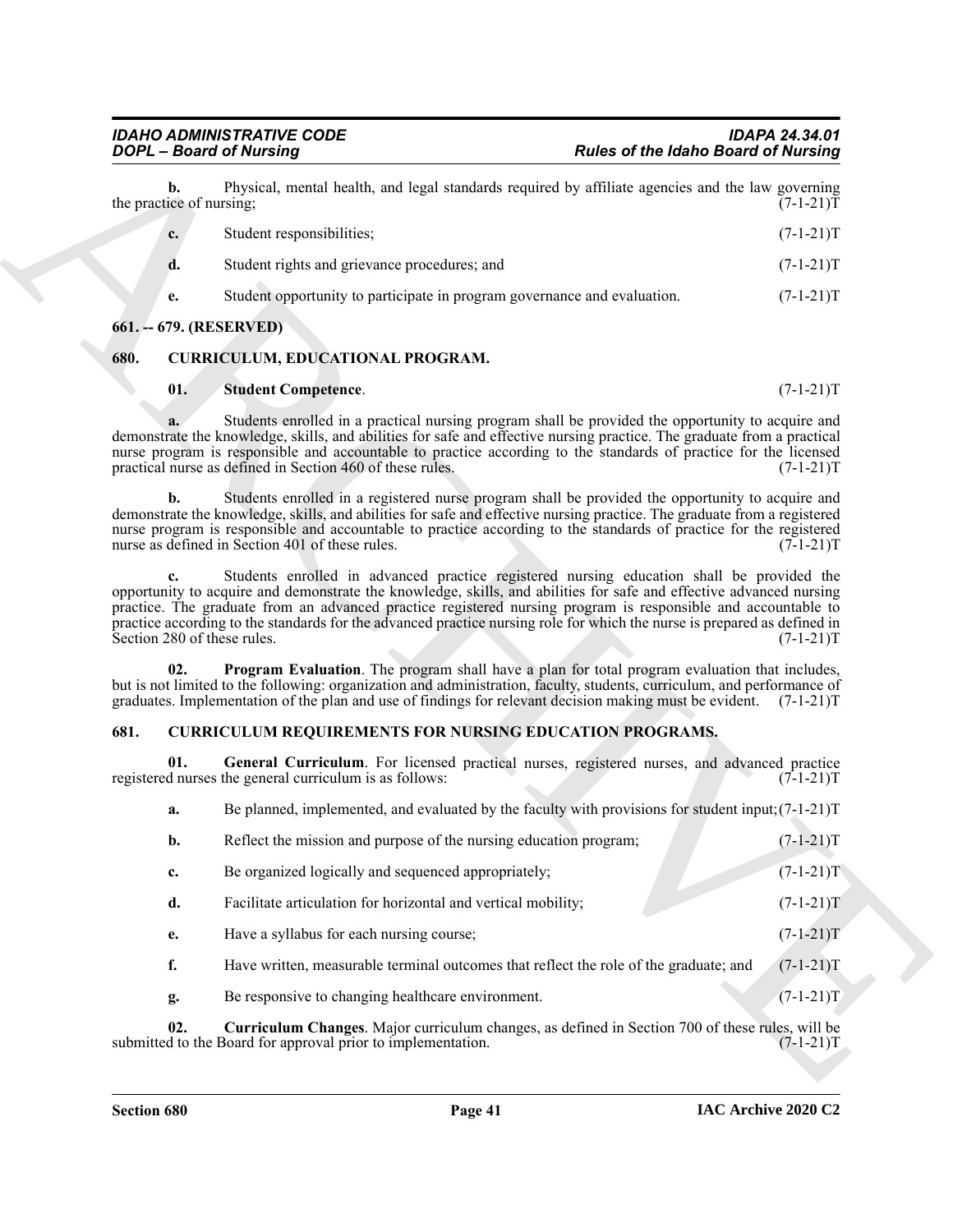#### *IDAHO ADMINISTRATIVE CODE IDAPA 24.34.01 Rules of the Idaho Board of Nursing*

**03.** Practice Sites. The program will have sufficient correlated practice experiences to assure nent of nursing competencies. (7-1-21) development of nursing competencies.

<span id="page-41-1"></span><span id="page-41-0"></span>**04. Practical Nurse Curriculum**. The curriculum includes:  $(7-1-21)T$ 

**a.** Nursing didactic content and practice experience that establish the knowledge base for rating beginning competency; and  $(7-1-21)$ demonstrating beginning competency; and

**b.** Integrated, combined or separate coursework from the following academic disciplines and meets requirements for the credential with a major in practical nursing:  $(7-1-21)$ T

i. Communication and information systems concepts;  $(7-1-21)$ T

ii. Behavioral and social science concepts that serve as a framework for understanding growth and development throughout the life cycle, human behavior, interpersonal relationships, and cultural diversity; (7-1-21)T

iii. Physical and biological sciences concepts that help the students gain an understanding of the s of scientific theory and computation;  $(7-1-21)$ principles of scientific theory and computation;

Nursing concepts that provide the basis for understanding the principles of nursing care and appropriate and sufficient correlated nursing practice experiences to assure development of competencies as a<br>member of the interdisciplinary team; (7-1-21)T member of the interdisciplinary team;

v. Concepts regarding legal, managerial, economic, and ethical issues related to responsibilities of the practical nurse; and  $(7-1-21)$ T

vi. Courses to meet the school's general education requirements for the credential awarded. (7-1-21)T

<span id="page-41-2"></span>**05.** Registered Nurse Curriculum. The curriculum includes:  $(7-1-21)T$ 

**a.** Nursing didactic content and practice experience that establish the knowledge base for rating beginning competency related to:  $(7-1-21)$ demonstrating beginning competency related to:

i. Nursing practice; (7-1-21)T

ii. Systems thinking and interdisciplinary team function; and  $(7-1-21)$ T

iii. The promotion and restoration of optimal patient health throughout the lifespan in a variety of secondary and tertiary settings focusing on individuals, groups, and communities. (7-1-21) primary, secondary and tertiary settings focusing on individuals, groups, and communities.

**b.** Integrated, combined or separate coursework from the following academic disciplines and meets requirements for a degree with a major in nursing: (7-1-21)T

i. Concepts in written and oral communication, values clarification, scientific inquiry, computation, matics;  $(7-1-21)$ and informatics;

**Poster of the interior State. The proposa wall have sullivent of the Interior State. The proposal wall have sullivent and control and product product**  $P(X|X)$ **<br>
<b>A** control and the subset of the control and the control and ii. Behavioral and social sciences concepts that serve as a framework for the understanding of growth and development throughout the life cycle, human behavior, interpersonal relationships, cultural diversity, and economics related to the social context of healthcare; (7-1-21)T

iii. Physical and biological sciences concepts that help the student gain an understanding of the principles of scientific theory; (7-1-21)T

iv. Arts and humanities concepts that develop the aesthetic, ethical, and intellectual capabilities of the  $(7-1-21)T$ student; (7-1-21)T

v. Concepts regarding research, nursing theory, legal and ethical issues, trends in nursing, principles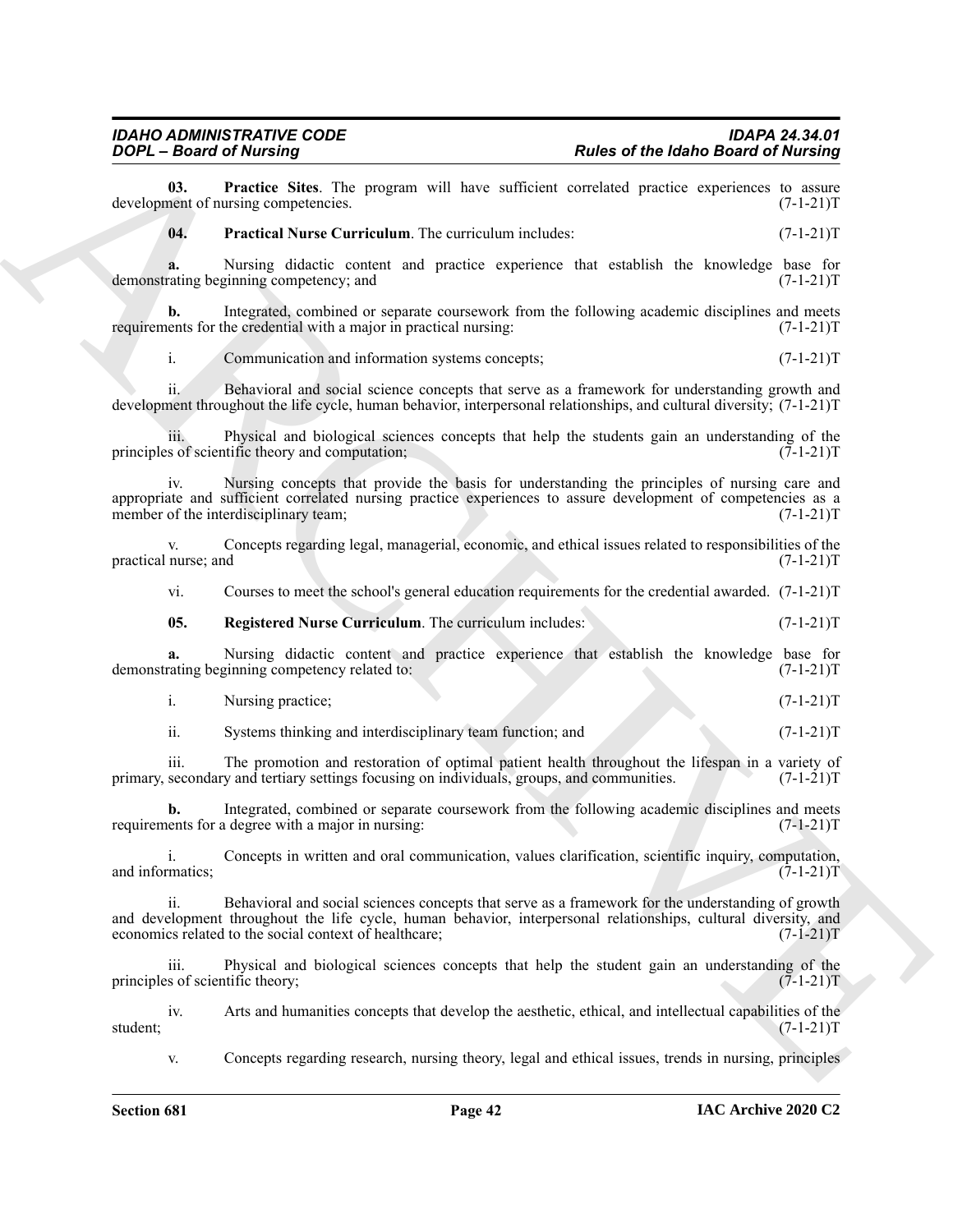of education and learning, and professional responsibilities; (7-1-21)T

vi. Experiences that promote the development of leadership and management skills, interdisciplinary<br>essional socialization: and (7-1-21)T and professional socialization; and

vii. Courses to meet the school's general education requirements for the academic degree. (7-1-21)T

<span id="page-42-5"></span>**06. Advanced Practice Registered Nursing Program Curriculum**. The curriculum includes:  $(7-1-21)T$ 

**a.** Content necessary to prepare the graduate for practice consistent with defined standards for l nursing practice; and  $(7-1-21)$ T advanced nursing practice; and

**b.** Content from nursing and related academic disciplines and meet requirements for a graduate degree with a major in nursing: (7-1-21) T

i. Advanced theory and research in nursing, biological and behavioral sciences, interdisciplinary education, cultural diversity, economics and informatics sufficient to practice as a graduate prepared registered nurse;  $(7-1-21)T$ 

ii. Legal, ethical, and professional responsibilities of a graduate prepared registered nurse; (7-1-21)T

iii. Didactic content and supervised practice experience relevant to the nursing focus of the graduate  $(7-1-21)$ T specialty; and

<span id="page-42-4"></span>iv. Courses to meet the school's requirements for the graduate degree. (7-1-21)T

#### <span id="page-42-0"></span>**682. -- 699. (RESERVED)**

#### <span id="page-42-1"></span>**700. CURRICULUM CHANGE, EDUCATIONAL PROGRAM.**

**Pades of the Interior Beative Constrainers**<br> **Pades of the Interior Beative Schemes** (Constrainers)<br>
Action and the particular constrainers of the Interior Constrainers (Constrainers)<br>  $\frac{1}{2}$  (Constrainers and the sch Any proposed curriculum revision that involves major changes in the philosophy and objectives, significant course content changes, or changes in the length of the program, shall be submitted to and approved by the Board prior to implementation. Minor curriculum changes such as redistribution of nursing course content or slight increase or decrease in the number of theory and clinical hours must be reported to the Board in the Annual Report, but do not require Board approval. Curriculum revision that alters existing articulation agreements must be approved by the State Board of Education prior to implementation. (7-1-21) State Board of Education prior to implementation.

#### <span id="page-42-2"></span>**701. -- 729. (RESERVED)**

#### <span id="page-42-6"></span><span id="page-42-3"></span>**730. PRACTICE SITES.**

The program must have sufficient practice experiences to assure development of nursing competencies. (7-1-21)T

<span id="page-42-7"></span>**01. Approval by Other Agencies**. Cooperating agencies shall be approved by the recognized tion, evaluation or licensing body as appropriate. (7-1-21) accreditation, evaluation or licensing body as appropriate.

<span id="page-42-8"></span>**02. Evaluation by Faculty**. Agencies used to provide practice experiences must be evaluated lily by faculty. (7-1-21) periodically by faculty.

<span id="page-42-10"></span>**03.** Sufficient Experiences. There must be sufficient practice experiences to assure the development of competencies consistent with the level of preparation. (7-1-21) nursing competencies consistent with the level of preparation.

<span id="page-42-11"></span>**04.** Written Agreements. There must be written agreements with cooperating agencies that are l and revised periodically. (7-1-21) reviewed and revised periodically.

<span id="page-42-9"></span>**05. Faculty Supervision**. Sufficient faculty must be employed to supervise student practice experiences. An appropriate student to faculty ratio must be maintained to provide for safety and protection of patients, students, and faculty members. (7-1-21) patients, students, and faculty members.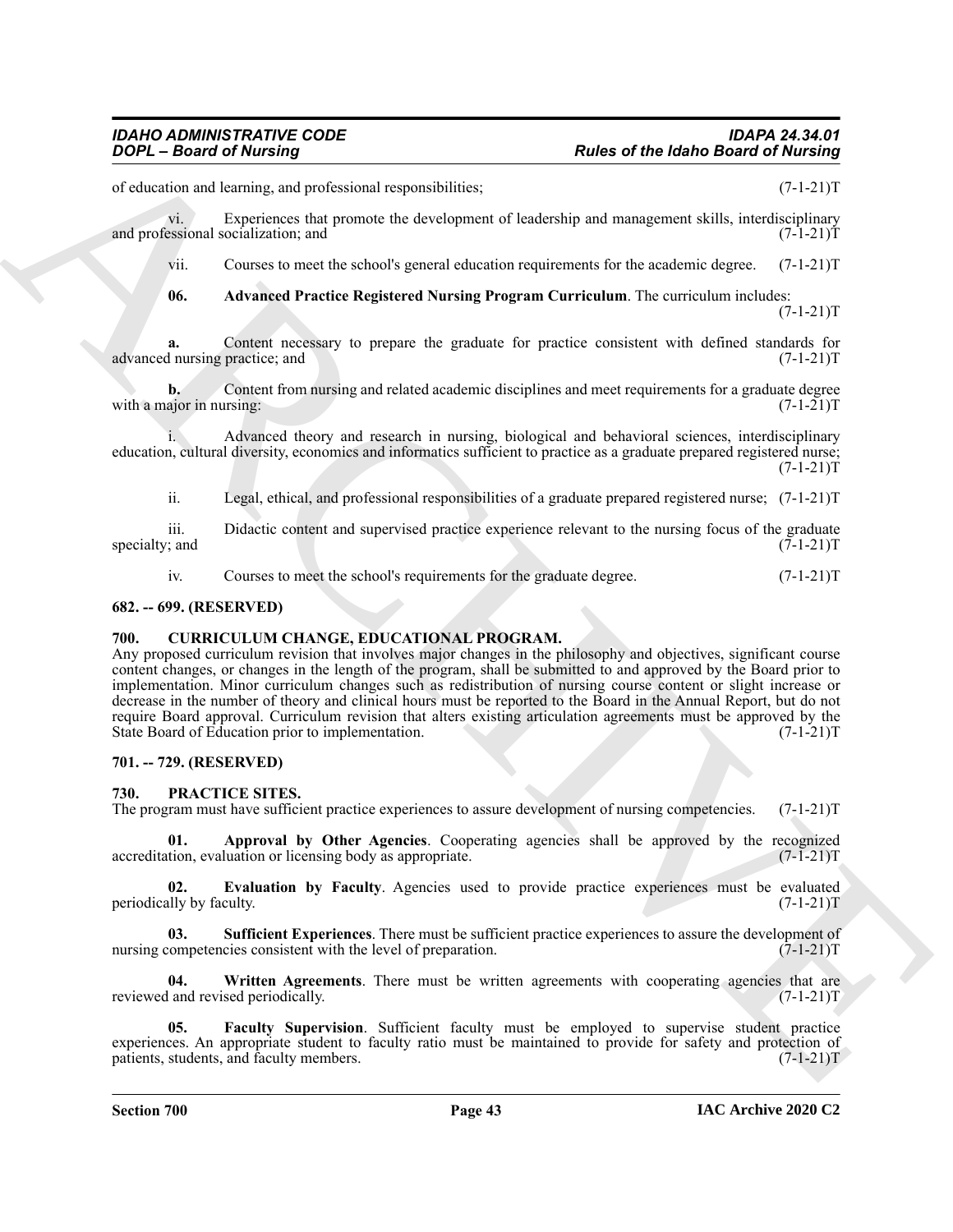#### <span id="page-43-12"></span><span id="page-43-0"></span>**731. -- 899. (RESERVED)**

#### <span id="page-43-9"></span><span id="page-43-1"></span>**900. INITIAL LICENSE, RENEWAL AND REINSTATEMENT FEES.**

|                                                                                                                                                                                                                                                                                                                                                                                                                                                                                                              |                                                                                                                       |                                                                |                                                                                                                                                                                    | <b>Rules of the Idaho Board of Nursing</b>                  |
|--------------------------------------------------------------------------------------------------------------------------------------------------------------------------------------------------------------------------------------------------------------------------------------------------------------------------------------------------------------------------------------------------------------------------------------------------------------------------------------------------------------|-----------------------------------------------------------------------------------------------------------------------|----------------------------------------------------------------|------------------------------------------------------------------------------------------------------------------------------------------------------------------------------------|-------------------------------------------------------------|
| 06.<br>communication between faculty and agency administrative personnel and between faculties of all educational<br>programs using the agency; the responsibility for coordination shall be specifically identified.<br>731. -- 899. (RESERVED)<br>900.<br>01.<br>disciplined, limited, or emeritus license. Any person submitting the renewal application and fee post-marked or<br>electronically dated later than August 31 shall be considered delinquent and the license lapsed and therefore invalid: |                                                                                                                       | INITIAL LICENSE, RENEWAL AND REINSTATEMENT FEES.               | Planned Communication. Means shall be provided for ongoing and periodic planned<br>Assessed Fees. Fees will be assessed for renewal of licensure or for reinstatement of a lapsed, | $(7-1-21)T$                                                 |
|                                                                                                                                                                                                                                                                                                                                                                                                                                                                                                              |                                                                                                                       | 24.34.01.900 - Initial Licensure, Renewal & Reinstatement Fees |                                                                                                                                                                                    |                                                             |
|                                                                                                                                                                                                                                                                                                                                                                                                                                                                                                              | <b>Registered Nurse</b>                                                                                               | <b>Practical Nurse</b>                                         | <b>Advanced Practice</b><br><b>Nurse</b>                                                                                                                                           | <b>Medication</b><br><b>Assistant -</b><br><b>Certified</b> |
| <b>Temporary License Fee</b>                                                                                                                                                                                                                                                                                                                                                                                                                                                                                 | \$25                                                                                                                  | \$25                                                           | \$25                                                                                                                                                                               |                                                             |
| Initial Application Fee                                                                                                                                                                                                                                                                                                                                                                                                                                                                                      |                                                                                                                       |                                                                | \$90                                                                                                                                                                               |                                                             |
| License by Exam Fee                                                                                                                                                                                                                                                                                                                                                                                                                                                                                          | \$90                                                                                                                  | \$75                                                           | \$90                                                                                                                                                                               |                                                             |
| License by Endorsement                                                                                                                                                                                                                                                                                                                                                                                                                                                                                       | \$110                                                                                                                 | \$110                                                          |                                                                                                                                                                                    |                                                             |
| License Renewal                                                                                                                                                                                                                                                                                                                                                                                                                                                                                              | \$90                                                                                                                  | \$90                                                           | \$90                                                                                                                                                                               | \$35                                                        |
| <b>Expiration Date</b>                                                                                                                                                                                                                                                                                                                                                                                                                                                                                       | Aug 31-odd years                                                                                                      | Aug 31-even years                                              | Aug 31-odd years                                                                                                                                                                   | Aug 31-even years                                           |
| 02.                                                                                                                                                                                                                                                                                                                                                                                                                                                                                                          | or reinstatement of an emeritus license to active status, will be assessed the records verification and renewal fees. |                                                                | Reinstatement Fee. Nurses requesting reinstatement of a lapsed, disciplined, or restricted license,                                                                                |                                                             |
| <b>OTHER FEES.</b><br>901.<br>Fees will be assessed for licensure of registered and practical nurses by examination and endorsement, and for<br>temporary licenses and verification of licensure to another state.                                                                                                                                                                                                                                                                                           | <b>Records Verification Fee</b>                                                                                       |                                                                | \$35                                                                                                                                                                               | $(7-1-21)T$                                                 |
|                                                                                                                                                                                                                                                                                                                                                                                                                                                                                                              | <b>Return Check Fee</b>                                                                                               |                                                                | \$25                                                                                                                                                                               |                                                             |
| 902.<br>(RESERVED)<br>903.<br><b>EDUCATION PROGRAM FEES.</b>                                                                                                                                                                                                                                                                                                                                                                                                                                                 |                                                                                                                       |                                                                |                                                                                                                                                                                    | $(7-1-21)T$                                                 |

#### <span id="page-43-13"></span><span id="page-43-11"></span><span id="page-43-2"></span>**901. OTHER FEES.**

| l Records Verification Fee | \$35 |
|----------------------------|------|
| l Return Check Feel        |      |

#### <span id="page-43-3"></span>**902. (RESERVED)**

#### <span id="page-43-8"></span><span id="page-43-6"></span><span id="page-43-4"></span>**903. EDUCATION PROGRAM FEES.**

#### <span id="page-43-10"></span><span id="page-43-7"></span><span id="page-43-5"></span>**904. ONLY ONE LICENSE - EXCEPTION.**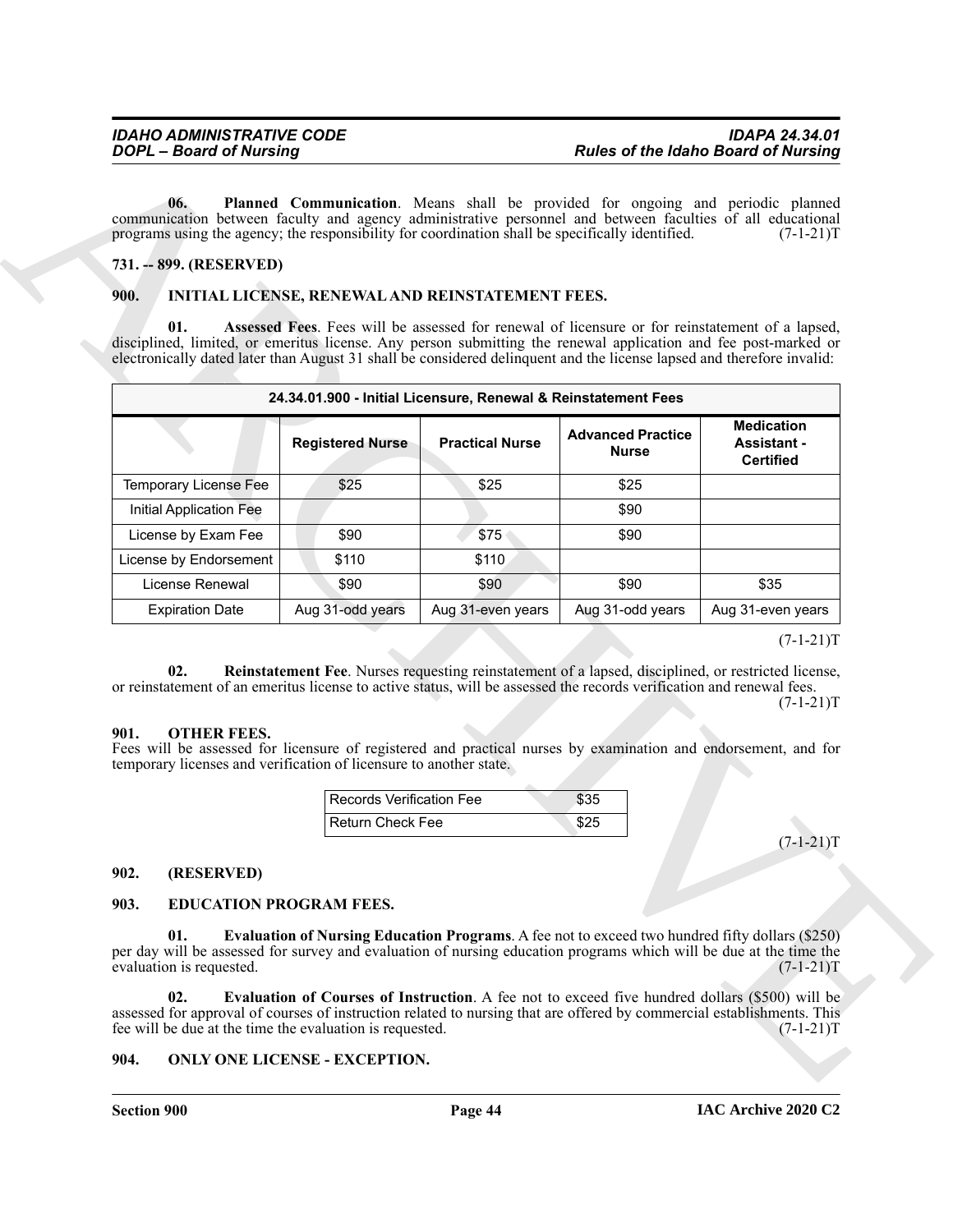A licensee may hold only one (1) active renewable license to practice nursing at any time except that licensed advanced practice registered nurses must also be licensed to practice as licensed registered nurses. (7-1-21)T advanced practice registered nurses must also be licensed to practice as licensed registered nurses.

#### <span id="page-44-0"></span>**905. -- 998. (RESERVED)**

#### <span id="page-44-2"></span><span id="page-44-1"></span>**999. ADMINISTRATIVE FINE.**

ARCHIVE An administrative fine not to exceed one hundred dollars (\$100) for each separate offense of practicing nursing without current licensure may be assessed as a condition of reinstatement of a license, or the issuance of a temporary<br>or renewable license. (7-1-21)T or renewable license.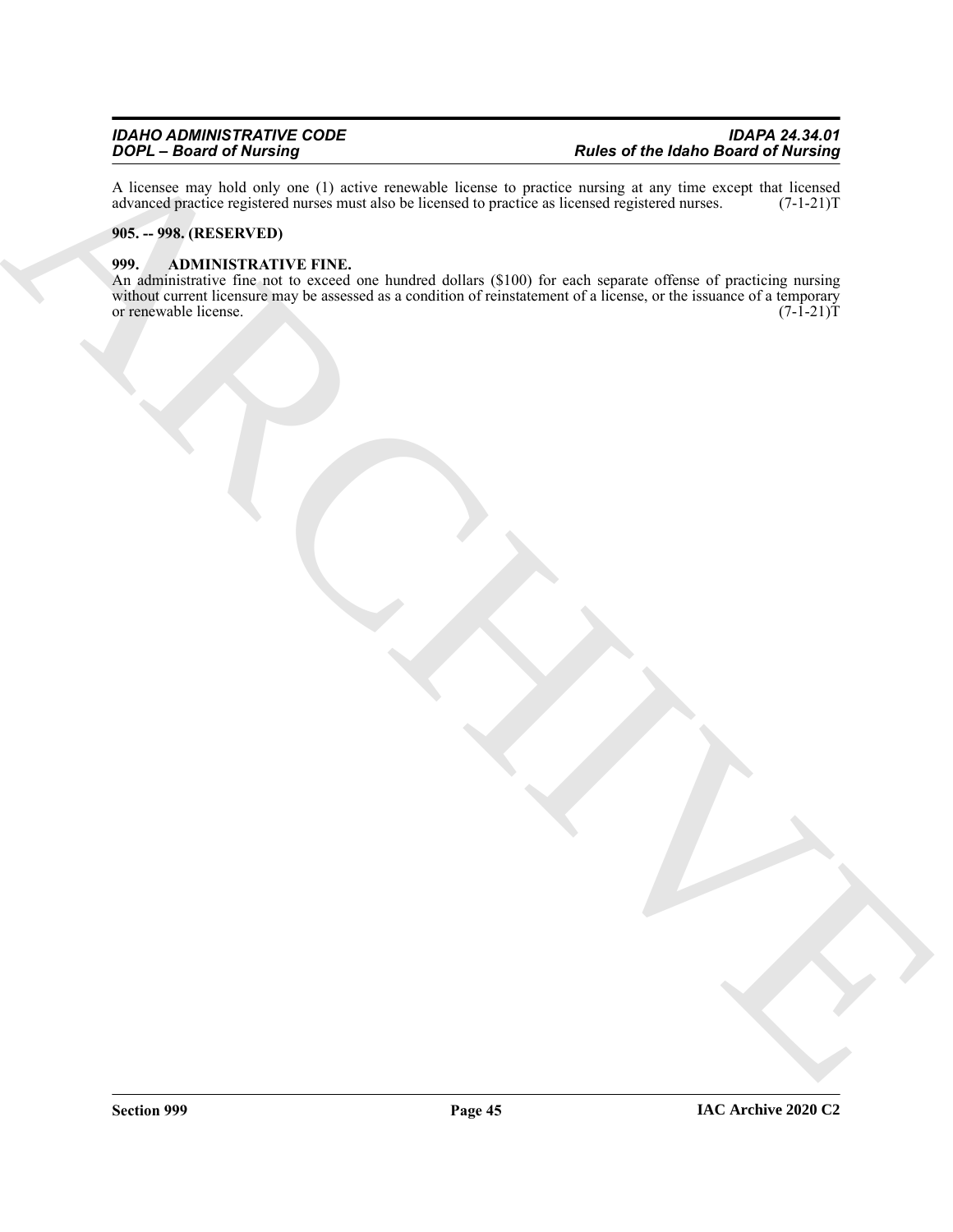# *Subject Index*

#### **A**

Administration Of Educational Program 36 Administrative Fine 45 Administrator Responsibilities & Qualifications 39 Administrator Qualifications 39 Administrator Responsibilities 39 Numbers of Administrators Needed 40 Application For Licensure -- Advanced Practice Registered Nurse 25 Application For Licensure Of Graduates Of Schools Of Nursing Located Outside The United States, Its Territories, Or Commonwealths 21 Approval Of A New Educational Program 34 Educational Programs 34

#### **C**

Changes In Name & Address – Address For Notification Purposes 5 Address for Notification Purposes 5 Change of Name 5 Continuance Of Full Approval Of Educational Program 35 Continued Competence Requirements For Renewal Of An Active License 8 APRN Continued Competence Requirements 9 Beyond the Control of Licensee Exemption 10 Compliance Effective Dates 10 Disciplinary Proceeding 10 Extension 10 First Renewal Exemption 9 Learning Activities 9 Curriculum Change, Educational Program 43 Curriculum Requirements For Nursing Education Programs 41 Advanced Practice Professional Nursing Program Curriculum 43 Curriculum Changes 41 General Curriculum 41 Practical Nurse Curriculum 42 Practice Sites 42 Registered Nurse Curriculum 42 Curriculum, Educational Program 41 Program Evaluation 41 Student Competence 41

### **D**

[A](#page-35-4)dministration [C](#page-21-9)hristma and the method in the spin of the spin of the spin of the spin of the spin of the spin of the spin of the spin of the spin of the spin of the spin of the spin of the spin of the spin of the spin of Decision-Making Model 29 Deciding to Delegate 30 Determining Scope of Practice 29 Monitoring Delegation 30 Definitions Related To Advanced Practice Registered Nursing 22 Accountability 22 Advanced Practice Registered Nurse 22 Authorized Advanced Practice Registered Nurse 22 Certification 22 Certified Nurse Practitioner 22 Certified Nurse-Midwife 22 Certified Registered Nurse Anesthetist 22 Clinical Nurse Specialist 22 Collaboration 22 Consultation 22 Diagnosis 22 Intervention 22 Peer Review Process 23 Population Focus 23 Prescriptive & Dispensing Authorization 23 Referral 23 Scope of Practice of Advanced Practice Registered Nurse 23 Specialization 23 Definitions, IDAPA 24.34.01 5 Abandonment 5 Accreditation 5 Administration of Medications 5 Approval 5 Assist 6 Assistance With Medications 6 Board Staff 6 Charge Nurse 6 Clinical Preceptor 6 Competence 6 Curriculum 6 Delegation 6 Disability 6 Emeritus License 6 License in Good Standing 6 Licensing Examination 6 Nursing Assessment 6 Nursing Diagnosis 6 Nursing Intervention 6 Nursing Jurisdiction 6 Nursing Service Administrator 6 Organized Program of Study 6 Patient Education 7 Patient/Client 7 Plan of Care 7

Practice Standards 7 Probation 7 Protocols 7 Restricted License 7 Revocation 7 Scope of Practice 7 Supervision 7 Suspension 7 Technician/Technologist 7 Unlicensed Assistive Personnel (UAP) 7 Disciplinary Enforcement 27 Discontinuance Of An Educational Program 36 Follow Plan 36 Notify in Writing 36 Documenting Compliance With Continued Competence Requirements 10 Documentation of Compliance 10 Retention of Original Documentation 10

#### **E**

Education Program Fees 44 Evaluation of Courses of Instruction 44 Evaluation of Nursing Education Programs 44 Emergency Action 20 Examination & Re-Examination 20 Examination & Re-Examination Applicants for Professional or Practical Nurse Licensure 20 Examination Application 20

### **F**

Faculty 38 Faculty-Student Ratio 39 Numbers Needed 38 Faculty Qualifications 37 Advanced Practice Registered Nurse Program Faculty Qualifications 38 Clinical Preceptors in Registered Nurse, Practical Nurse, & Advanced Practice Registered Nurse Programs 38 Continued Study 38 Non-clinical Nursing Courses Faculty Qualifications 38 Practical Nurse Program Faculty Qualifications 37 Registered Nurse Program Faculty Qualifications 37 Faculty Responsibilities 40 Filing Of Documents 5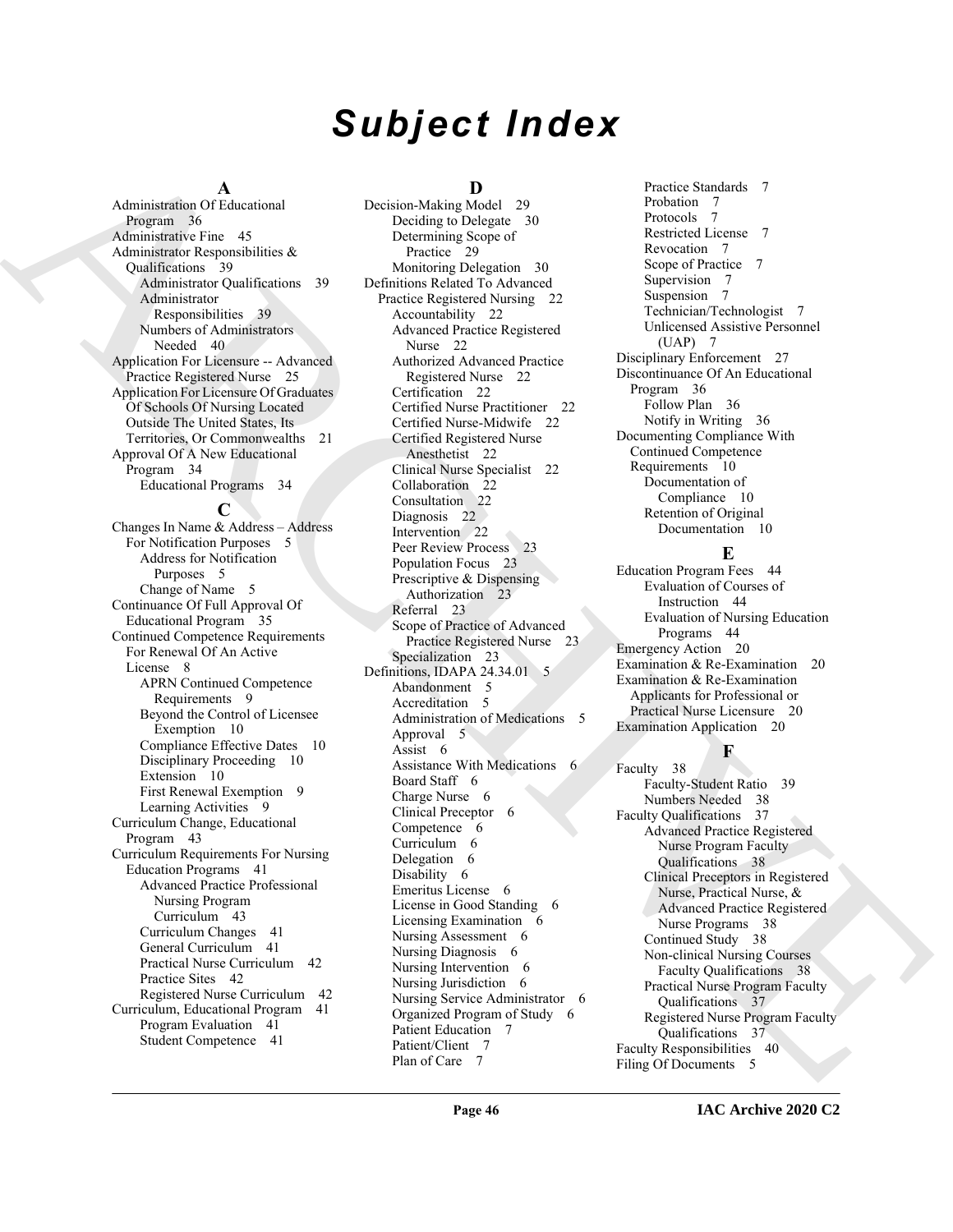#### *Subject Index (Cont'd)*

Financial Support Of Educational Program For Practical Nurse, Registered Nurse, & Advanced Practice Registered Nurse 37

#### **G**

Grounds For Discipline 13 Action Against a License 14 Conduct to Deceive, Defraud or Endanger 14 Conviction of a Felony 13 Failure to Cooperate With Authorities 14 Failure to Make Timely and Appropriate Inquiry 14 False or Assumed Name 13 False Statement 13 Gross Negligence or Recklessness 13 Habitual Use of Alcohol or Drugs 14 Offense Involving Moral Turpitude 13 Patterns of Poor Practice 14 Physical or Mental Unfitness 14 Violations of Standards of Conduct 14 Grounds For Discipline Of An Advanced Practice Registered Nurse License 28 Other Than Therapeutic Purposes 28 Outside Scope of Practice 28 Prescribing or Dispensing Controlled Substances 28 Violating Governing Law 28

### **I**

Initial license, Renewal And Reinstatement Fees 44

#### **L**

Legal Authority 5 Licensed Practical Nurse (LPN) 32 Functions 33 Standards 33 Licensed Registered Nurse (RN) 30 Chief Executive Role 32 Functions 31 Management Role 32 Standards of Practice 31 Licensed Registered Nurse Functioning In Specialty Areas 32 Conditions for Licensed Registered Nurses Functioning in Specialty Practice Areas 32 Extended Functions 32 Licensure By Equivalency &

Endorsement Licensure 21 Applicants Licensed in Another Nursing Jurisdiction 21 Application by Equivalency 21 Application For Licensure By Endorsement 21 Limited Licenses Compliance Required 18 Disability Due to Substance Use Disorder or Mental Health Disorder 18 Non-Practicing Status 17 Restricted Status 17 Summary Suspension - Lack of Compliance 19 LPN, RN, & APRN License Renewal 8 Date License Lapsed 8 Final Date to Renew 8 Renewal Applications 8

#### **N**

Nursing Education For Registered & Practical Nurses 33 Purpose Of Approval 33 Continued Improvement 34 Eligibility for Licensing Examination 34 Evaluation Criteria 34 Guide for Development 34 Preparation of Graduates 34

#### **O**

Only One License - Exception 44 Other Fees 44

### **P**

Persons Exempted By Board 11 Employer Application 12 Family Members & Others 11 Non-Resident Nurses 11 Nurse Apprentice 12 Technicians &Technologists 11 Persons Exempted From Advanced Practice Registered Nursing License Requirements 26 Advanced Practice Registered Nurses Educated Prior to January 1, 2016 27 Certified Nurse Practitioners Licensed Prior to July 1, 1998 27 Students 26 Philosophy & Objectives Of Educational Program 36 Practice Sites 43 Approval by Other Agencies 43 Evaluation by Faculty 43

Faculty Supervision 43 Planned Communication 44 Sufficient Experiences 43 Written Agreements 43 Prescriptive & Dispensing Authorization For Advanced Practice Registered Nurses 27 Expiration of Temporary Prescriptive Authorization 28 Initial Authorization 27 Prescribing & Dispensing Authorization 28 Temporary Authorization 27

#### **Q**

[A](#page-36-7)[R](#page-13-2)[C](#page-7-4)[H](#page-33-4)[IV](#page-20-12)[E](#page-27-12) Qualifications For Advanced Practice Registered Nurse 25 Completion of Advanced Practice Registered Nurse Program 25 Current Licensure 25 National Certification 25 Qualifications For Licensure By Endorsement 20 Current Practice Experience 21 Graduation Required 20 License from Another Nursing Jurisdiction 21 Licensing Examination 20 Minimum Requirements 21 Qualifications For Licensure By Examination 20 In-State 20 Out-of-State 20 Practical Nurse Equivalency Requirement 20 Time Limit for Writing Examinations 20 Qualifications For Licensure Of Graduates Of Schools Of Nursing Located Outside The United States, Its Territories, Or Commonwealths 21 Education Credentials 21 Examination/Re-Examination 21 License 21 Qualifications 21

#### **R**

Reapplication For A License After Previous Denial 13 Request for Review 13 Recognition Of National Certifying Organizations For Advanced Practice Registered Nursing 28 Records Of Educational Program 37 Reinstatement (Non-Discipline) 11 Reinstatement After Discipline 11 Appearance Before Board 11